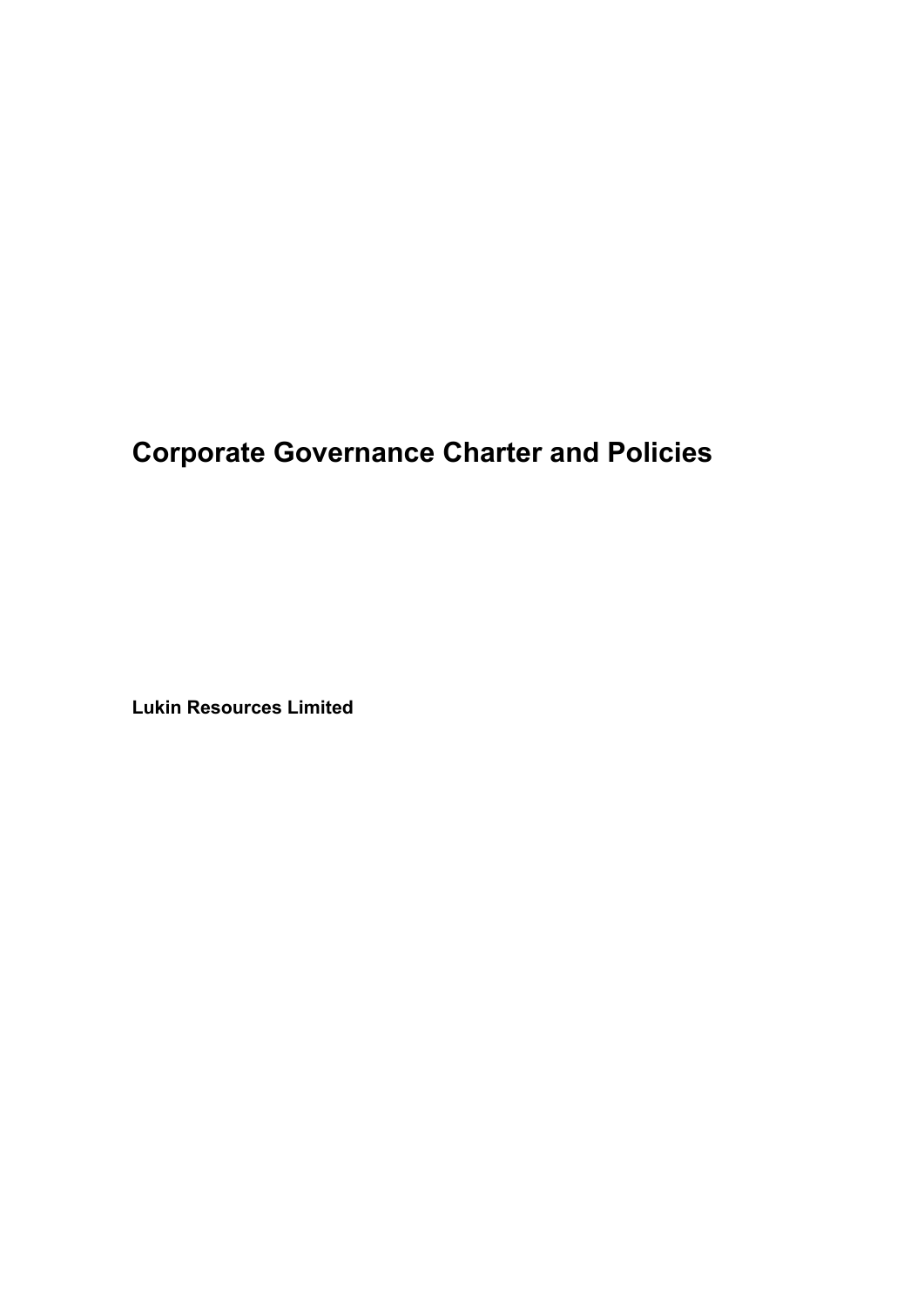# **Contents**

| <b>Schedule 1</b>                       |  |
|-----------------------------------------|--|
| <b>Schedule 2</b>                       |  |
| <b>Schedule 3</b>                       |  |
| <b>Schedule 4</b>                       |  |
| <b>Schedule 5</b>                       |  |
| <b>Schedule 6</b>                       |  |
| <b>Schedule 7</b>                       |  |
| <b>Schedule 8</b>                       |  |
| <b>Schedule 9</b>                       |  |
| <b>Schedule 10</b>                      |  |
| <b>Schedule 11</b>                      |  |
| <b>Schedule 12</b><br><b>Annexure A</b> |  |
|                                         |  |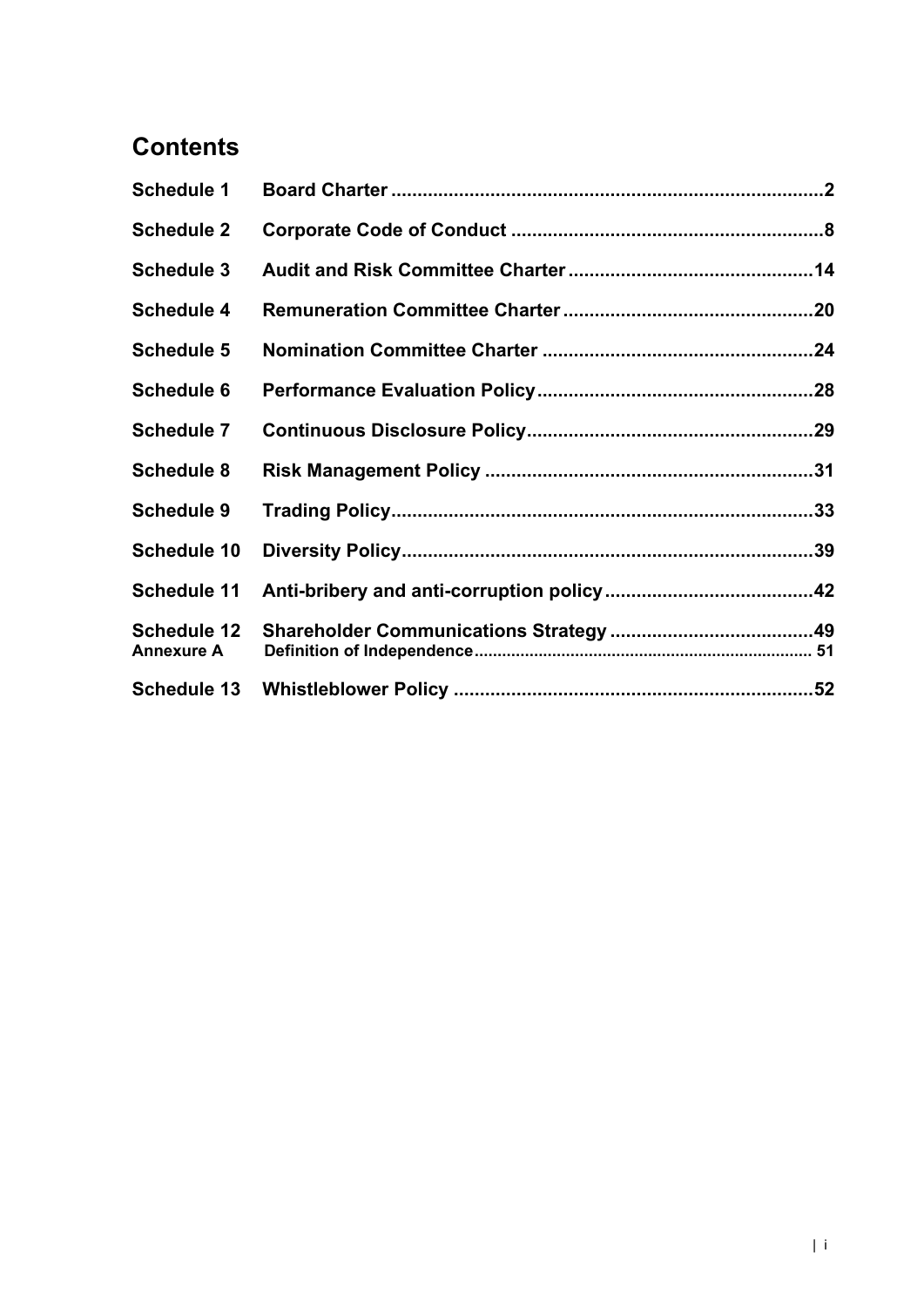# **Corporate Governance**

The Company is committed to complying with the highest standards of corporate governance to ensure that all of its business activities are conducted fairly, honestly and with integrity in compliance with all applicable laws. To achieve this, the Company's board of directors (**Board**) has adopted a number of charters and policies which aim to ensure that value is created whilst accountability and controls are commensurate with the risks involved.

The Board believes that the Company's policies and practices comply with the recommendations set out in the ASX Corporate Governance Principles and Recommendations – 4th Edition (**Recommendations**).

Together with the Company's constitution (**Constitution**), the following charters and policies have been adopted by the Company to achieve a high standard of corporate governance:

- Charters and Codes
- **Board Charter**
- Corporate Code of Conduct Audit and Risk Committee Charter Remuneration Committee Charter Nomination Committee Charter Policies
- Performance Evaluation Policy Continuous Disclosure Policy Risk Management Policy Trading Policy
- **Diversity Policy**
- Anti-Bribery and Anti-Corruption Policy Shareholder Communications Strategy
- Whistleblower Policy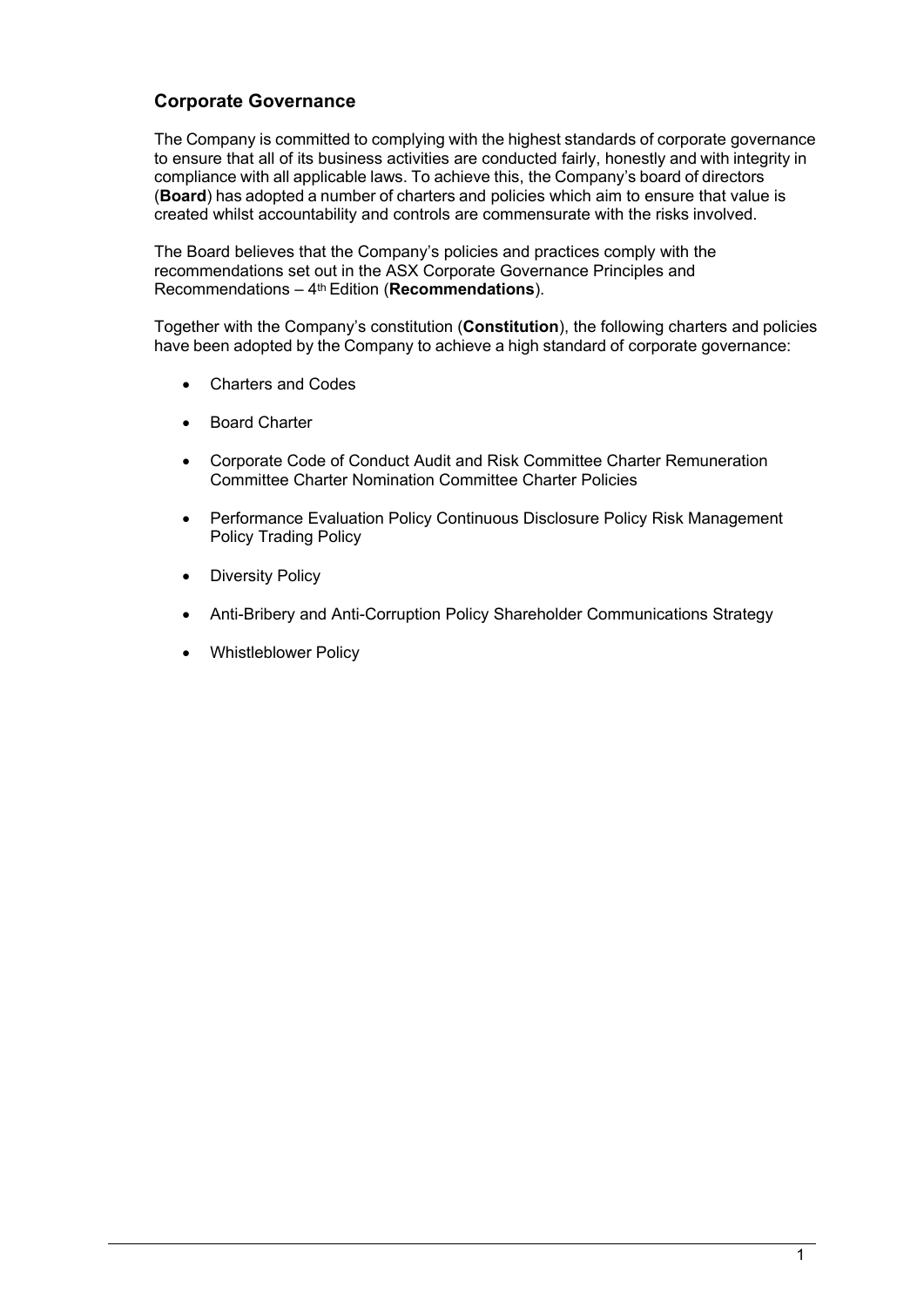# <span id="page-3-0"></span>**Schedule 1 Board Charter**

# **1. Role of the Board**

The role of the Board is to provide overall strategic guidance and effective oversight of management. The Board derives its authority to act from the Company's Constitution.

# **2. The Board's relationship with management**

- (a) The Board shall delegate responsibility for the day-to-day operations and administration of the Company to the Managing Director.
- (b) Specific limits on the authority delegated to the Managing Director and the team of executives as appointed by the Company (**Executive Team**) must be set out in the delegated authorities approved by the Board.
- (c) The role of management is to support the Managing Director and implement the running of the general operations and financial business of the Company including instilling and reinforcing the Company's values, in accordance with the delegated authority of the Board.
- (d) In addition to formal reporting structures, members of the Board are encouraged to have direct communications with management and other employees within the Company and its subsidiaries (if any) (**Group**) to facilitate the effective carrying out of their duties as Directors.

# **3. Specific responsibilities of the Board**

In addition to matters it is expressly required by law to approve, the Board has reserved the following matters to itself:

- (a) Driving the strategic direction of the Company and defining the Company's purpose, ensuring appropriate resources are available to meet objectives and monitoring management's performance.
- (b) Approving the Company's statement of values and Code of Conduct to ensure the desired culture within the Company is maintained and monitoring the implementation of such values and culture at all times.
- (c) Ensuring that an appropriate framework exists for relevant information to be reported by management to the Board.
- (d) When required, challenging management and holding it to account, Appointment and replacement of the Managing Director, other senior executives and the Company Secretary and the determination of the terms and conditions of their employment including remuneration and termination.
- (e) Approving the Company's remuneration framework and ensuring it is aligned with the Company's purpose, values, strategic objectives and risk appetite.
- (f) Monitoring the timeliness and effectiveness of reporting to shareholders.
- (g) Reviewing and ratifying systems of audit, risk management (for both financial and non- financial risk) and internal compliance and control, codes of conduct and legal compliance to minimise the possibility of the Company operating beyond acceptable risk parameters.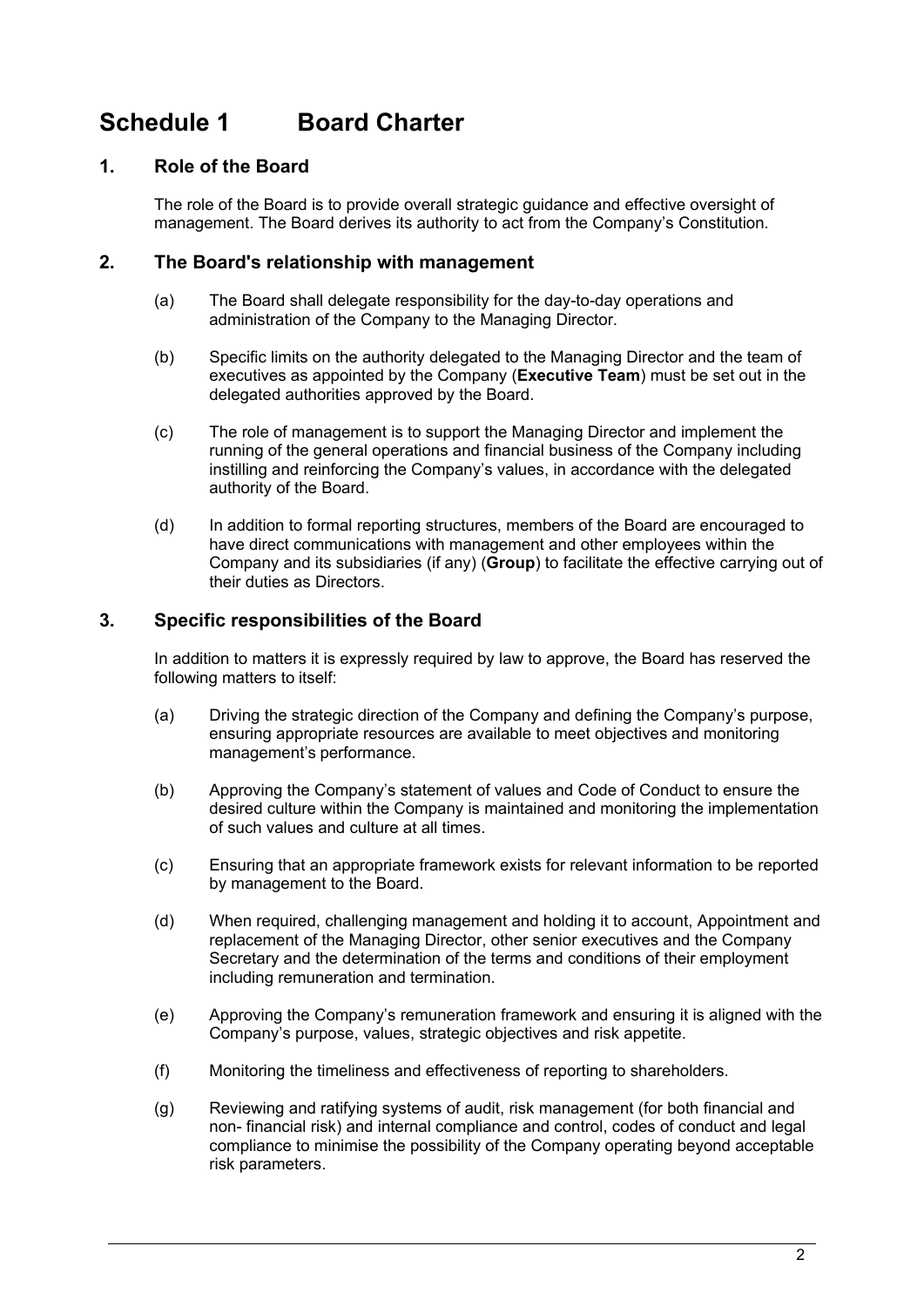- (h) Approving and monitoring the progress of major capital expenditure, capital management and significant acquisitions and divestitures.
- (i) Approving and monitoring the budget and the adequacy and integrity of financial and other reporting such that the financial performance of the Company has sufficient clarity to be actively monitored.
- (j) Approving the annual report, interim report and quarterly reports. Approving significant changes to the organisational structure.
- (k) overseeing the integrity of the entity's accounting and corporate reporting systems, including the external audit.
- (l) Approving decisions affecting the Company's capital, including determining the Company's dividend policy and declaring dividends.
- (m) Recommending to shareholders the appointment of the external auditor as and when their appointment or re-appointment is required to be approved by them (in accordance with the ASX Listing Rules if applicable).
- (n) Ensuring a high standard of corporate governance practice and regulatory compliance and promoting ethical and responsible decision making.
- (o) Procuring appropriate professional development opportunities for Directors to develop and maintain the skills and knowledge needed to perform their role as Directors effectively and to deal with new and emerging business and governance issues.

# **4. Composition of the Board**

- (a) The Board should comprise Directors with a mix of qualifications, experience and expertise which will assist the Board in fulfilling its responsibilities, as well as assisting the Company in achieving growth and delivering value to shareholders.
- (b) In appointing new members to the Board, consideration must be given to the demonstrated ability and also future potential of the appointee to contribute to the ongoing effectiveness of the Board, to exercise sound business judgement, to commit the necessary time to fulfil the requirements of the role effectively and to contribute to the development of the strategic direction of the Company.
- (c) The composition of the Board is to be reviewed regularly against the Company's Board skills matrix prepared and maintained by the nominations committee to ensure the appropriate mix of skills and expertise is present to facilitate successful strategic direction and to deal with new and emerging business and governance issues.
- (d) Where practical, the majority of the Board should be comprised of non-executive Directors who can challenge management and hold them to account as well as represent the best interests of the Company and its shareholders as a whole rather than those of individual shareholders or interest groups. Where practical, at least 50% of the Board should be independent:
	- (i) An independent Director is a director who is free of any interest, position or relationship that might influence, or reasonably be perceived to influence, in a material respect his or her capacity to bring an independent judgement to bear on issues before the Board and to act in the best interests of the Company as a whole rather than in the interests of an individual shareholder or other party.
	- (ii) In considering whether a Director is independent, the Board should consider the definition of what constitutes independence as detailed in Box 2.3 of the ASX Corporate Governance Council's Corporate Governance Principles and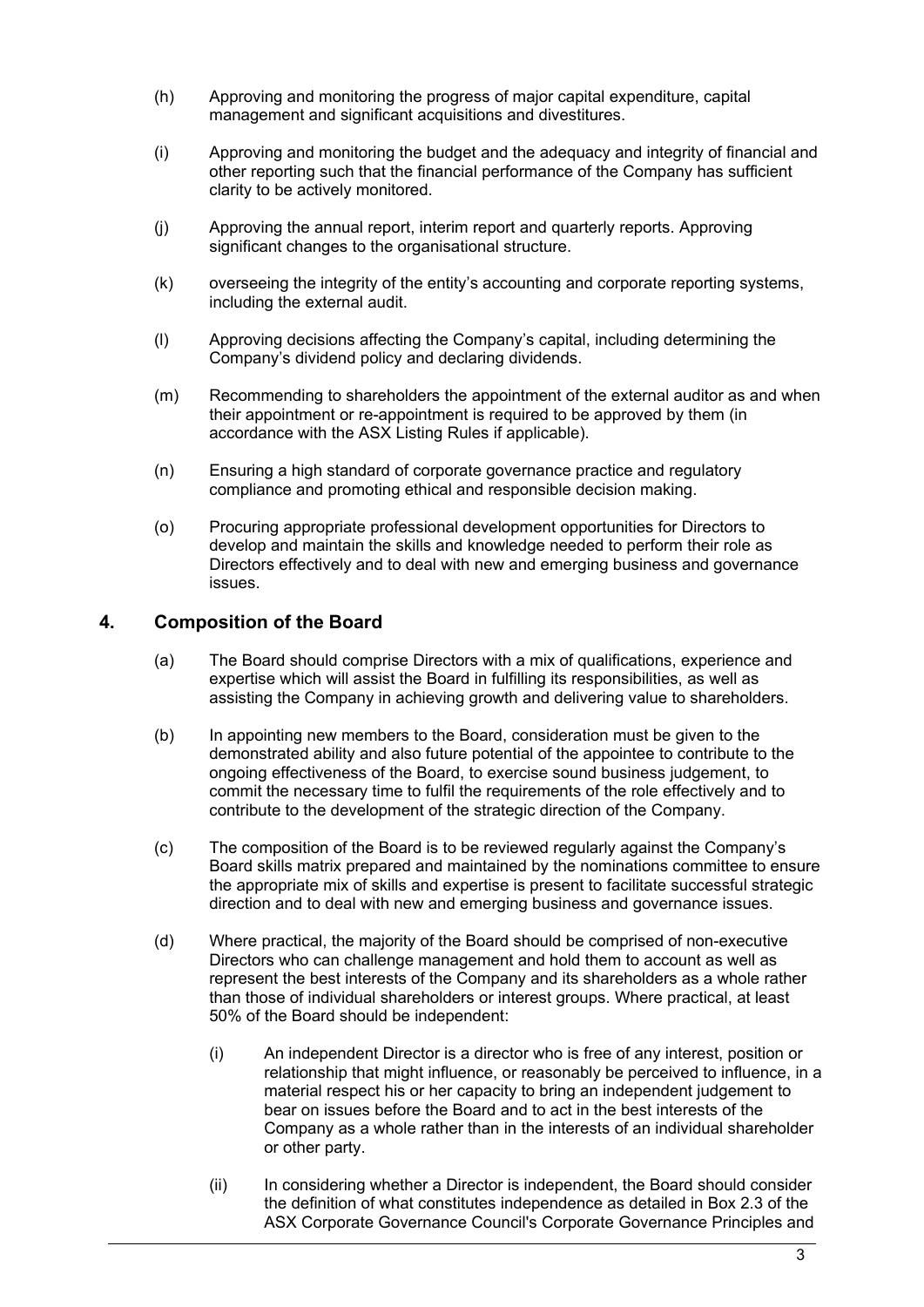Recommendations 4th Edition as set out in Annexure A (**Independence Tests**).

- (e) Prior to the Board proposing re-election of non-executive Directors, their performance will be evaluated by the remuneration and nomination committee to ensure that they continue to contribute effectively to the Board.
- (f) The Company must disclose the length of service of each Director in, or in conjunction with, its annual report (**Annual Report**).
- (g) The Company must disclose the relevant qualifications and experience of each member of the Board in, or in conjunction with, its Annual Report.

## **5. Director responsibilities**

- (a) Where a Director has an interest, position or relationship of the type described in the Independence Tests, but the Board is of the opinion that it does not compromise the independence of the Director, the Company must disclose the nature of the interest or relationship in question and an explanation of why the Board is of that opinion.
- (b) Directors must disclose their interests, positions or relationships. The independence of the Directors should be regularly assessed by the Board in light of the interests disclosed by them.
- (c) Directors are expected to bring their independent views and judgement to the Board and must declare immediately to the Board any potential or active conflicts of interest.
- (d) Directors must declare immediately to the Board, and the Board will determine whether to declare to the market, any loss of independence.
- (e) No member of the Board (other than a Managing Director) may serve for more than three years or past the third annual general meeting following their appointment, whichever is the longer, without being re-elected by the shareholders.

### **6. The role of the Chairman**

- (a) The Chairman of the Board is responsible for the leadership of the Board, ensuring it is effective, setting the agenda of the Board, conducting the Board meetings, ensuring then approving that an accurate record of the minutes of Board meetings is held by the Company and conducting the shareholder meetings.
- (b) Where practical, the Chairman of the Board should be a non-executive Director. If a Chairman of the Board ceases to be an independent Director then the Board will consider appointing a lead independent Director.
- (c) Where practical, the Managing Director should not be the Chairman of the Board of the Company during his term as Managing Director or in the future.
- (d) The Chairman of the Board must be able to commit the time to discharge the role effectively.
- (e) The Chairman of the Board should facilitate the effective contribution of all Directors and promote constructive and respectful relations between Board members and management.
- (f) In the event that the Chairman of the Board is absent from a meeting of the Board then the Board shall appoint a Chairman for that meeting in an acting capacity.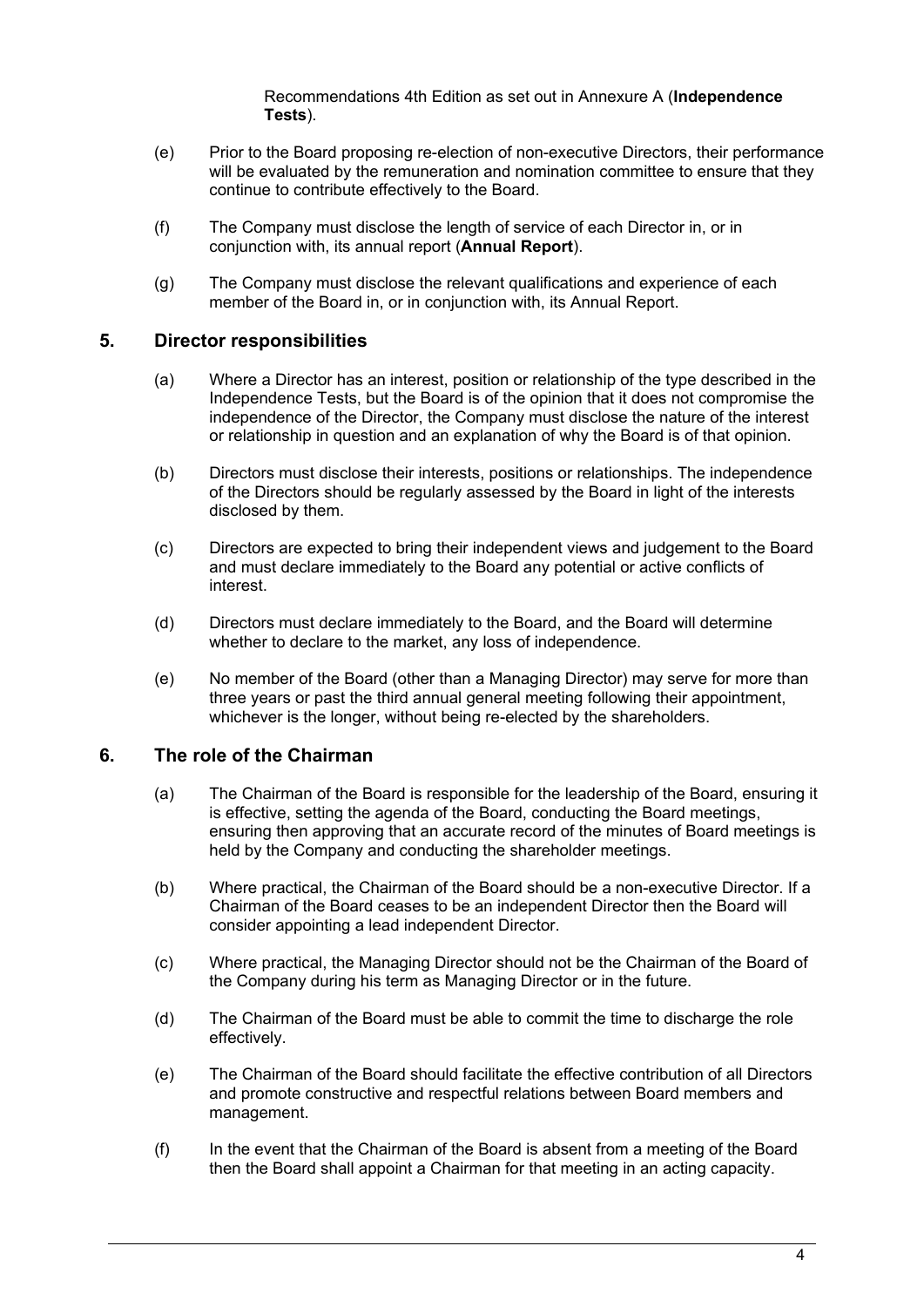# **7. Board Committees**

- (a) Once the Board is of a sufficient size and structure, reflecting that the Company's operations are of a sufficient magnitude, to assist the Board in fulfilling its duties, the Board must establish the following committees, each with written charters:
	- (i) audit and risk committee;
	- (ii) remuneration committee; and
	- (iii) nomination committee.
- (b) The charter of each committee must be approved by the Board and reviewed following any applicable regulatory changes.
- (c) The Board will ensure that the committees are sufficiently funded to enable them to fulfil their roles and discharge their responsibilities.
- (d) Members of committees are appointed by the Board. The Board may appoint additional Directors to committees or remove and replace members of committees by resolution.
- (e) The Company must disclose the members and Chairman of each committee in, or in conjunction with, its Annual Report.
- (f) The minutes of each committee meeting shall be provided to the Board at the next occasion the Board meets following approval of the minutes of such committee meeting.
- (g) The Company must disclose in, or in conjunction with, its Annual Report, in relation to each reporting period relevant to a committee, the number of times each committee met throughout the period and the individual attendances of the members at those committee meetings.
- (h) Where the Board does not consider that the Company will benefit from a particular separate committee:
	- (i) the Board must carry out the duties that would ordinarily be assigned to that committee under the written terms of reference for that committee; and
	- (ii) the Company must disclose in, or in conjunction with, its Annual Report:
		- (A) the fact a committee has not been established; or
		- (B) if an audit and risk committee has not been established, the processes the Board employs that independently verify and safeguard the integrity of its financial reporting, including the processes for the appointment and removal of the external auditor and the rotation of the audit engagement partner, and the process it employs for overseeing the Company's risk management framework.

# **8. Board meetings**

- (a) The Directors may determine the quorum necessary for the transaction of business at a meeting, however, until otherwise determined, there must be two Directors present at a meeting to constitute a quorum.
- (b) The Board will schedule formal Board meetings regularly and hold additional meetings, including by telephone, as may be required.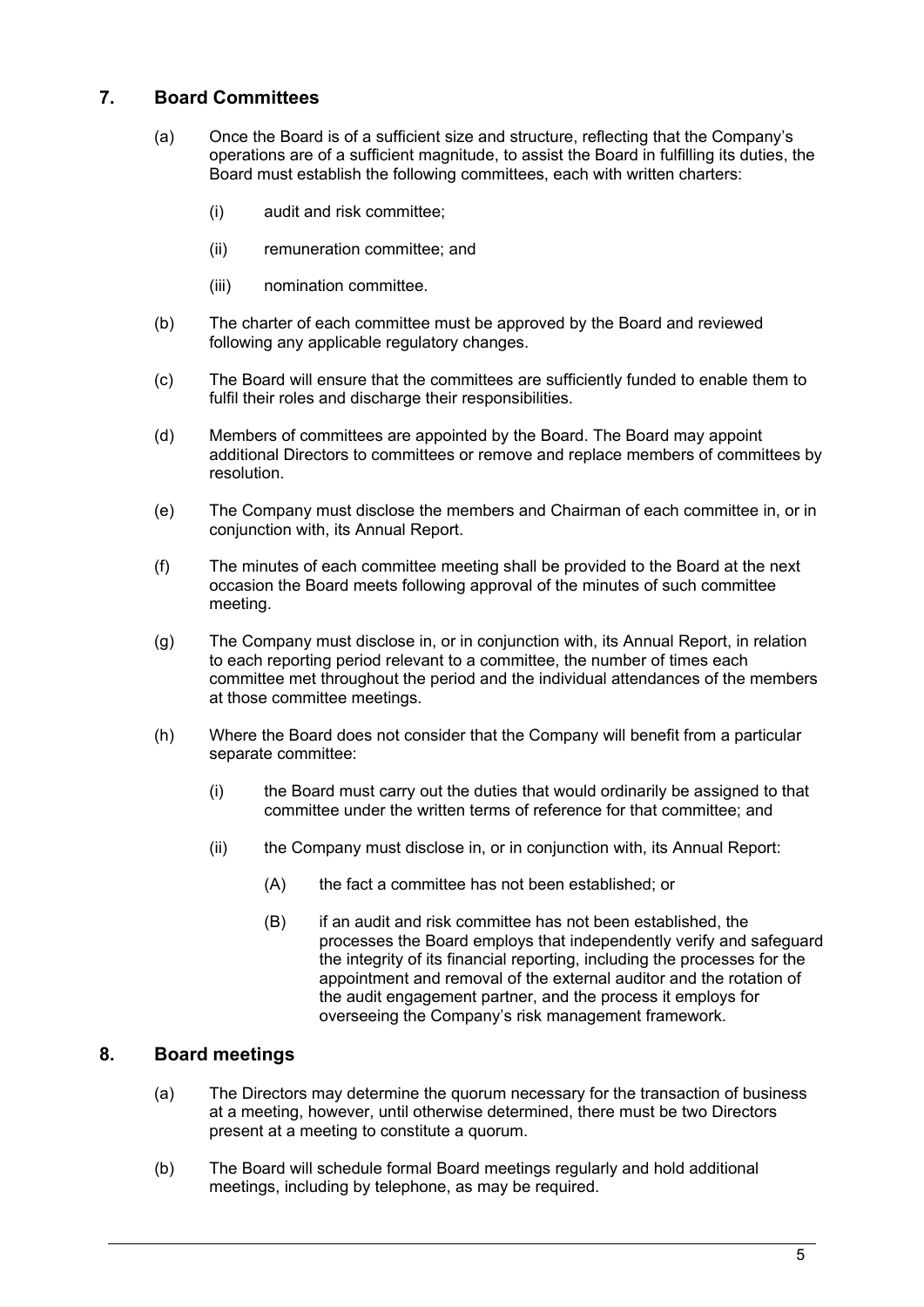- (c) Non-executive Directors may confer at scheduled times without management being present.
- (d) The minutes of each Board meeting shall be prepared by the Company Secretary, approved by the Chairman of the Board and circulated to Directors after each meeting.
- (e) The Company Secretary shall ensure that the business at Board and committee meetings is accurately captured in the minutes.
- (f) The Company Secretary shall co-ordinate the timely completion and distribution of Board and committee papers for each meeting of the Board and any committee.
- (g) Minutes of meetings must be approved at the next Board meeting.
- (h) Further details regarding Board meetings are set out in the Company's Constitution.

### **9. The company secretary**

- (a) When requested by the Board, the Company Secretary will facilitate the flow of information of the Board, between the Board and its committees and between senior executives and non-executive Directors.
- (b) The Company Secretary is accountable directly to the Board, through the Chairman of the Board, on all matters to do with the proper functioning of the Board.
- (c) The Company Secretary is to facilitate the induction and professional development of Directors.
- (d) The Company Secretary is to facilitate and monitor the implementation of Board policies and procedures.
- (e) The Company Secretary is to provide advice to the Board on corporate governance matters, the application of the Company's Constitution, the ASX Listing Rules and applicable other laws.
- (f) All Directors have access to the advice and services provided by the Company Secretary.
- (g) The Board has the responsibility for the appointment and removal, by resolution, of the Company Secretary.

### **10. Access to advice**

- (a) All Directors have unrestricted access to Company records and information except where the Board determines that such access would be adverse to the Company's interests.
- (b) All Directors will receive briefings on material developments in laws, regulations and accounting standards relevant to the Company.
- (c) All Directors may consult management and employees as required to enable them to discharge their duties as Directors.
- (d) All new Directors will be offered induction training, tailored to their existing skills, knowledge and experience, to position them to discharge their responsibilities effectively and to add value. This will include: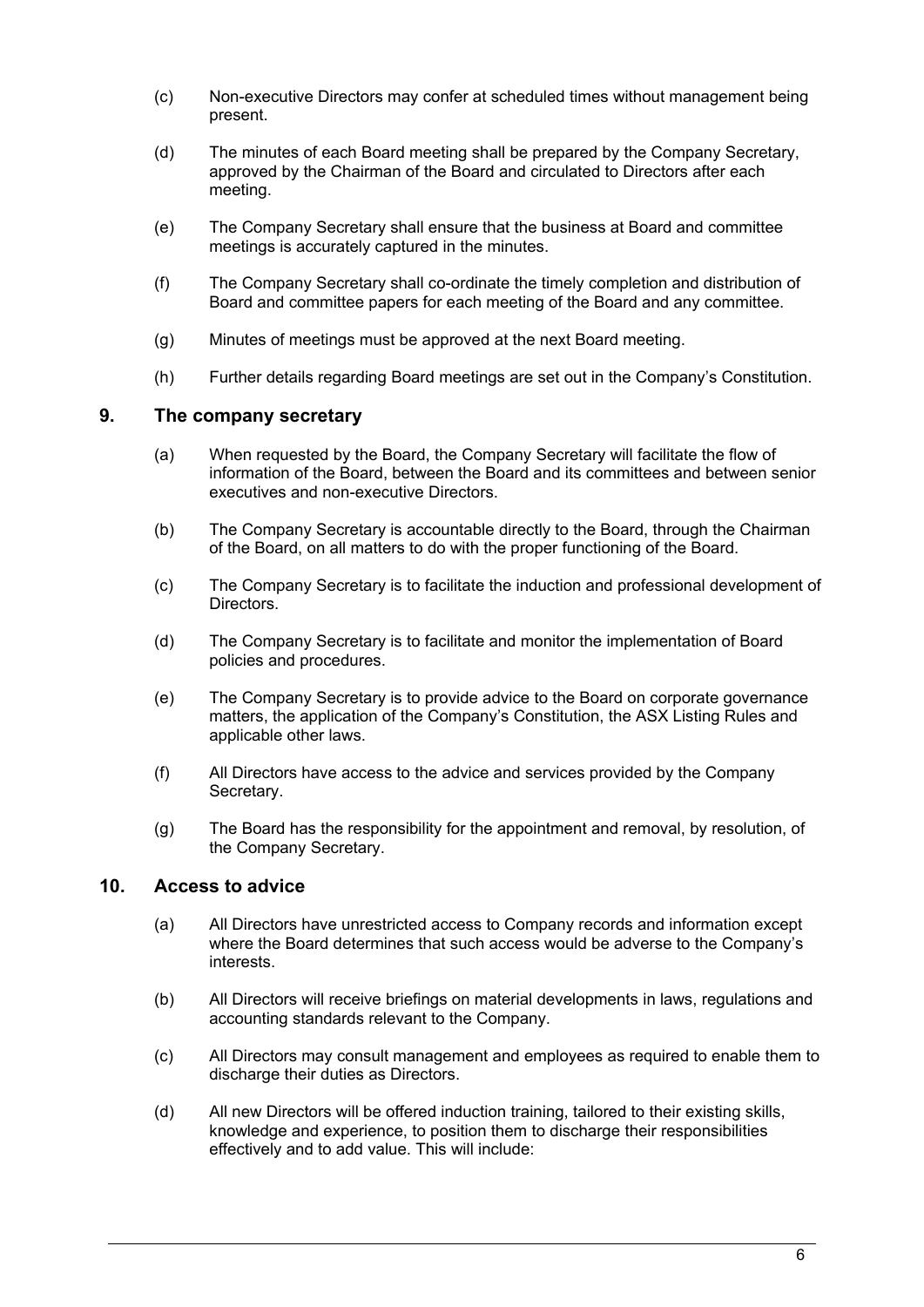- (i) having interviews with key senior executives to gain an understanding of the Company's structure, business operations, history, culture and key risks, and conducting site visits of key operations;
- (ii) training on legal duties and responsibilities as a Director under the key legislation governing the Company and the ASX Listing Rules (including ASX's continuous and periodic reporting requirements); and
- (iii) training on accounting matters and on the responsibilities of Directors in relation to the Company's financial statements.
- (e) The Board, committees or individual Directors may seek independent external professional advice as considered necessary at the expense of the Company, subject to prior consultation with the Chairman of the Board. A copy of any such advice received is made available to all members of the Board.

# **11. Foreign Directors**

In the event that a Director does not speak the language in which keycorporate documents are written or Board or shareholder meetings are held, the Company will ensure that:

- (a) Such documents are translated into the Director's native language; and a translator is present at all Board and shareholder meetings.
- (b) In this case, "key corporate documents" includes the Company's Constitution, prospectuses, product disclosure statements, corporate reports and continuous disclosure announcements.

# **12. Performance review**

The nomination committee (if any) shall conduct an annual performance review of the Board that:

- (a) compares the performance of the Board with the requirements of its charter;
- (b) critically reviews the mix of the Board to ensure it covers the skills needed to address existing and emerging business and governance issues relevant to the Company and to ensure the currency of each Director's knowledge and skills and whether the Director's performance has been impacted by other commitments; and
- (c) suggests any amendments to this charter as are deemed necessary or appropriate.

If there is no separate nomination committee in place, the Board shall consider its performance at least annually based on the above criteria.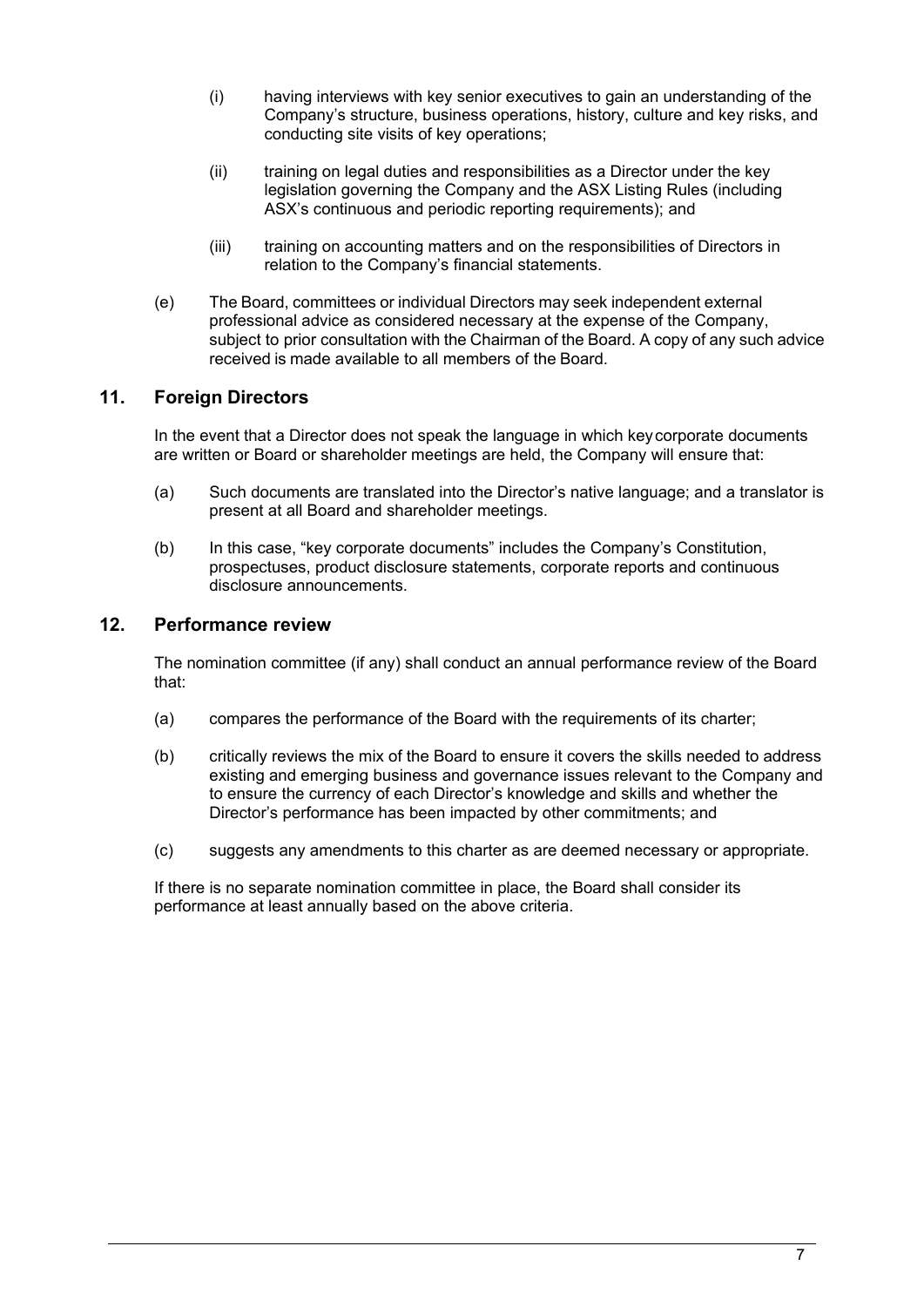# <span id="page-9-0"></span>**Schedule 2 Corporate Code of Conduct**

# **1. Purpose of the Code of Conduct**

The purpose of this Code of Conduct is to provide a framework for decisions and actions in relation to ethical conduct in employment. It underpins the Company's commitment to integrity and fair dealing in its business affairs and to a duty of care to all employees, clients and stakeholders. The document sets out the principles covering appropriate conduct in a variety of contexts and outlines the minimum standard of behaviour expected from employees.

## **2. Values**

#### **2.1 Identity**

The Company is an explorer of metal and mineral projects such as gold, copper, zinc and critical minerals.'

#### Purpose

Our primary objective is to deliver maximum shareholder value through exploration and development of profitable, stable and sustainable projects whilst acting lawfully, ethically and responsibly.

The Company will pursue operational and commercial excellence by using best practice approaches in our decision-making process focusing on continuous development, accountability and teamwork in all aspects of our business. A key attribute to this approach is maintaining responsible long-term management.

In order to achieve these goals, we will ensure our employees and business partners have the appropriate skills and resources to perform their work effectively and efficiently and that all stakeholders (including investors, suppliers and regulators) are aware of the Company's values and our intention to uphold them. We will foster an open and supportive environment in all activities and relationships, and make sure that our senior executives demonstrate and reinforce our values in all aspects of our business and in all interactions with staff.

We believe that our pursuit of these goals will cement a positive reputation for the Company in the community as a reliable, responsible and ethical organisation.

#### **2.2 Commitment to values**

The Company and its subsidiary companies (if any) are committed to conducting all of its business activities in accordance with the above stated values. The Board will ensure that all employees are given appropriate training on the Company's values and senior executives will continually demonstrate and reinforce such values in all interactions with staff.

#### **3. Accountabilities**

#### **3.1 Managers and Supervisors**

Managers and supervisors are responsible and accountable for:

- (a) undertaking their duties and behaving in a manner that is consistent with the provisions of the Code of Conduct;
- (b) the effective implementation, promotion and support of the Code of Conduct in their areas of responsibility; and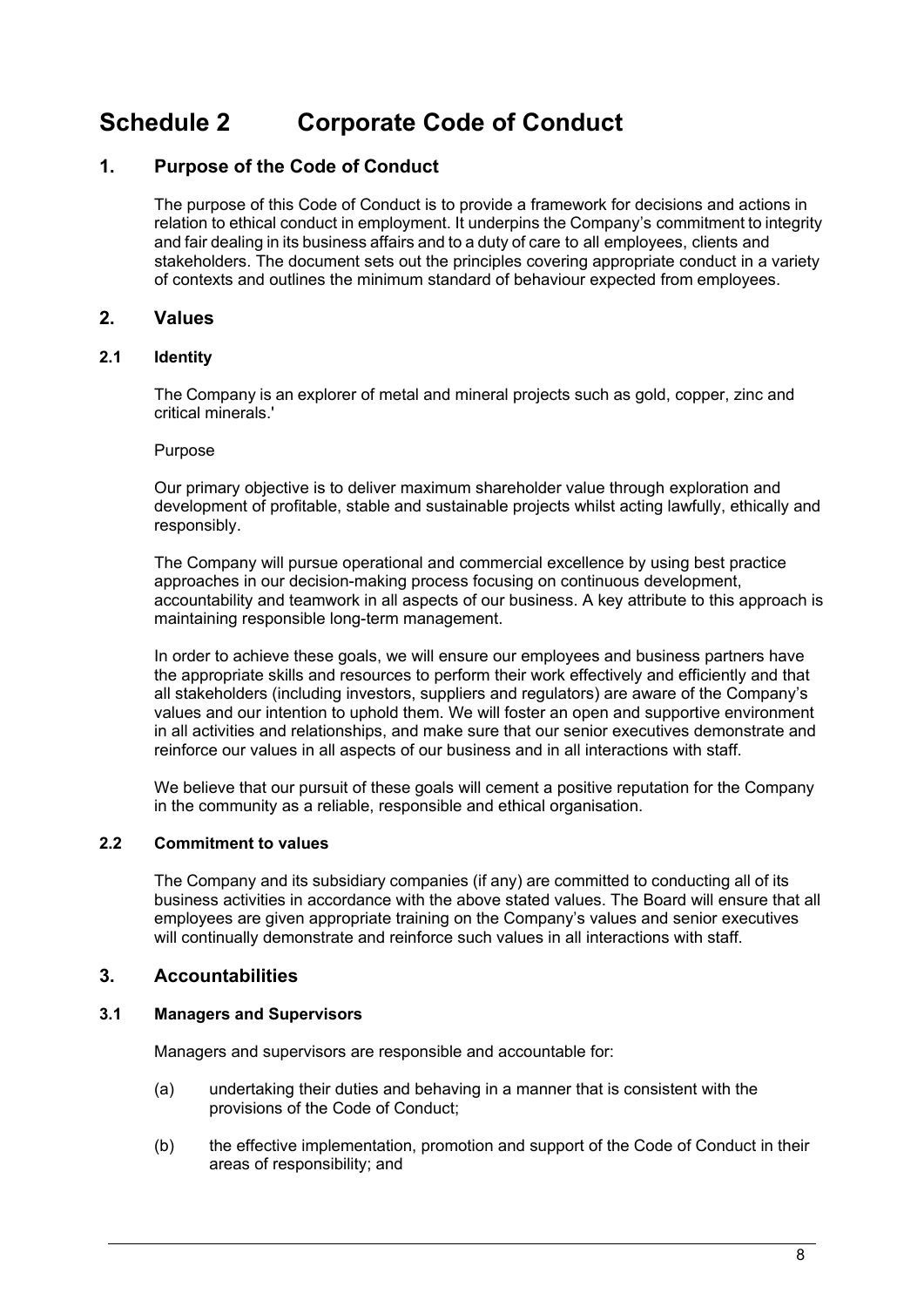(c) ensuring employees under their control understand and follow the provisions outlined in the Code of Conduct and receive appropriate training in respect of the Code of Conduct.

### **3.2 Employees**

All employees are responsible for:

- (a) understanding and complying with the Code of Conduct. To this end, regular and appropriate training on how to comply with this Code of Conduct will be provided to all employees;
- (b) undertaking their duties in a manner that is consistent with the provisions of the Code of Conduct;
- (c) reporting suspected corrupt conduct in accordance with the Company's Whistleblower Protection Policy and Anti-Bribery and Anti-Corruption Policy; and
- (d) reporting any departure from the Code of Conduct by themselves or others.

## **4. Personal and professional behaviour**

When carrying out your duties, you should:

- (a) behave honestly and with integrity and report other employees who are behaving dishonestly;
- (b) treat fellow employees with respect and not engage in bullying, harassment or discrimination;
- (c) disclose and deal appropriately with any conflicts between your personal interests and your duty as a director, senior executive or employee (as applicable);
- (d) not take advantage of the property or information of the Company or its customers for personal gain or to cause detriment to the Company or its customers;
- (e) not take advantage of your position for the opportunities arising therefrom for personal gain;
- (f) carry out your work with integrity and to a high standard and in particular, commit to the Company's policy of delivering shareholder value through effective and best practice exploration and development of its mineral projects;
- (g) operate within the law at all times;
- (h) act in the best interests of the Company;
- (i) follow the policies of the Company and adhere to the Company's values; and
- (j) act in an appropriate business-like manner when representing the Company in public forums and deal with customers and suppliers fairly.

# **5. Conflict of interest**

(a) Potential for conflict of interest arises when it is likely that you could be influenced, or it could be perceived that you are influenced, by a personal interest when carrying out your duties. conflicts of interest that lead to biased decision making may constitute corrupt conduct.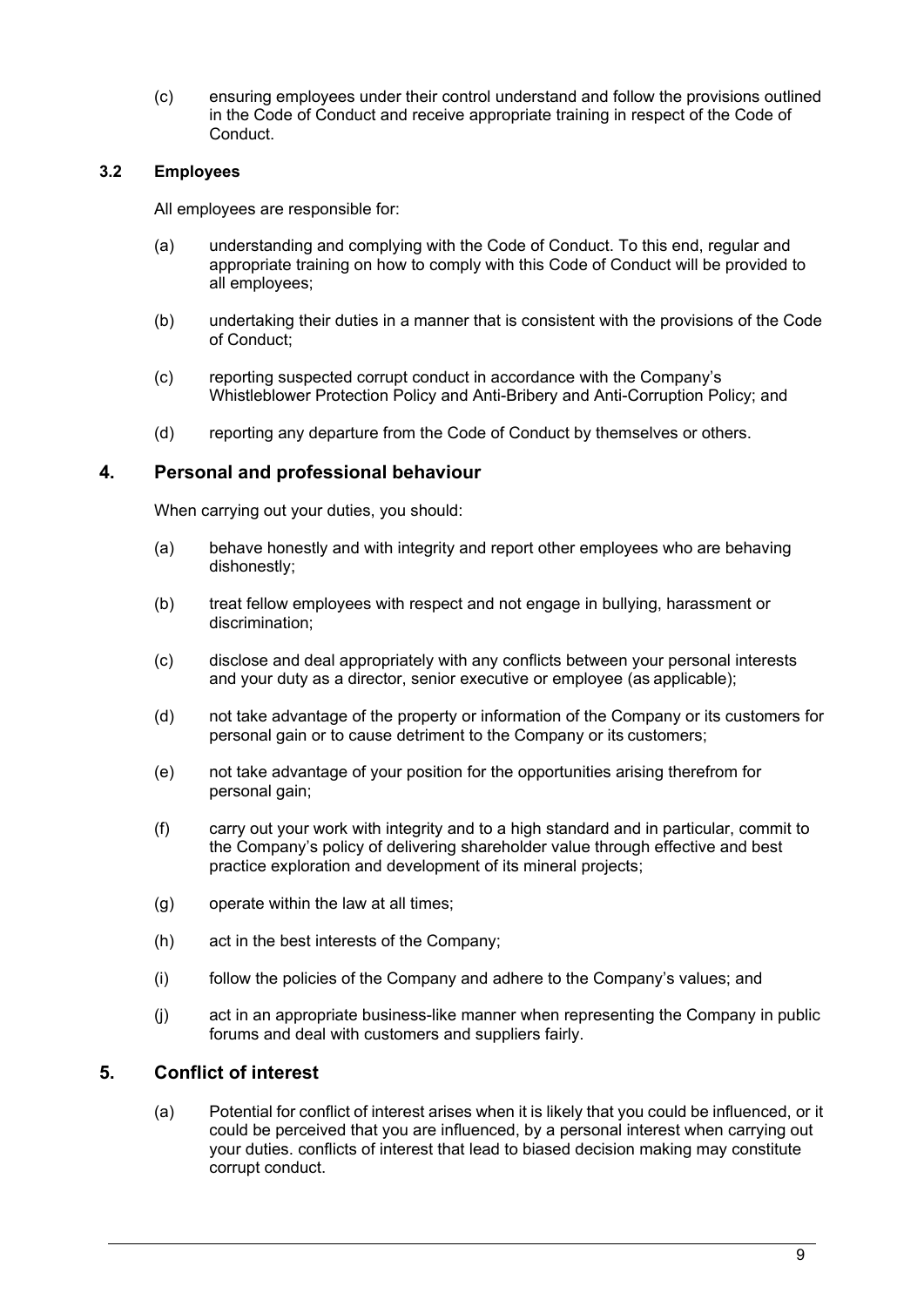- (b) Some situations that may give rise to a conflict of interest include situations where you have:
	- (i) financial interests in a matter the Company deals with or you are aware that your friends or relatives have a financial interest in the matter;
	- (ii) directorships/management of outside organisations;
	- (iii) membership of boards of outside organisations;
	- (iv) personal relationships with people the Company is dealing with which go beyond the level of a professional working relationship;
	- (v) secondary employment, business, commercial, or other activities outside of the workplace which impacts on your duty and obligations to the Company;
	- (vi) access to information that can be used for personal gain; and
	- (vii) offer of an inducement.
- (c) You may often be the only person aware of the potential for conflict. It is your responsibility to avoid any conflict from arising that could compromise your ability to perform your duties impartially. You must report any potential or actual conflicts of interest to your manager.
- (d) If you are uncertain whether a conflict exists, you should discuss that matter with your manager and attempt to resolve any conflicts that may exist.
- (e) You must comply with the Company's Anti-Bribery and Anti-Corruption Policy at all times. You must not submit or accept any bribe, or other improper inducement. Any such inducements are to be reported to your manager.

### **6. Information systems, devices and social media/networking**

#### **6.1 Information Systems**

Email, the internet, facsimile, telephones and other information systems must be used appropriately so as to maintain and not put at risk the integrity of the Company's information systems. Divisions and business units have policies in place to manage risks associated with information technology systems and their use. Employees must comply with the requirements of those policies at all times.

#### **6.2 Bring Your Own Devices**

Employees linking personal devices to the Company's information systems must ensure they first obtain appropriate authorisation and use such devices in accordance with all relevant divisional/business unit policies.

#### **6.3 Social Media/Networking**

Employees must ensure that they use any social media and networking sites in accordance with the requirements of the Code of Conduct and relevant policies.

### **7. Public and media comment**

(a) Individuals have a right to give their opinions on political and social issues in their private capacity as members of the community.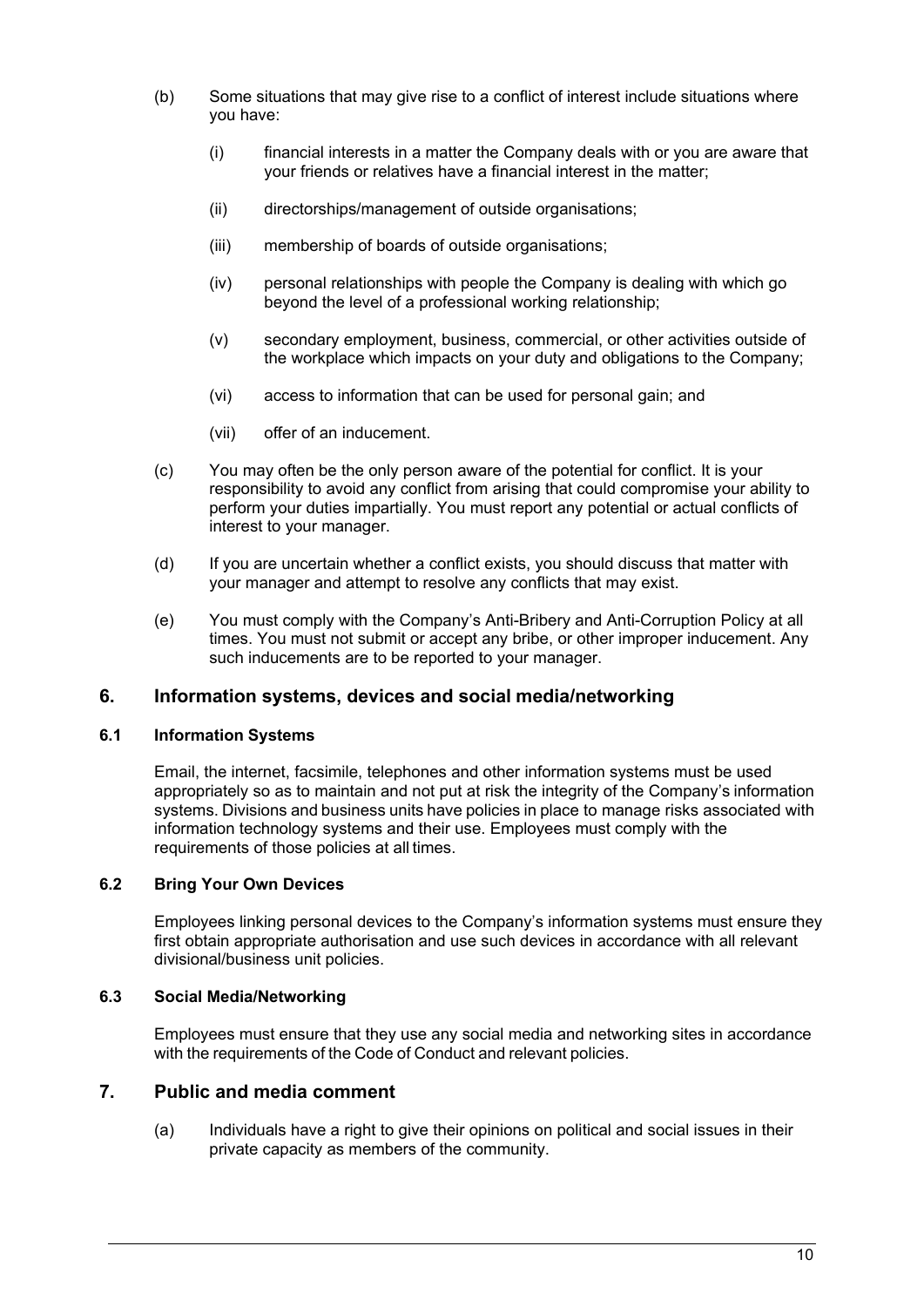- (b) Employees must not make official comment on matters relating to the Company unless they are:
	- (i) authorised to do so by the Managing Director; or
	- (ii) giving evidence in court; or
	- (iii) otherwise authorised or required to by law.
- (c) Employees must not release unpublished or privileged information unless they have the authority to do so from the Managing Director.
- (d) The above restrictions apply except where prohibited by law, for example in relation to "whistleblowing". Employees should refer to the Company's Whistleblower Protection Policy for further information.

### **8. Use of company resources**

- (a) Requests to use Company resources outside core business time should be referred to management for approval.
- (b) If employees are authorised to use Company resources outside core business times, they must take responsibility for maintaining, replacing, and safeguarding the resources and following any special directions or conditions that apply.
- (c) Employees using Company resources without obtaining prior approval could face disciplinary and/or criminal action. Company resources are not to be used for any private commercial purposes.

## **9. Security of information**

Employees are to make sure that confidential and sensitive information cannot be accessed by unauthorised persons. Sensitive material should be securely stored overnight or when unattended. Employees must ensure that confidential information is only disclosed or discussed with people who are authorised to have access to it. It is considered a serious act of misconduct to deliberately release confidential documents or information to unauthorised persons, and may incur disciplinary action.

### **10. Intellectual property/copyright**

- (a) Intellectual property includes the rights relating to scientific discoveries, industrial designs, trademarks, service marks, commercial names and designations, and inventions and is valuable to the Company.
- (b) The Company is the owner of intellectual property created by employees in the course of their employment unless a specific prior agreement has been made. Employees must obtain written permission to use any such intellectual property from the Managing Director or the Chairman of the Board before making any use of that property for purposes other than as required in their role as employee.

### **11. Discrimination and harassment**

- (a) Employees must not harass, discriminate, or support others who harass and discriminate against colleagues or members of the public on the grounds of gender, marital or family status, sexual orientation, gender identity, age, disabilities, ethnicity, religious beliefs, cultural background, socio-economic background, perspective or experience.
- (b) Such harassment or discrimination may constitute an offence under legislation. The Company's executives should understand and apply the principles of equal employment opportunity.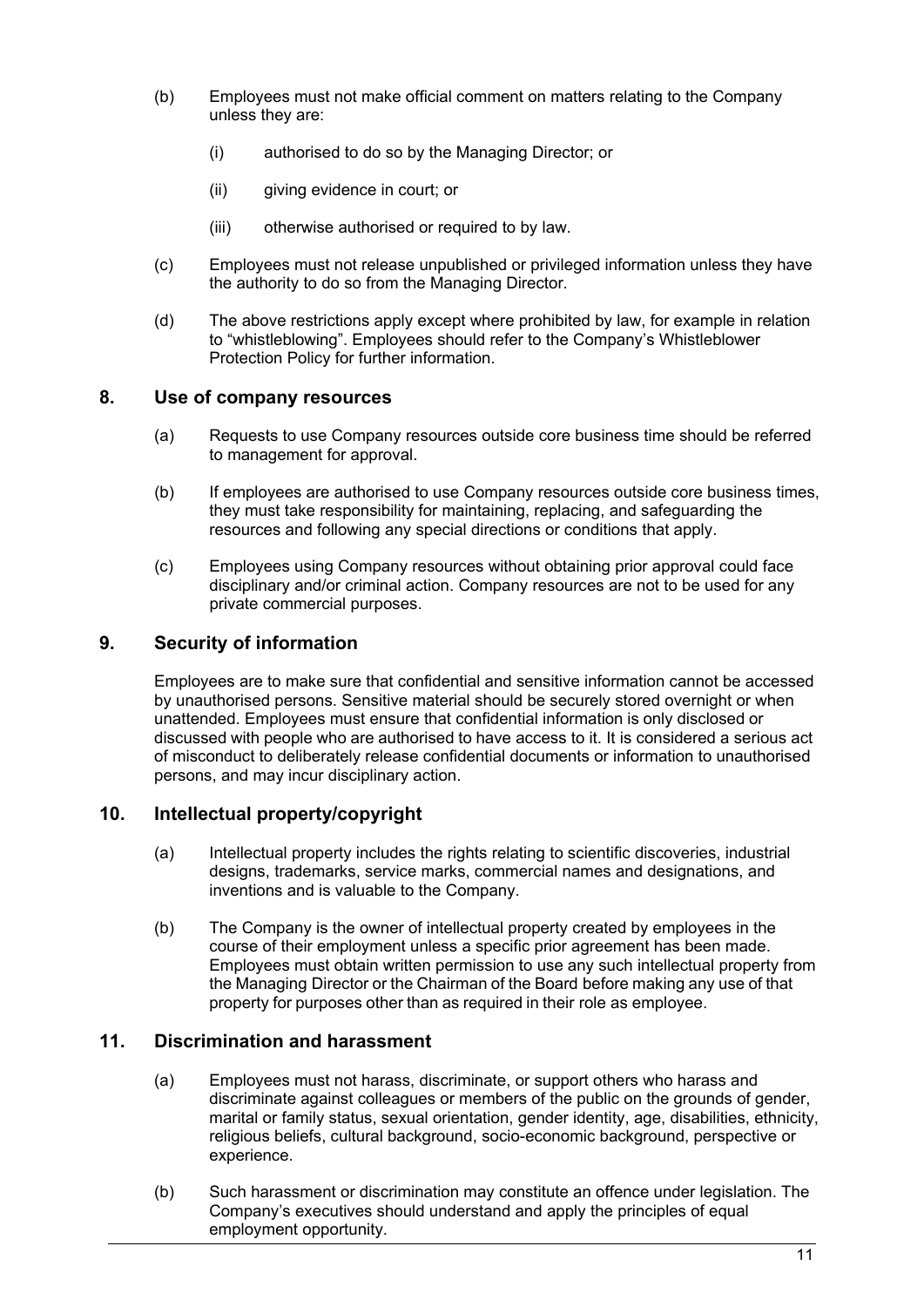# **12. Corrupt conduct**

- (a) Employees must comply with the Company's Anti-Bribery and Anti-Corruption Policy at all times.
- (b) Corrupt conduct involves the dishonest or partial use of power or position which results in one person/group being advantaged over another. Corruption can take many forms including, but not limited to:
	- (i) official misconduct;
	- (ii) bribery and blackmail;
	- (iii) unauthorised use of confidential information;
	- (iv) fraud; and
	- (v) theft.
- (c) Corrupt conduct will not be tolerated by the Company. Disciplinary action up to and including dismissal will be taken in the event of any employee participating in corrupt conduct.
- (d) Employees should refer to the Company's Whistleblower Protection Policy in respect of reporting corrupt conduct, conduct in breach of any of the Company's policies or its Code of Conduct.

# **13. Occupational health and safety**

- (a) It is the responsibility of all employees to act in accordance with the occupational health and safety legislation, regulations and policies applicable to their respective organisations and to use security and safety equipment provided.
- (b) Specifically, all employees are responsible for safety in their work area by: following the safety and security directives of management:
	- (i) advising management of areas where there is a potential problem in safety and reporting suspicious occurrences; and
	- (ii) minimising risks in the workplace.

# **14. Legislation**

It is essential that all employees comply with the laws and regulations of the countries in which we operate. Violations of such laws may have serious consequences for the Company and any individuals concerned. Any known violation must be reported immediately to management.

# **15. Fair dealing**

The Company aims to succeed through fair and honest competition and not through unethical or illegal business practices. Each employee should endeavour to deal fairly with the Company's suppliers, customers and other employees.

### **16. Insider trading**

All employees must observe the Company's "*Trading Policy*". In conjunction with the legal prohibition on dealing in the Company's securities when in possession of unpublished price sensitive information, the Company has established specific time periods when Directors, management and employees are only permittedto buy and sell the Company's securities.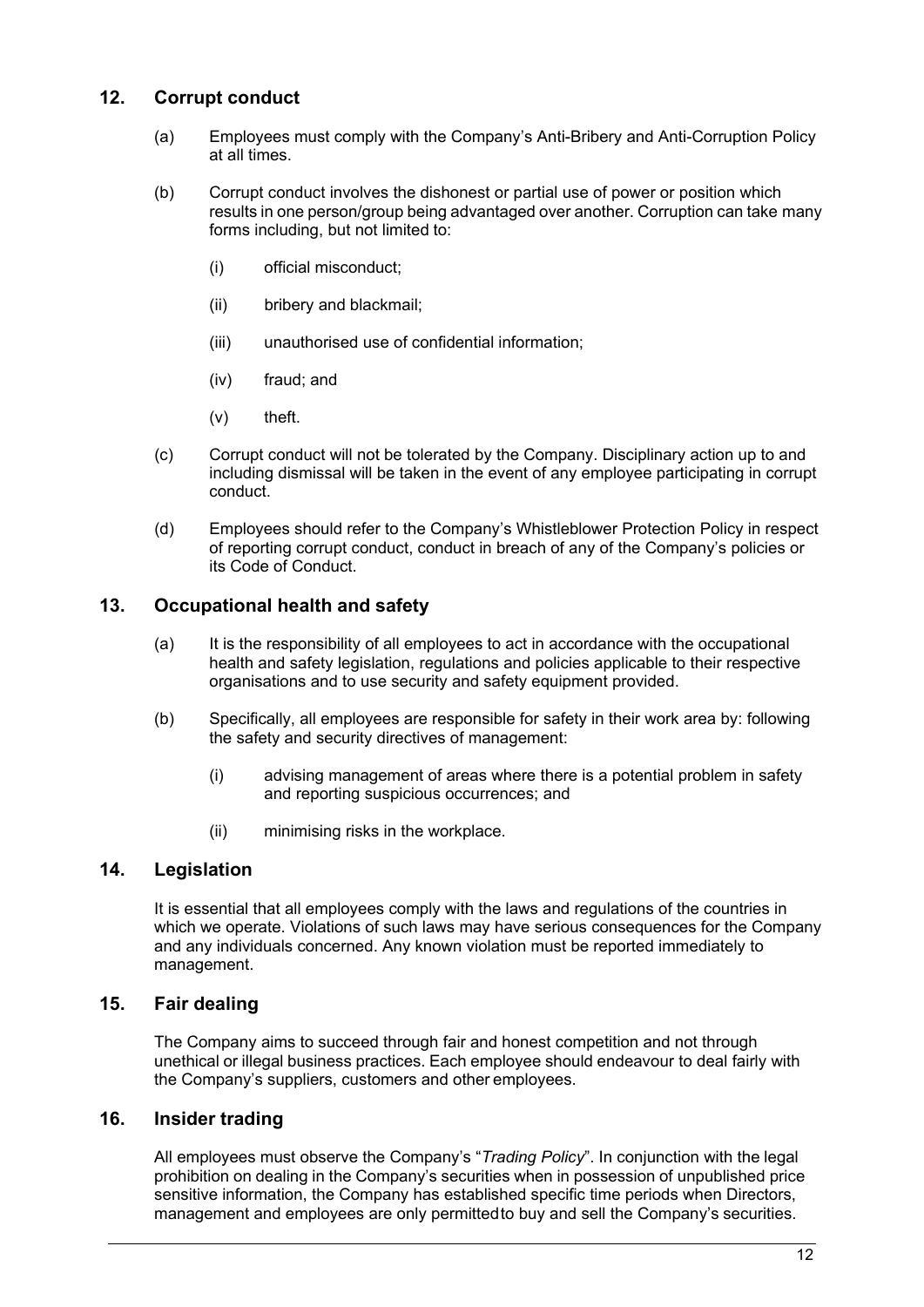# **17. Responsibilities to investors**

The Company strives for full, fair and accurate disclosure of financial and other information on a timely basis.

## **18. Breaches of the code of conduct**

- (a) Material breaches of this Code of Conduct must be reported to the Board or a committee of the Board.
- (b) Breaches of this Code of Conduct may lead to disciplinary action. The process for disciplinary action is outlined in Company policies and guidelines, relevant industrial awards and agreements.
- (c) Employees should note that breaches of certain sections of this Code of Conduct may also be punishable under legislation.

## **19. Reporting matters of concern**

Employees are encouraged to raise any matters of concern in good faith with the head of their business unit or with the Company Secretary/Group Legal Counsel, without fear of retribution and in compliance with the Company's Whistleblower Protection Policy.

## **20. Monitoring and review**

- (a) The Board will monitor the content, effectiveness and implementation of this Code of Conduct on a regular basis. Any updates or improvements identified will be addressed as soon as possible.
- (b) Employees are invited to comment on the Code of Conduct and suggest ways in which it might be improved. Suggestions and queries should be addressed to the Board.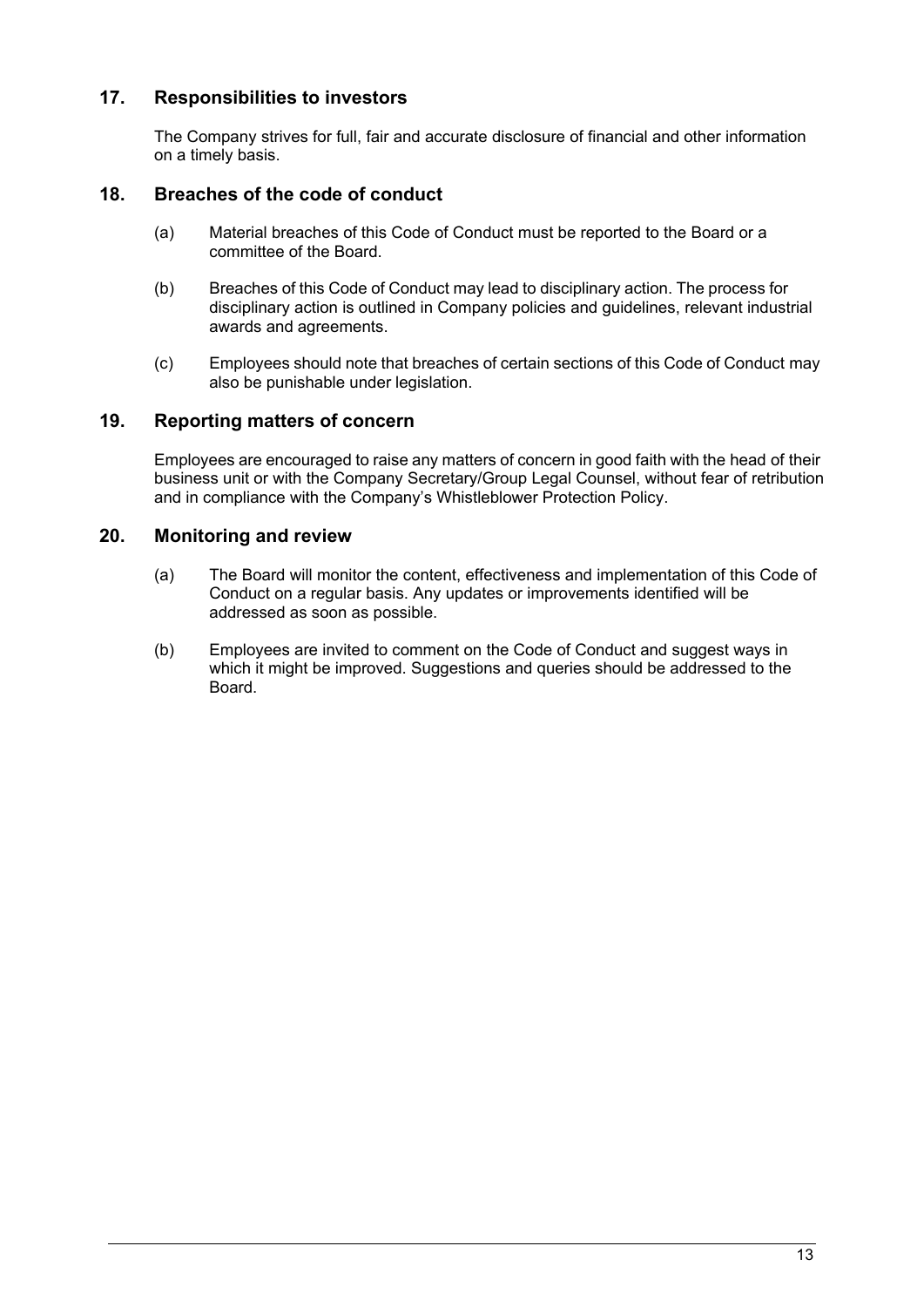# <span id="page-15-0"></span>**Schedule 3 Audit and Risk Committee Charter**

# **1. Role**

- (a) The role of the audit and risk committee is to assist the Board in monitoring and reviewing any matters of significance affecting financial reporting and compliance. This charter sets risk parameters and defines the audit and risk committee's function, composition, mode of operation, authority and responsibilities.
- (b) Due to the size and composition of the Board, the Board may not consider that the Company will benefit from forming a separate Audit and Risk Committee. If this is the case:
	- (i) the Board must carry out the duties that would ordinarily be assigned to that committee under this Charter; and
	- (ii) the Company must disclose in, or in conjunction with, its Annual Report:
		- (A) the fact a separate Audit and Risk Committee has not been established; and
		- (B) the processes the Board employs that independently verify and safeguard the integrity of its financial reporting, including the processes for the appointment and removal of the external auditor and the rotation of the audit engagement partner, and the process it employs for overseeing the Company's risk management framework.

# **2. Composition of the Committee**

- (a) The Board will strive to adhere to the following composition requirements for the committee where at all possible. However the Board acknowledges that the composition of the Board may not allow adherence to the following composition requirements from time to time.
- (b) The committee must comprise at least three members.
- (c) A majority of the members of the committee must be independent non-executive Directors in accordance with the criteria set out in Annexure A.
- (d) The Board will appoint members of the committee. The Board may remove and replace members of the committee by resolution.
- (e) All members of the committee must be able to read and understand financial statements.
- (f) The Chairman of the committee must not be the Chairman of the Board and must be independent.
- (g) The Chairman of the committee shall have leadership experience and a strong finance, accounting or business background.
- (h) The external auditors, the other Directors, the Managing Director, Chief Financial Officer, Company Secretary and senior executives, may be invited to committee meetings at the discretion of the committee.

# **3. Purpose**

(a) The primary purpose of the committee is to assist the Board in fulfilling its statutory and fiduciary responsibilities relating to: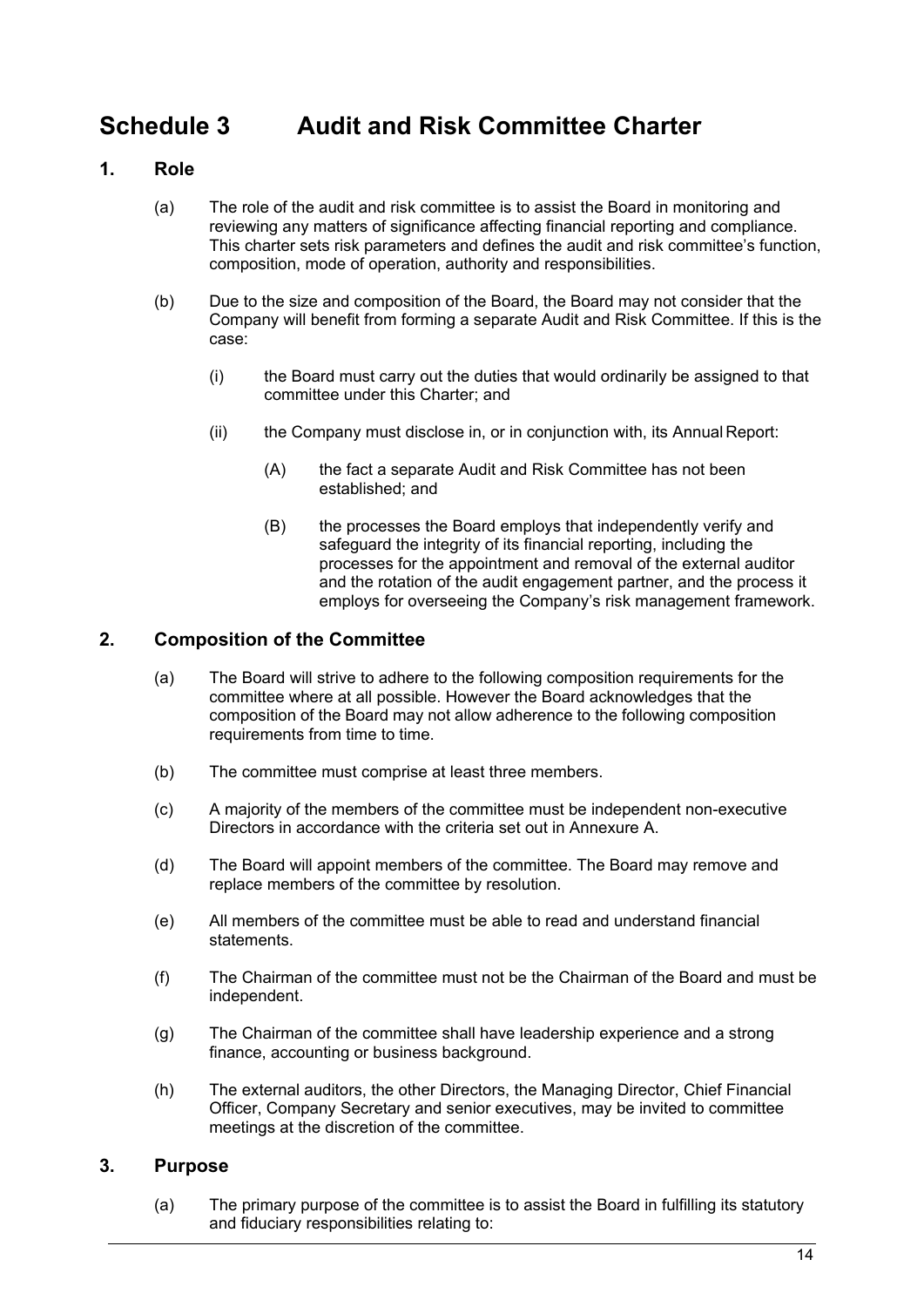- (i) the quality and integrity of the Company's financial statements, accounting policies and financial reporting and disclosure practices;
- (ii) compliance with all applicable laws, regulations and Company policy;
- (iii) the effectiveness and adequacy of internal control processes;
- (iv) the performance of the Company's external auditors and their appointment and removal;
- (v) the independence of the external auditor and the rotation of the lead engagement partner;
- (vi) the identification and management of business, economic, environmental and social sustainability risks; and
- (vii) the review of the Company's risk management framework at least annually to satisfy itself that it continues to be sound and to determine whether there have been any changes in the material business risks the Company faces and to ensure that they remain within the risk appetite set by the Board.
- (b) A secondary function of the committee is to perform such special reviews or investigations as the Board may consider necessary.

## **4. Duties and responsibilities of the Committee**

#### **4.1 Review of Financial Reports**

- (a) Review the appropriateness of the accounting principles adopted by management in the financial reports and the integrity of the Company's financial reporting.
- (b) Oversee the financial reports and the results of the external audits of those reports.
- (c) Assess whether external reporting is adequate for shareholder needs.
- (d) Assess management processes supporting external reporting.
- (e) Establish procedures for Treatment of accounting complaints.
- (f) Review the impact of any proposed changes in accounting policies on the financial statements.
- (g) Review the quarterly, half yearly and annual results.
- (h) Establish procedures for verifying the integrity of the Company's periodic reports which are not audited or reviewed by an external auditor, to satisfy the Board that each periodic report is materially accurate, balanced and provides investors with appropriate information to make informed investment decisions.
- (i) Ensure that, before the Board approves the Company's financial statements for a financial period, the Chief Executive Officer and Chief Financial Officer (or, if none, the person(s) fulfilling those functions) have declared that, in their opinion, the financial records of the Company have been properly maintained and that the financial statements comply with the appropriate accounting standards and give a true and fair view of the financial position and performance of the Company and that the opinion has been formed on the basis of a sound system of risk management and internal control which is operating effectively.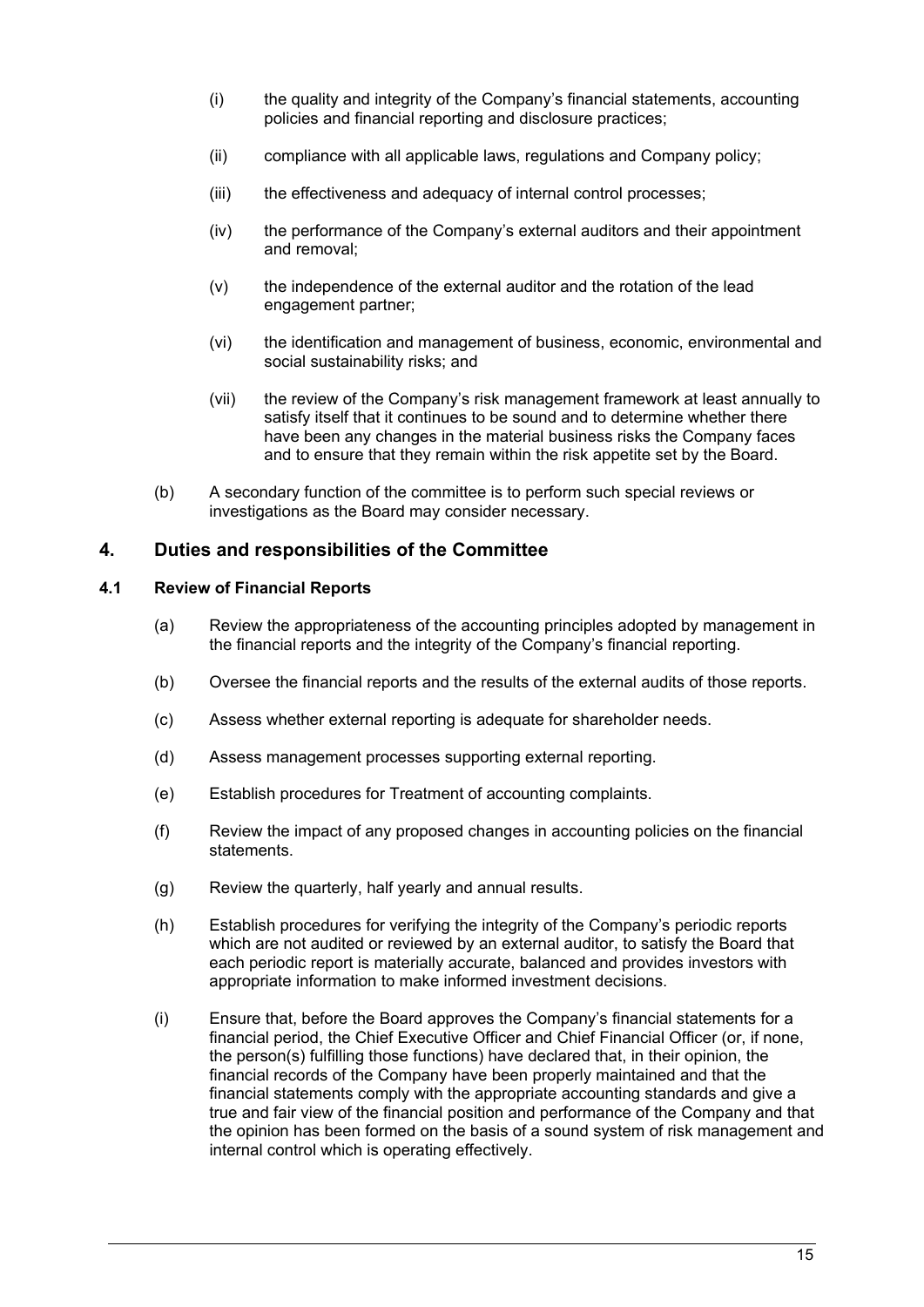### **4.2 Relationship with External Auditors**

- (a) Recommend to the Board procedures for the selection and appointment of external auditors and for the rotation of external auditor partners.
- (b) Review performance, succession plans and rotation of lead engagement partner.
- (c) Approve the external audit plan and fees proposed for audit work to be performed.
- (d) Discuss any necessary recommendations to the Board for the approval of quarterly, half yearly or Annual Reports.
- (e) Review the adequacy of accounting and financial controls together with the implementation of any recommendations of the external auditor in relation thereto.
- (f) Meet with the external auditors at least twice in each financial year and at any other time the committee considers appropriate.
- (g) Provide pre-approval of audit and non-audit services that are to be undertaken by the external auditor.
- (h) Ensure adequate disclosure as may be required by law of the committee's approval of all non-audit services provided by the external auditor.
- (i) Ensure that the external auditor prepares and delivers an annual statement as to their independence which includes details of all relationships with the Company.
- (j) Receive from the external auditor their report on, among other things, critical accounting policies and alternative accounting treatment, prior to the filing of their audit report.
- (k) Ensure that the external auditor attends the Company's Annual General Meeting and is available to answer questions from security holders relevant to the audit.

#### **4.3 Internal Audit Function**

- (a) Monitor and periodically review the need for a formal internal audit function and its scope.
- (b) Assess the performance and objectivity of any internal audit procedures that may be in place.
- (c) Ensure any formal internal audit function is headed by a suitably qualified person who shall have a direct reporting line to the Board or the committee, and bring the requisite degree of skill, independence and objectivity to the role.
- (d) If the Company has a formal internal audit function, assess the performance and objectivity of the Company's processes for evaluating and continually improving the effectiveness of its governance, risk management and internal control processes.
- (e) Review risk management and internal compliance procedures.
- (f) Monitor the quality of the accounting function.
- (g) Review the internal controls of the Company via consideration of any comments from the Company's internal and/or external auditors and/or commissioning an independent report on the Company's internal controls.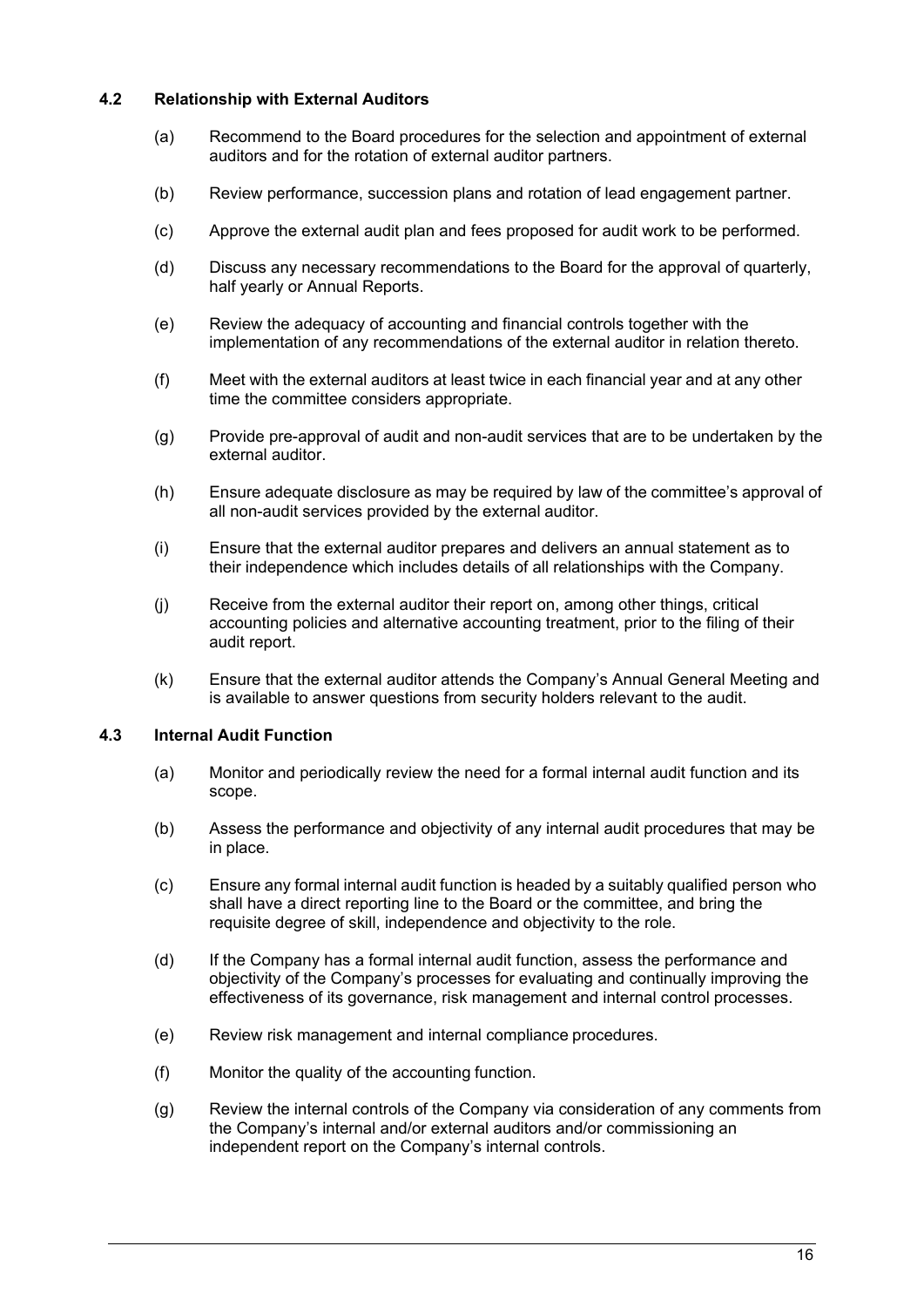#### **4.4 Risk Management**

- (a) Oversee the Company's risk management systems, practices and procedures to ensure effective risk identification and management and compliance with internal guidelines and external requirements.
- (b) Assess whether the Company has any potential or apparent exposure to environmental or social risks and if it does, put in place management systems, practices and procedures to manage those risks.
- (c) Where the Company does not have material exposure to environmental or social risks, report the basis for that determination to the Board and where appropriate, benchmark the Company's environmental or social risk profile against its peers.
- (d) Assess whether the Company is required to publish an integrated report or a sustainability report in accordance with a recognised international standard.
- (e) Consider whether the Company has a material exposure to climate change risk.
- (f) Review the Company's risk management framework at least annually to satisfy itself that the framework:
	- (i) continues to be sound;
	- (ii) ensures that the Company is operating with due regard to the risk appetite set by the Board; and
	- (iii) deals adequately with contemporary and emerging risks such as conduct risk, digital disruption, cyber-security, privacy and data breaches, sustainability and climate change.
- (g) Review reports by management on the efficiency and effectiveness of the Company's risk management framework and associated internal compliance and control procedures.

### **4.5 Other**

- (a) The committee will oversee the Company's environmental risk management and occupational health and safety processes.
- (b) As contemplated by the ASX Corporate Governance Council's Corporate Governance Principles and Recommendations – 4th Edition, and to the extent that such deviation or waiver does not result in any breach of the law, the committee may approve any deviation or waiver from the "Corporate code of conduct". Any such waiver or deviation will be promptly disclosed where required by applicable law.
- (c) Monitor related party transactions.

# **5. Meetings**

(a) The committee will meet at least twice in each financial year and additionally as circumstances may require for it to undertake its role effectively.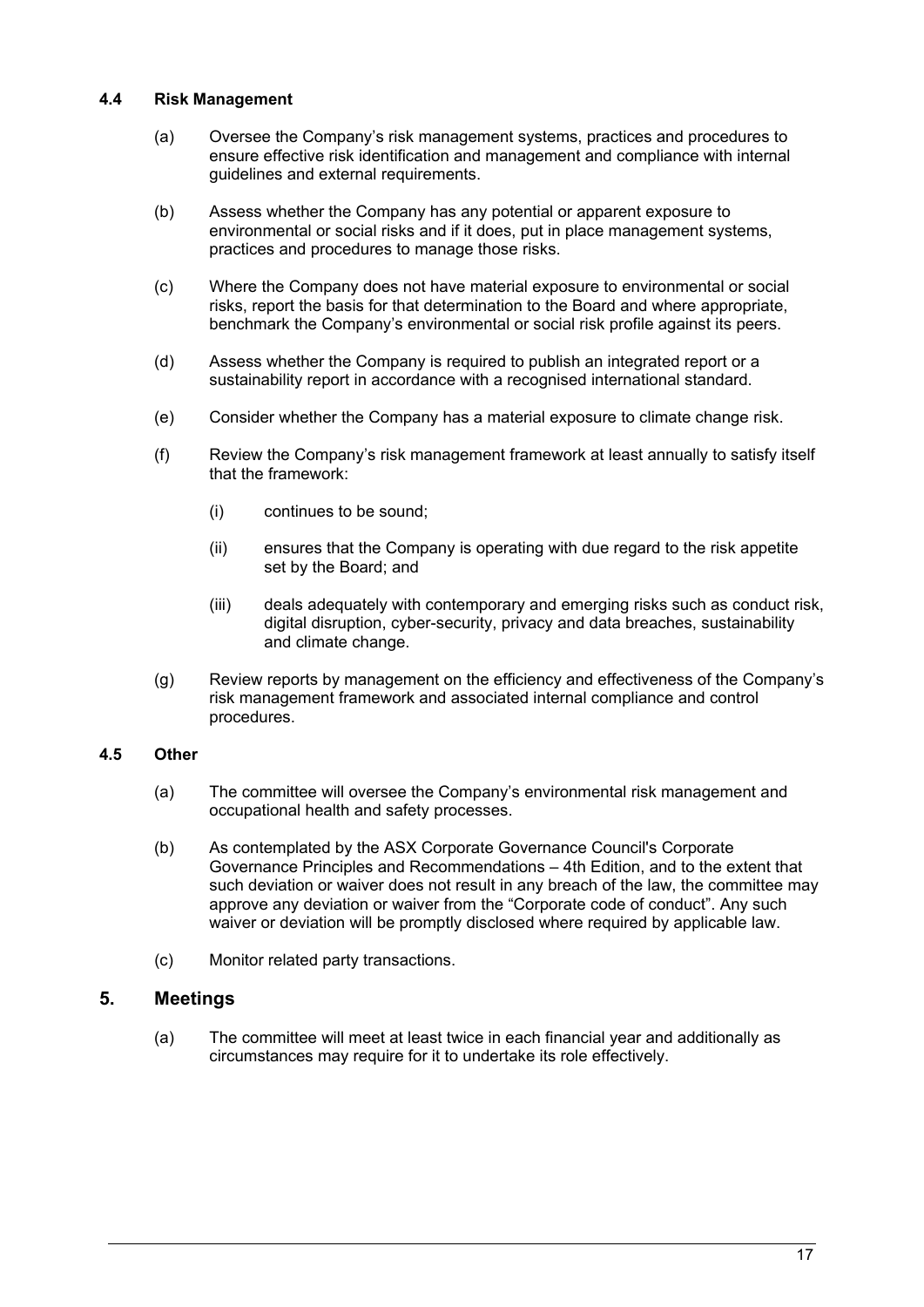- (b) Meetings are called by the Secretary as directed by the Board or at the request of the Chairman of the committee.
- (c) Where deemed appropriate by the Chairman of the committee, meetings and subsequent approvals and recommendations can be implemented by a circular written resolution or conference call.
- (d) A quorum shall consist of two members of the committee. In the absence of the Chairman of the committee or their nominees, the members shall elect one of their members as Chairman of that meeting.
- (e) Decisions will be based on a majority of votes with the Chairman having a casting vote.
- (f) The Chairman of the committee, through the Secretary, will prepare a report of the actions of the committee to be included in the Board papers for the next Board meeting.
- (g) Minutes of each meeting are included in the papers for the next full Board meeting after each committee meeting.

## **6. Secretary**

- (a) The Company Secretary or their nominee shall be the Secretary of the committee and shall attend meetings of the committee as required.
- (b) The Secretary will be responsible for keeping the minutes of meetings of the committee and circulating them to committee members and to the other members of the Board.
- (c) The Secretary shall distribute supporting papers for each meeting of the committee as far in advance as possible.

### **7. Reliance on information or professional or expert advice**

Each member of the committee is entitled to rely on information, or professional or expert advice, to the extent permitted by law, given or prepared by:

- (a) an employee of the Company and its subsidiaries (if any) (**Group**) whom the member believes on reasonable grounds to be reliable and competent in relation to the matters concerned;
- (b) a professional adviser or expert in relation to matters that the member believes on reasonable grounds to be within the person's professional or expert competence; or
- (c) another Director or officer of the Group in relation to matters within the Director's or officer's authority.

### **8. Access to advice**

- (a) Members of the committee have rights of access to management and to the books and records of the Company to enable them to discharge their duties as committee members, except where the Board determines that such access would be adverse to the Company's interests.
- (b) Members of the committee may meet with the auditors, both internal and external, without management being present.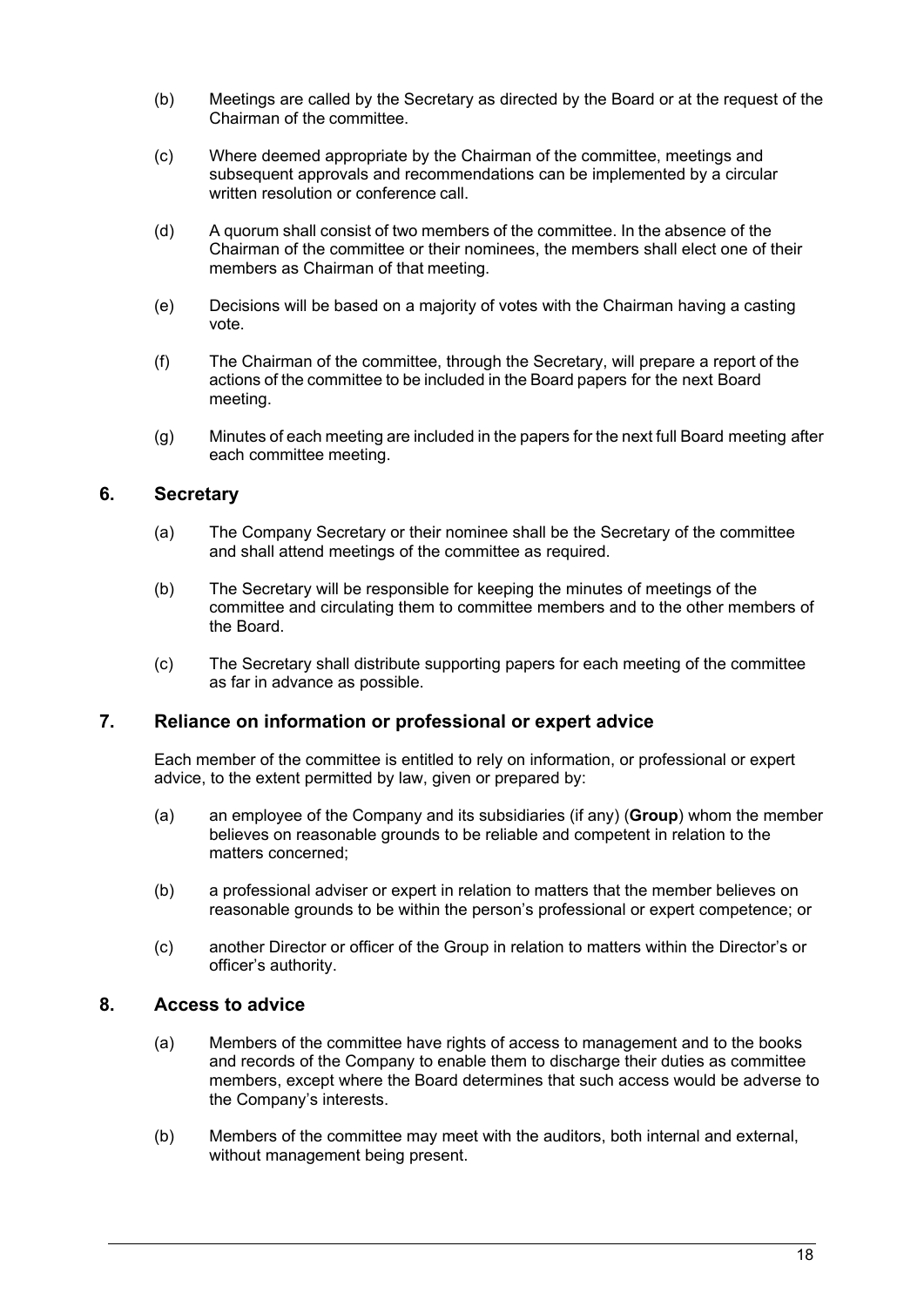(c) Members of the committee may consult independent legal counsel or other advisers they consider necessary to assist them in carrying out their duties and responsibilities, subject to prior consultation with the Chairman of the committee. Any costs incurred as a result of the committee consulting an independent expert will be borne by the Company.

# **9. Review of charter**

- (a) The Board will conduct an annual review of the membership to ensure that the committee has carried out its functions in an effective manner and will update this charter as required or as a result of new laws or regulations.
- (b) This charter shall be made available to members on request, to senior management, to the external auditor and to other parties as deemed appropriate and will be posted to the Company's website.

# **10. Report to the Board**

- (a) The committee must report to the Board formally at the next Board meeting following from the last committee meeting on matters relevant to the committee's role and responsibilities.
- (b) The committee must brief the Board promptly on all urgent and significant matters.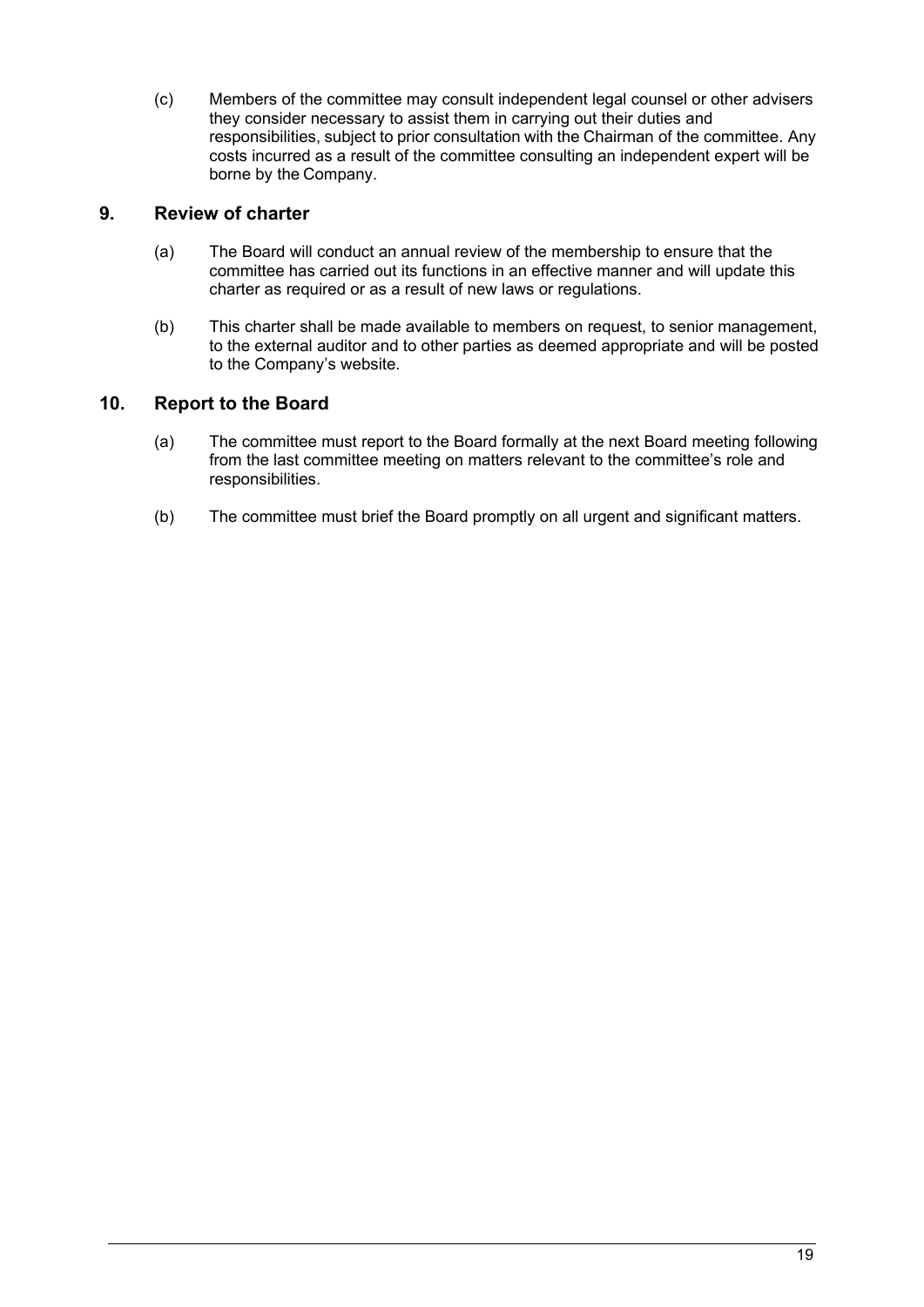# <span id="page-21-0"></span>**Schedule 4 Remuneration Committee Charter**

# **1. Role**

- (a) The role of the remuneration committee is to assist the Board in monitoring and reviewing any matters of significance affecting the remuneration of the Board and employees of the Company. This charter defines the remuneration committee's function, composition, mode of operation, authority and responsibilities.
- (b) Due to the size and composition of the Board, the Board may not consider that the Company will benefit from forming a separate Remuneration Committee. If this is the case:
	- (i) the Board must carry out the duties that would ordinarily be assigned to that committee under this Charter; and
	- (ii) the Company must disclose in, or in conjunction with, its Annual Report the fact that a separate Remuneration Committee has not been established.

# **2. Composition**

- (a) The Board will strive to adhere to the following composition requirements for the committee where at all possible. However, the Board acknowledges that the composition of the Board may not allow adherence to the following composition requirements from time to time.
- (b) The committee shall comprise at least three Directors, the majority being independent non-executive Directors.
- (c) The committee will be chaired by an independent Director who will be appointed by the Board.
- (d) The Board may appoint such additional non-executive Directors to the committee or remove and replace members of the committee by resolution.

# **3. Purpose**

The primary purpose of the committee is to support and advise the Board in fulfilling its responsibilities to shareholders by:

- (a) reviewing and approving the executive remuneration policy to enable the Company to attract and retain executives and Directors who will create value for shareholders;
- (b) ensuring that the executive remuneration policy demonstrates a clear relationship between key executive performance and remuneration;
- (c) recommending to the Board the remuneration of executive Directors;
- (d) fairly and responsibly rewarding executives having regard to the performance of the Company and its subsidiaries (if any) (**Group**), the performance of the executive and the prevailing remuneration expectations in the market without rewarding conduct that is contrary to
- (e) the Company's vales or risk appetite and having regard to the Company's commercial interest in controlling expenses;
- (f) ensuring incentives for non-executive directors do not conflict with their obligation to bring an independent judgement to matters before the Board;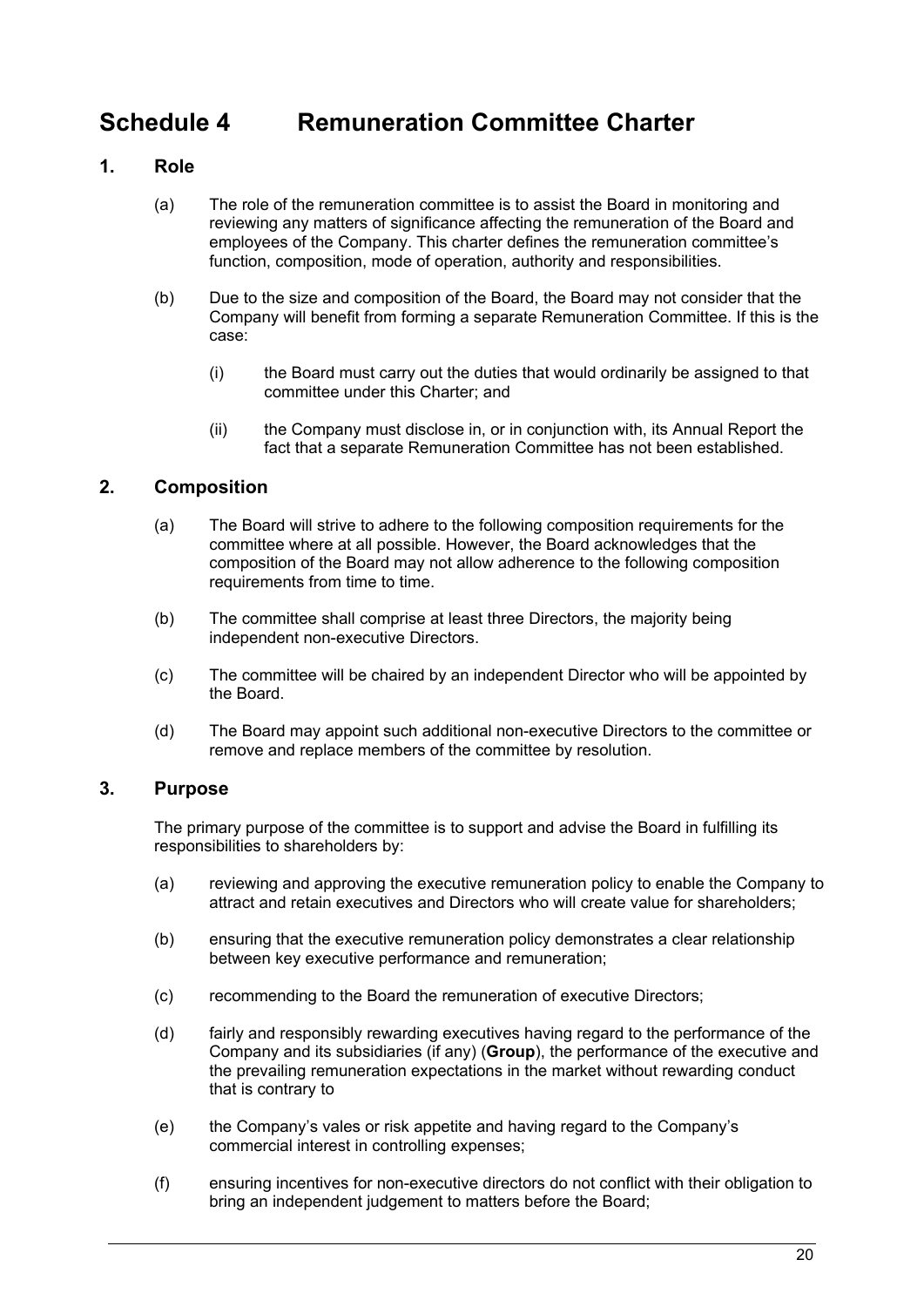- (g) reviewing the Company's recruitment, retention and termination policies and procedures for senior management;
- (h) reviewing and approving the remuneration of direct reports to the Managing Director, and as appropriate other senior executives; and
- (i) reviewing and approving any equity based plans and other incentive schemes.

### **4. Duties and responsibilities**

#### **4.1 Executive Remuneration Policy**

- (a) Review and approve the Group's recruitment, retention and termination policies and procedures for senior executives to enable the Company to attract and retain executives and Directors who can create value for shareholders.
- (b) Review the on-going appropriateness and relevance of the executive remuneration policy and other executive benefit programs.
- (c) Ensure that remuneration policies fairly and responsibly reward executives having regard to the performance of the Company, the performance of the executive and prevailing remuneration expectations in the market without rewarding conduct that is contrary to the Company's vales or risk appetite and having regard to the Company's commercial interest in controlling expenses.

#### **4.2 Executive Directors and Senior Management**

- (a) Consider and make recommendations to the Board on the remuneration for each executive Director (including base pay, incentive payments, equity awards, retirement rights, service contracts) having regard to the executive remuneration policy.
- (b) Review and approve the proposed remuneration (including incentive awards, equity awards and service contracts) for the direct reports of the Managing Director. As part of this review the committee will oversee an annual performance evaluation of the senior Executive Team. This evaluation is based on specific criteria, including the business performance of the Company and its subsidiaries, whether strategic objectives are being achieved and the development of management and personnel.
- (c) Approve changes to the remuneration or contract terms of executive Directors and direct reports to the Managing Director.
- (d) Approve termination payments to executive Directors or direct reports to the Managing Director. Termination payments to other departing executives should be reported to the committee at its next meeting.

#### **4.3 Executive Incentive Plans (including Equity Based Plans)**

- (a) Review and approve the design of any executive incentive plans (**Plans**).
- (b) Ensuring incentives for non-executive directors do not conflict with their obligation to bring an independent judgement to matters before the Board.
- (c) Review and approve any Plans that may be introduced in light of legislative, regulatory and market developments.
- (d) For each Plan, determine each year whether awards will be made under that Plan.
- (e) Review and approve total proposed awards under each Plan.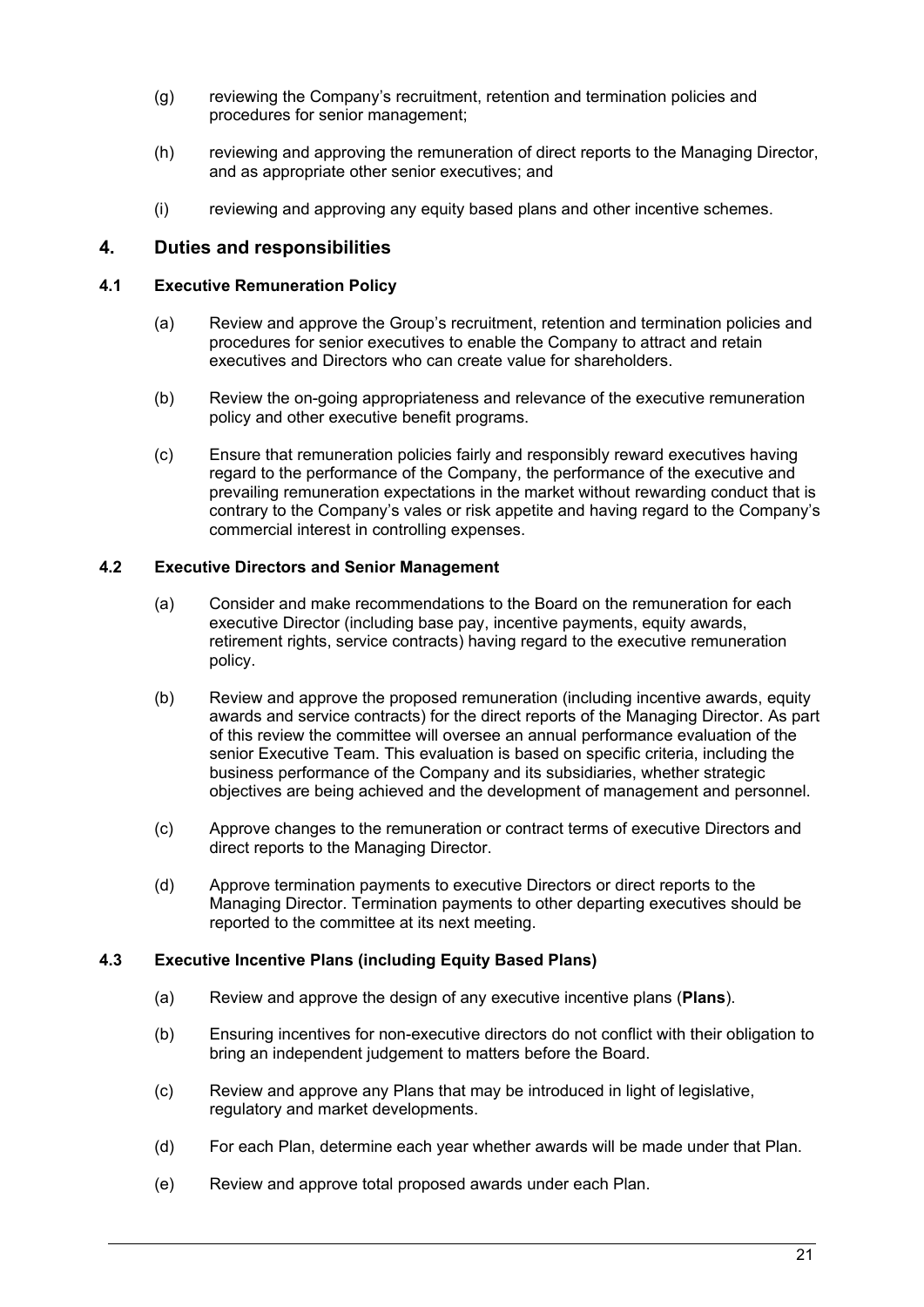- (f) In addition to considering awards to executive Directors and direct reports to the Managing Director, review and approve proposed awards under each Plan on an individual basis for executives as required under the rules governing each Plan or as determined by the committee.
- (g) Review, approve and keep under review performance hurdles for each Plan.
- (h) Review, manage and disclose the policy (if any) under which participants to a Plan may be permitted (at the discretion of the Company) to enter into transactions (whether through the use of derivatives or otherwise) which limit the economic risk of participating in the Plan.

#### **4.4 Other**

The committee shall perform other duties and activities that it or the Board considers appropriate.

## **5. Meetings**

- (a) The committee will meet at least once per year and additionally as circumstances may require.
- (b) Meetings are called by the Secretary as directed by the Board or at the request of the Chairman of the committee.
- (c) A quorum shall comprise any two members of the committee. In the absence of the Chairman of the committee or appointed delegate, the members shall elect one of their members as Chairman.
- (d) Where deemed appropriate by the Chairman of the committee, meetings and subsequent approvals may be held or concluded by way of a circular written resolution or a conference call.
- (e) Decisions will be based on a majority of votes with the Chairman of the committee having the casting vote.
- (f) The committee may invite any executive management team members or other individuals, including external third parties, to attend meetings of the committee, as they consider appropriate.

# **6. Secretary**

- (a) The Company Secretary or their nominee shall be the Secretary of the committee, and shall attend meetings of the committee as required.
- (b) The Secretary will be responsible for keeping the minutes of meeting of the committee and circulating them to committee members and to the other members of the Board.
- (c) The Secretary shall distribute supporting papers for each meeting of the committee as far in advance as possible.

### **7. Reliance on information or professional or expert advice**

Each member of the committee is entitled to rely on information, or professional or expert advice, to the extent permitted by law, given or prepared by:

(a) an employee of the Group whom the member believes on reasonable grounds to be reliable and competent in relation to the matters concerned;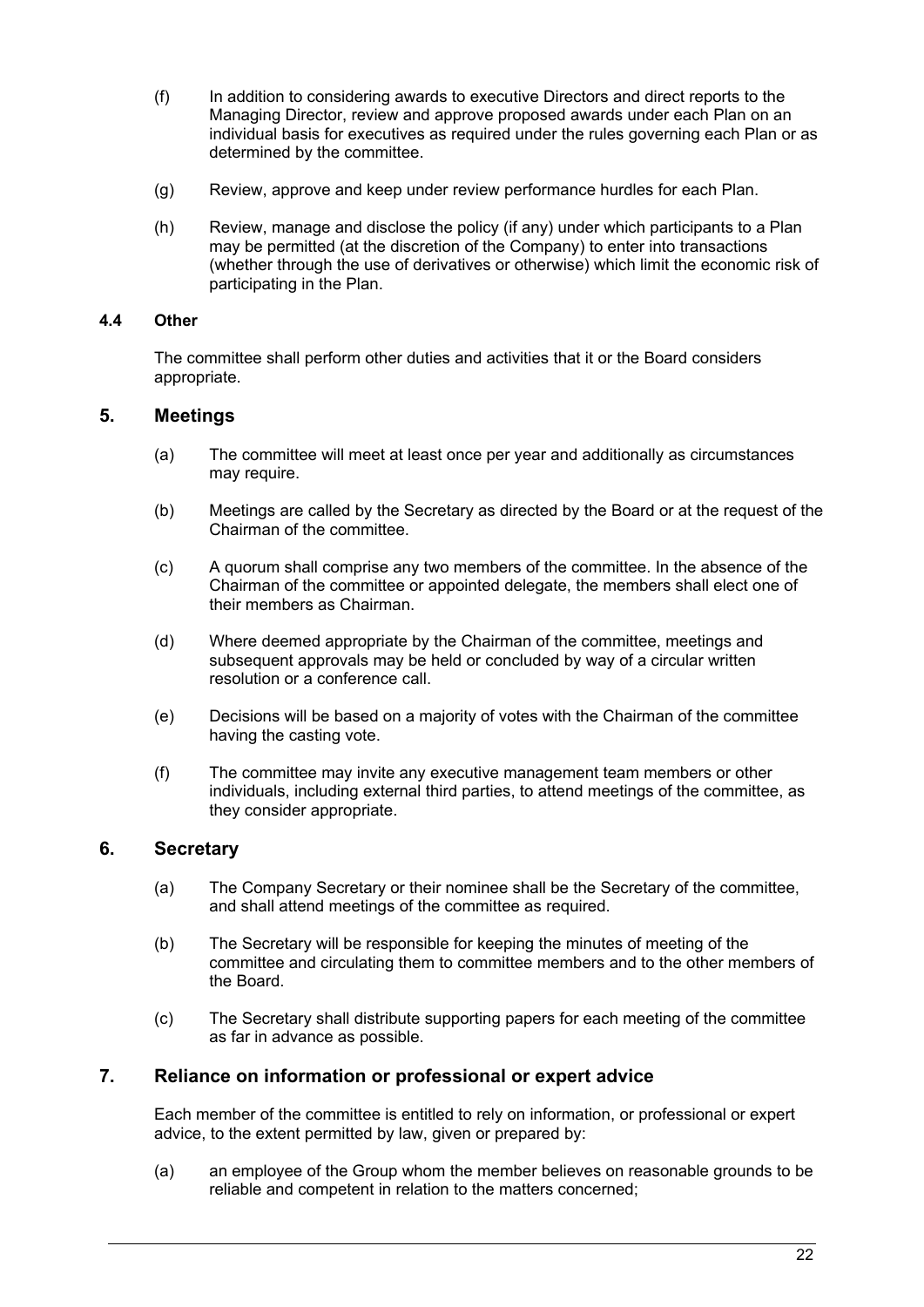- (b) a professional adviser or expert in relation to matters that the member believes on reasonable grounds to be within the person's professional or expert competence; or
- (c) another Director or officer of the Group in relation to matters within the Director's or officer's authority.

## **8. Access to advice**

- (a) Members of the committee have a right to access the books and records of the Company to enable them to discharge their duties as committee members, except where the Board determines that such access would be adverse to the Company's interests.
- (b) The committee may consult independent experts to assist it in carrying out its duties and responsibilities. Any costs incurred as a result of the committee consulting an independent expert will be borne by the Company.

# **9. Review of charter**

- (a) The Board will conduct an annual review of the membership to ensure that the committee has carried out its functions in an effective manner, and will update this charter as required or as a result of new laws or regulations.
- (b) The charter shall be made available to members on request, to senior management, to the external auditor and to other parties as deemed appropriate and will be posted to the Company's website.

## **10. Reporting**

- (a) The committee must report to the Board formally at the next Board meeting following from the last committee meeting on matters relevant to the committee's role and responsibilities.
- (b) The committee must brief the Board promptly on all urgent and significant matters.
- (c) The Company must disclose the policies and practices regarding the remuneration of non- executive directors, executive directors and other senior executives in the Annual Report and as otherwise required by law.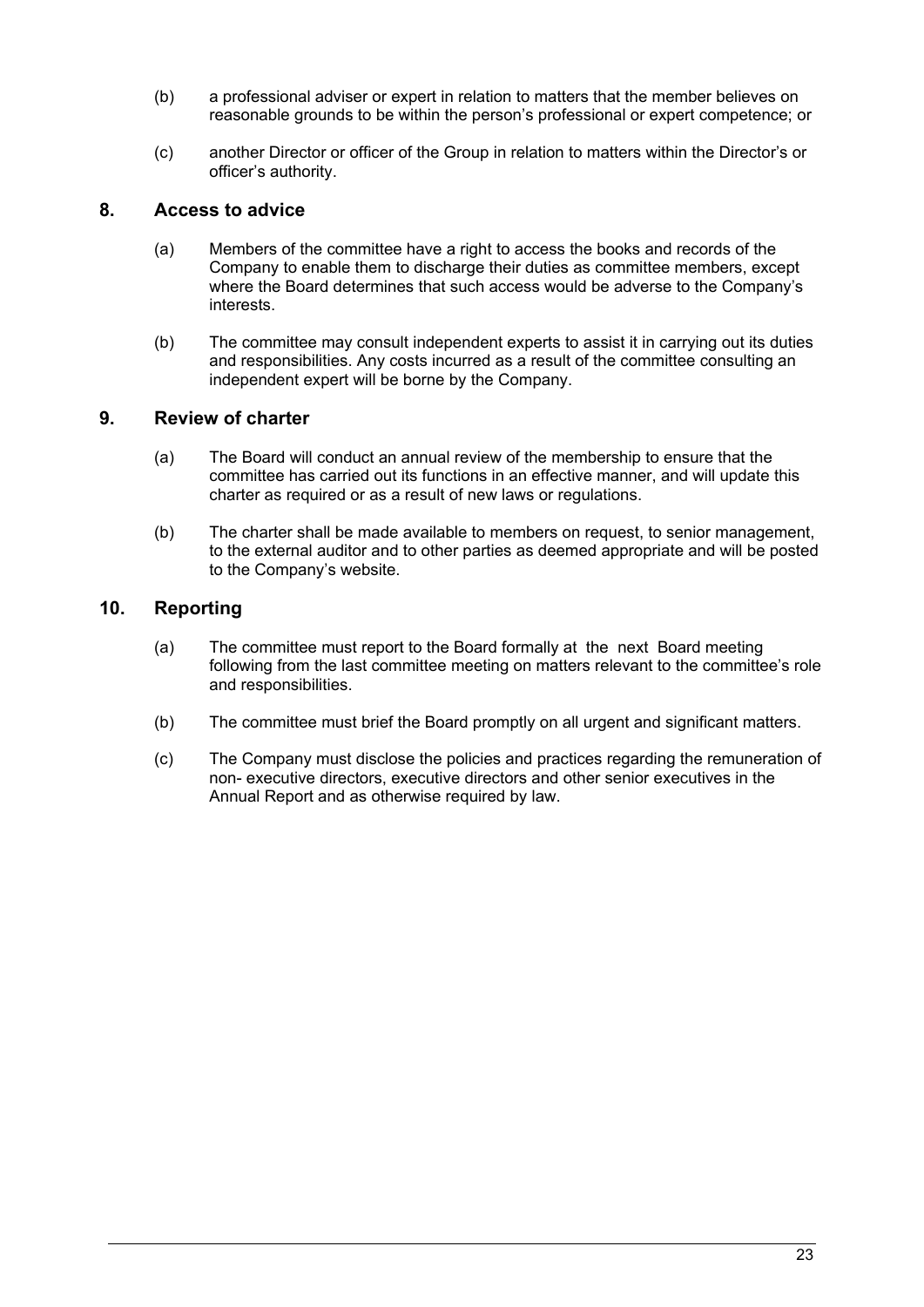# <span id="page-25-0"></span>**Schedule 5 Nomination Committee Charter**

# **1. Role**

- (a) The role of the nomination committee is to assist the Board in monitoring and reviewing any matters of significance affecting the composition of the Board and the team of executives as appointed by the Company, being the Executive Team. This charter defines the nomination committee's function, composition, mode of operation, authority and responsibilities.
- (b) Due to the size and composition of the Board, the Board may not consider that the Company will benefit from forming a separate Nomination Committee. If this is the case:
	- (i) the Board must carry out the duties that would ordinarily be assigned to that committee under this Charter; and
	- (ii) the Company must disclose in, or in conjunction with, its Annual Report the fact that a separate Nomination Committee has not been established.

# **2. Composition**

- (a) The Board will strive to adhere to the following composition requirements for the committee where at all possible. However, the Board acknowledges that the composition of the Board may not allow adherence to the following composition requirements from time to time.
- (b) The committee shall comprise at least three non-executive Directors, the majority of whom must be independent, one of whom will be appointed the Chairman of the committee.
- (c) The Board may appoint additional non-executive Directors to the committee or remove and replace members of the committee by resolution.

# **3. Purpose**

The primary purpose of the committee is to support and advise the Board in:

- (a) maintaining a Board that has an appropriate mix of skills, knowledge of the Company and the industry in which it operates and experience to be an effective decisionmaking body; and
- (b) ensuring that the Board is comprised of Directors who contribute to the successful management of the Company and discharge their duties having regard to the law and the highest standards of corporate governance.

# **4. Duties and responsibilities of the Committee**

- (a) Periodically review and consider the structure and balance of the Board and make recommendations regarding appointments, retirements and terms of office of Directors.
- (b) Make recommendations to the Board on the appropriate size and composition of the Board.
- (c) Identify and recommend to the Board candidates for the Board after considering the necessary and desirable competencies of new Board members to ensure the appropriate mix of skills and experience and after an assessment of how the candidates can contribute to the strategic direction of the Company.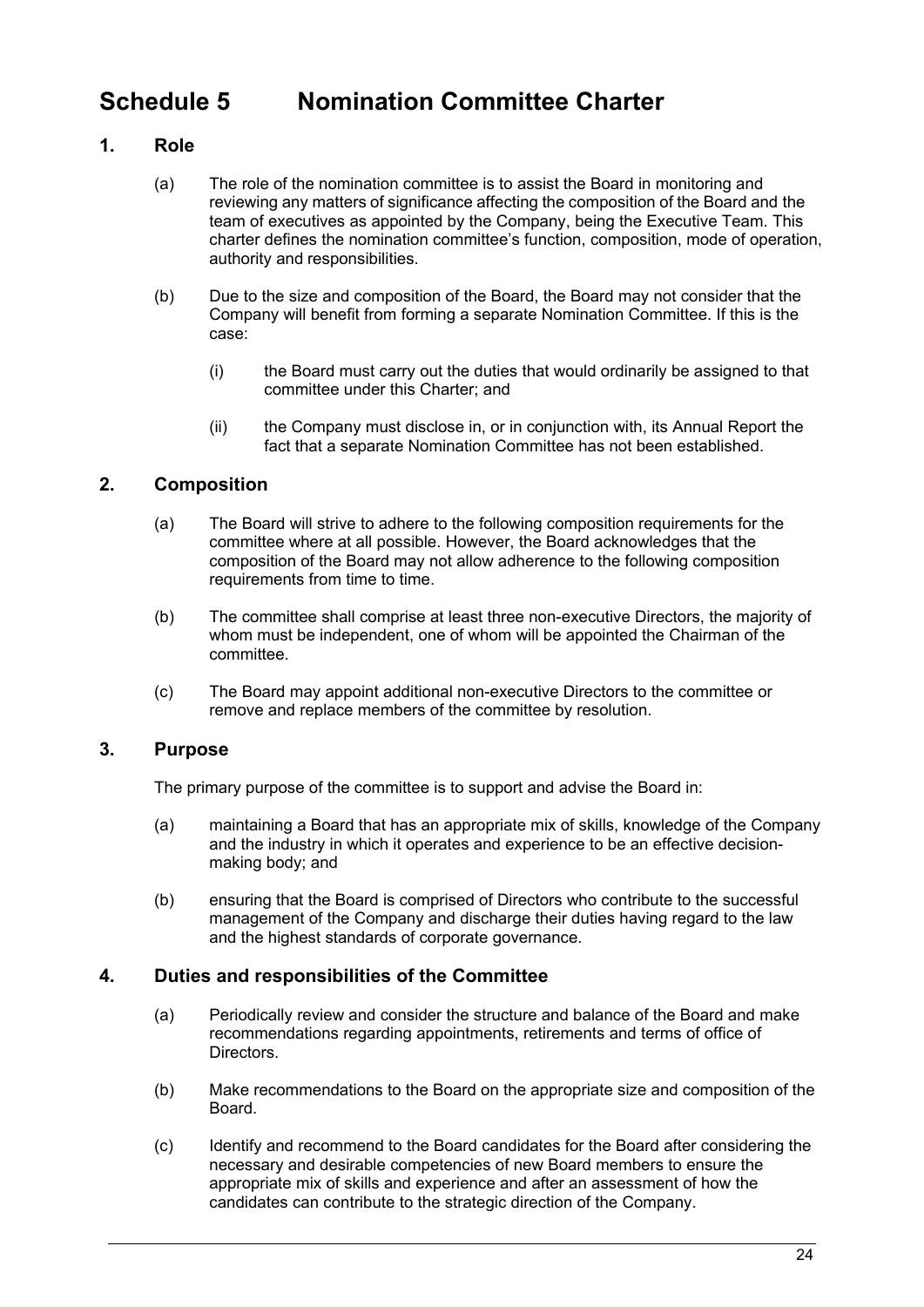- (d) Undertake appropriate checks before appointing a Director or senior executive or putting forward to security holders a candidate for election, as a Director, including checks in respect of character, experience, education, criminal record and bankruptcy history (as appropriate).
- (e) Ensure that all material information relevant to a decision on whether or not to elect or re- elect a Director will be provided to security holders in the Notice of Meeting containing the resolution to elect or re-elect a Director, including:
	- (i) biographical details (including relevant qualifications and experience and skills);
	- (ii) details of any other material directorships currently held by the candidate;
	- (iii) where standing as a Director for the first time, confirmation that the entity has conducted appropriate checks into the candidate's background and experience and any material adverse information revealed by those checks, details of any interest, position or relationship that might materially influence their capacity to be independent and act in the best interests of the Company as a whole rather than in the interests of an individual shareholders or other party, and a statement whether the Board considers the candidate is considered to be independent;
	- (iv) where standing for re-election as a Director, the term of office served by the Director and a statement whether the Board considers the candidate is considered to be independent; and
	- (v) a statement by the Board whether it supports the election or re- election of the candidate and a summary of the reasons why.
- (f) Ensure that each Director and senior executive is personally a party to a written agreement with the Company which sets out the terms of that Director's or senior executive's appointment. For these purposes, a senior executive is a member of key management personnel (as defined in the Corporations Act 2001 (Cth)), other than a Director. Where the Company engages a bona fide professional services firm to provide a chief financial officer, Company Secretary or other senior executive on an outsourced basis, the agreement may be between the entity and the professional services firm.
- (g) Ensure that Directors or senior executives who are provisionally appointed give an unequivocal undertaking to resign should the Company receive an outstanding check that it considers unsatisfactory.
- (h) Prepare and maintain a Board skills matrix setting out the measurable mix of skills and diversity that the Board currently has (or is looking to achieve) to ensure the Board has the skills to discharge its obligations effectively and to add value and to ensure the Board has the ability to deal with new and emerging business and governance issues. The Company must disclose this matrix in, or in conjunction with, its Annual Report.
- (i) Approve and review induction and continuing professional development programs and procedures for Directors to ensure that they can effectively discharge their responsibilities.
- (j) Assess and consider the time required to be committed by a non-executive Director to properly fulfil their duty to the Company and advise the Board.
- (k) Consider and recommend to the Board candidates for election or re-election to the Board at each annual shareholders' meeting.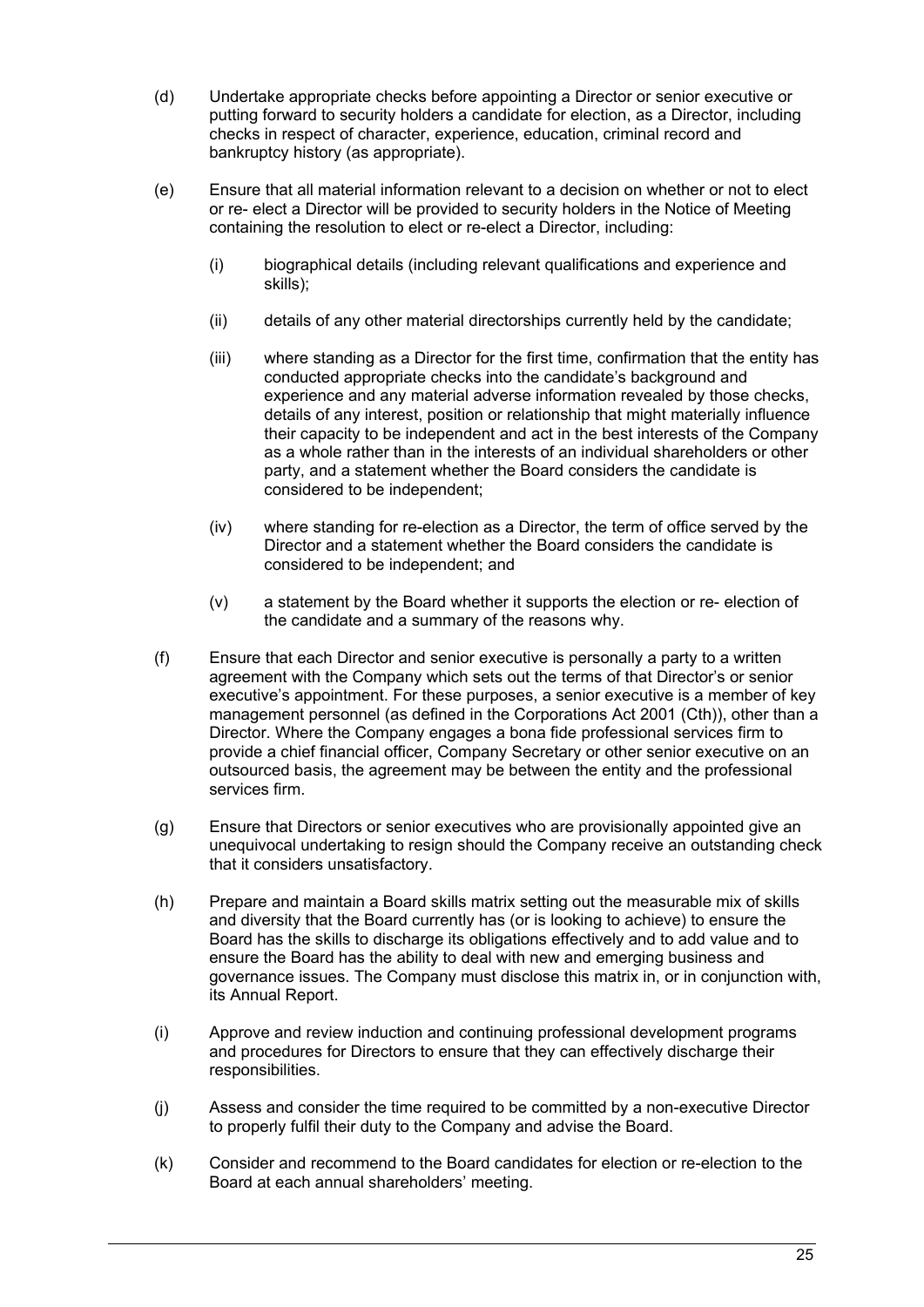- (l) Review directorships in other public companies held by or offered to Directors and senior executives of the Company.
- (m) Review succession plans for the Board with a view to maintaining an appropriate balance of skills and experience on the Board.
- (n) Arrange an annual performance evaluation of the Board, its committee, individual Directors and senior executives as appropriate. Such review will include a consideration of the currency of each Director's knowledge and skills and whether Director's performance has been impacted by any other commitments.

## **5. Meetings**

- (a) The committee will meet at least once a year and additionally as circumstances may require.
- (b) Meetings are called by the Secretary as directed by the Board or at the request of the Chairman of the committee.
- (c) Where deemed appropriate by the Chairman of the committee, meetings and subsequent approvals may be held or concluded by way of a circular written resolution or conference call.
- (d) A quorum shall comprise any two members of the committee. In the absence of the Chairman of the committee or appointed delegate, the members shall elect one of their number as Chairman of the committee.
- (e) Decisions will be based on a majority of votes with the Chairman of the committee having a casting vote.
- (f) The committee may invite executive management team members or other individuals, including external third parties to attend meetings of the committee, as they consider appropriate.

### **6. Secretary**

- (a) The Company Secretary or their nominee shall be the secretary of the committee (**Secretary**) and shall attend meetings of the committee as required.
- (b) The Secretary will be responsible for keeping the minutes of meetings of the committee and circulating them to committee members and to the other members of the Board.
- (c) The Secretary shall distribute supporting papers for each meeting of the committee as far in advance as possible.

### **7. Reliance on information or professional or expert advice**

Each member of the committee is entitled to rely on information, or professional or expert advice, to the extent permitted by law, given or prepared by:

- (a) an employee of the Company and its subsidiaries (if any) (**Group**) whom the member believes on reasonable grounds to be reliable and competent in relation to the matters concerned;
- (b) a professional adviser or expert in relation to matters that the member believes on reasonable grounds to be within the person's professional or expert competence; or
- (c) another Director or officer of the Group in relation to matters within the Director's or officer's authority.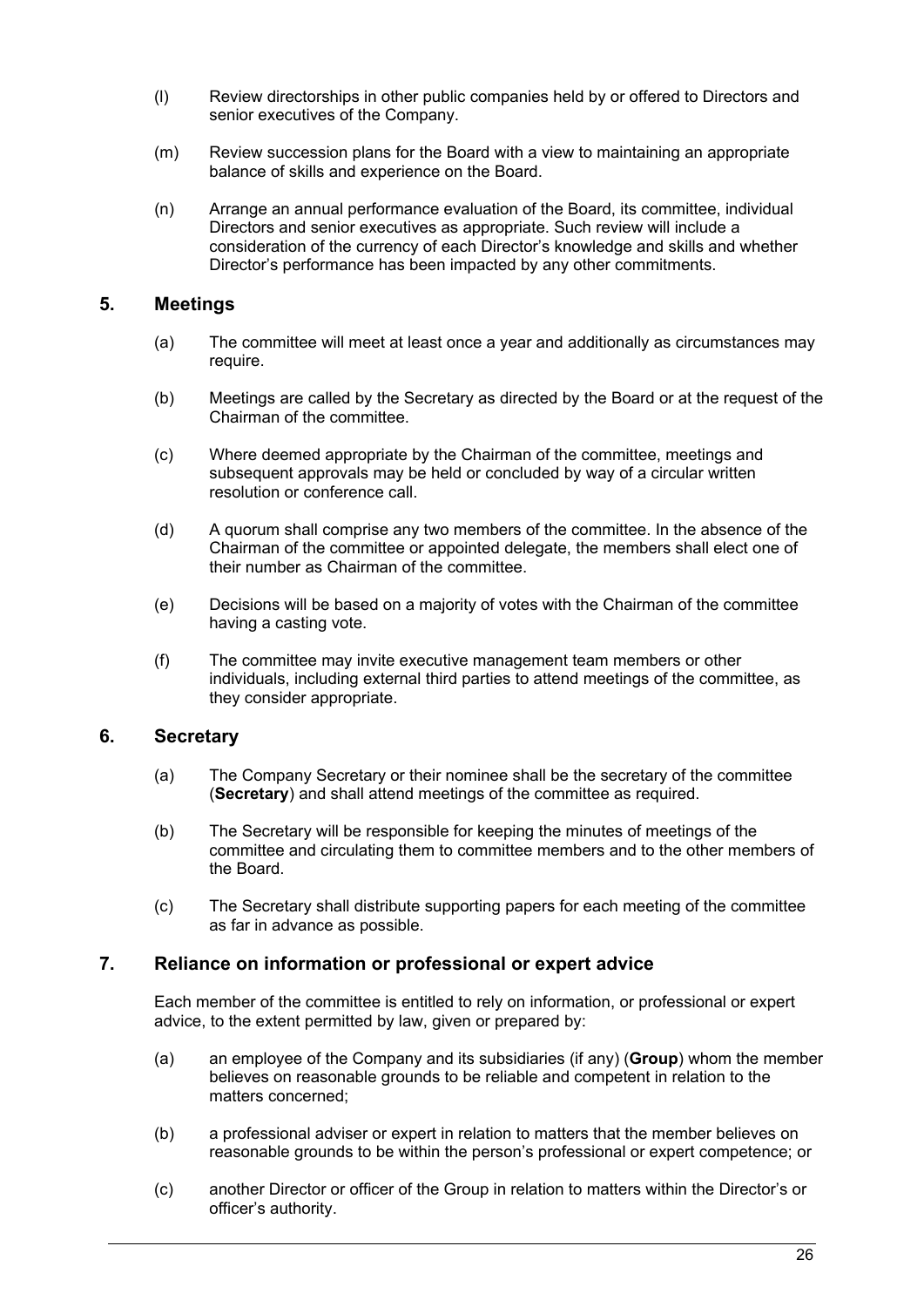# **8. Access to advice**

- (a) Members of the committee have rights of access to the books and records of the Company to enable them to discharge their duties as committee members, except where the Board determines that such access would be adverse to the Company's interests.
- (b) The committee may consult independent experts to assist it in carrying out its duties and responsibilities. Any costs incurred as a result of the committee consulting an independent expert will be borne by the Company.

# **9. Review of charter**

- (a) The Board will conduct an annual review of the membership to ensure that the committee has carried out its functions in an effective manner and will update this charter as required or as a result of new laws or regulations.
- (b) This charter shall be made available to members on request, to senior management, to the external auditor and to other parties as deemed appropriate and will be posted to the Company's website.

# **10. Reporting**

- (a) The committee must report to the Board formally at the next Board meeting following from the last committee meeting on matters relevant to the committee's role and responsibilities.
- (b) The committee must brief the Board promptly on all urgent and significant matters.
- (c) The Company must disclose the policies and practices regarding the nomination of non- executive directors, executive directors and other senior executives in, or in conjunction with, the Annual Report and as otherwise required by law.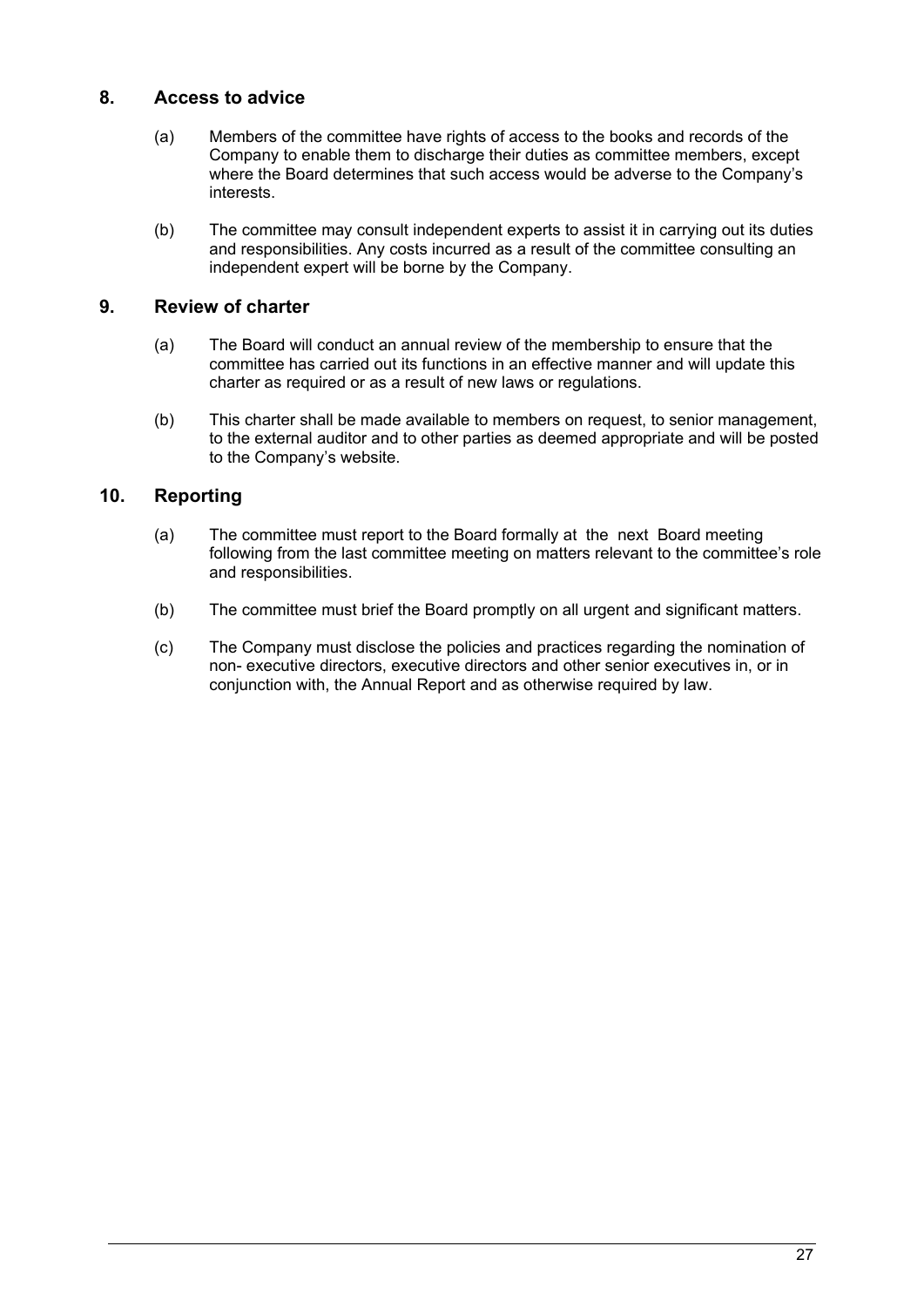# <span id="page-29-0"></span>**Schedule 6 Performance Evaluation Policy**

# **1. Performance evaluation process**

- (a) The nomination committee will arrange a performance evaluation of the Board, its committees, individual Directors and senior executives on an annual basis as appropriate. To assist in this process an independent advisor may be used.
- (b) The nomination committee will conduct an annual review of the role of the Board, assess the performance of the Board over the previous 12 months and examine ways of assisting the Board in performing its duties more effectively.
- (c) The review will include:
	- (i) comparing the performance of the Board with the requirements of its charter;
	- (ii) examination of the Board's interaction with management;
	- (iii) the nature of information provided to the Board by management;
	- (iv) management's performance in assisting the Board to meet its objectives; and
	- (v) an analysis of whether there is a need for existing Directors to undertake professional development.
- (d) A similar review may be conducted for each committee by the Board with the aim of assessing the performance of each committee and identifying areas where improvements can be made.
- (e) The remuneration committee will oversee the evaluation of the remuneration of the Company's senior executives. This evaluation must be based on specific criteria, including the business performance of the Company and its subsidiaries, whether strategic objectives are being achieved and the development of management and personnel.

## **2. Disclosure**

The Company must disclose, in relation to each financial year, whether or not the relevant annual performance evaluations have been conducted in accordance with the above processes.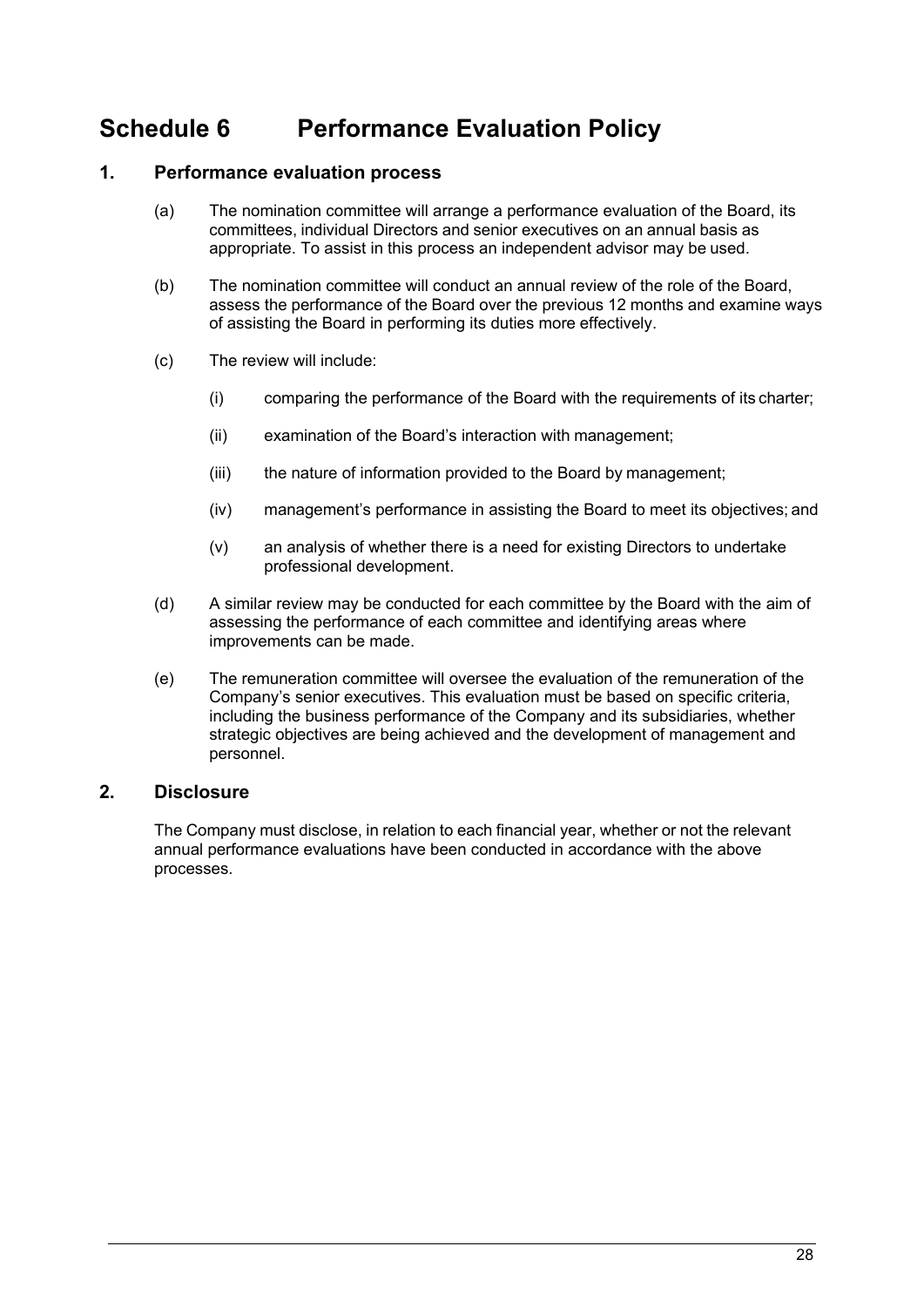# <span id="page-30-0"></span>**Schedule 7 Continuous Disclosure Policy**

# **1. Introduction**

- (a) The Company must comply with continuous disclosure requirements arising from legislation and the ASX Listing Rules.
- (b) The general rule, in accordance with ASX Listing Rule 3.1, is that once the Company becomes aware of any information concerning it that a reasonable person would expect to have a material effect on the price of value or the Company's securities, the Company must immediately disclose that information to the ASX.
- (c) The Company has in place this written policy on information disclosure and relevant procedures.
- (d) The focus of these procedures is on continuous disclosure compliance and improving access to information for investors.

# **2. Responsibilities of the Company Secretary**

- (a) The Company Secretary is responsible for:
	- (i) overseeing and co-ordinating disclosure of information to the relevant stock exchanges and shareholders; and
	- (ii) providing guidance to Directors and employees on disclosure requirements and procedures.
- (b) The Company Secretary is to maintain a copy of all announcements released.

# **3. Reporting obligations**

- (a) Price sensitive information is publicly released through ASX before it is disclosed to shareholders and market participants. Distribution of other information to shareholders and market participants is also managed through disclosure to the ASX. The importance of safeguarding the confidentiality of corporate information to avoid premature disclosure is paramount.
- (b) If the ASX considers that there is, or is likely to be, a false market in the Company's securities and asks the Company to give the ASX information to correct or prevent a false market, the Company must immediately give that information to the ASX. This obligation arises even if the Company considers that an exception to continuous disclosure obligation applies. All announcements (and media releases) must be:
	- (i) prepared in compliance with ASX Listing Rules continuous disclosure requirements;
	- (ii) factual and not omit material information; and
	- (iii) expressed in a clear and objective manner to allow investors to assess the impact of the information when making investment decisions.
- (c) The Company's protocol in relation to the review and release of ASX announcements (and media releases) is as follows:
	- (i) all key announcements at the discretion of the Managing Director are to be circulated to and reviewed by all members of the Board;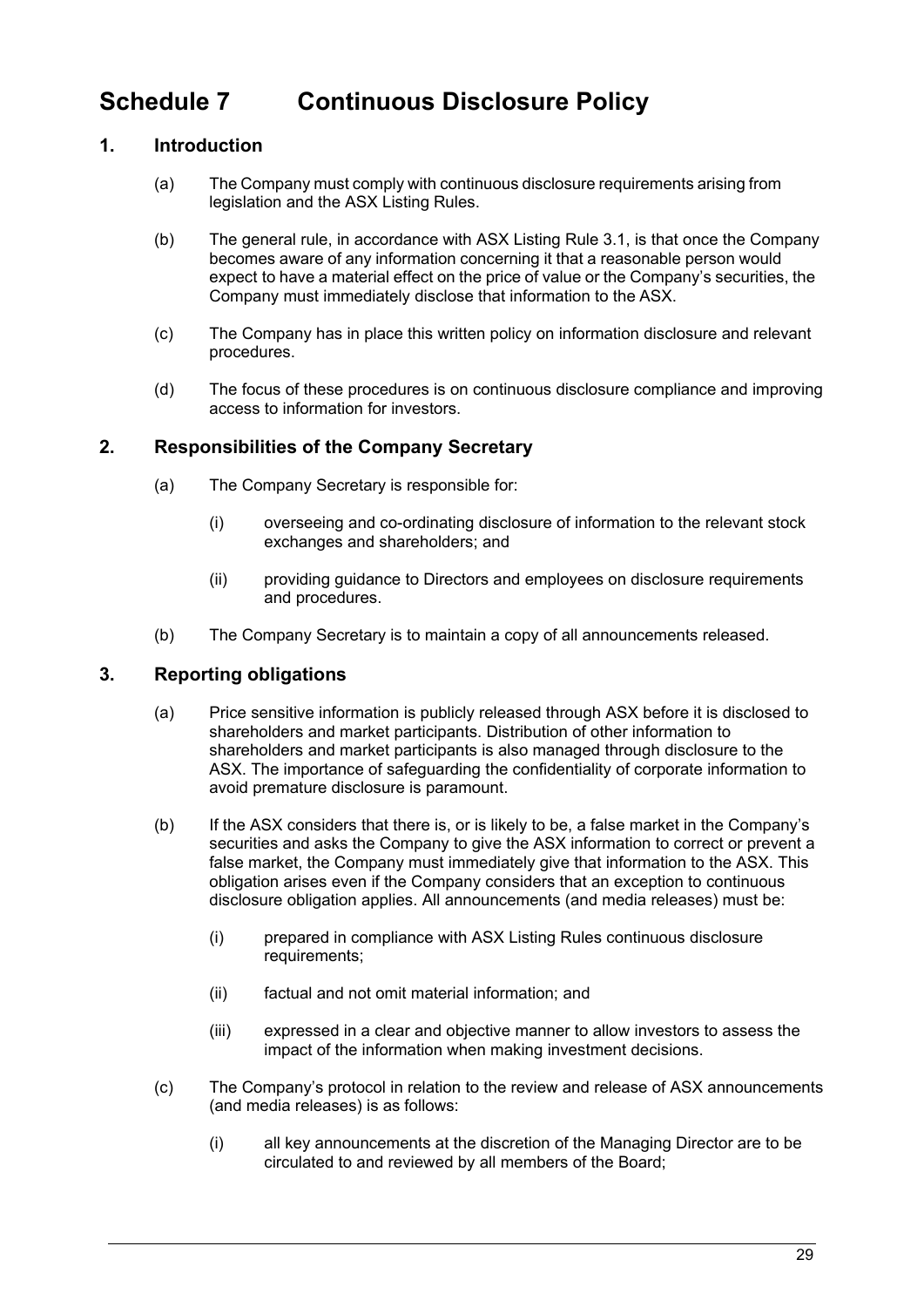- (ii) all members of the Board are required to seek to provide their Managing Director (or in his/her absence, the Company Secretary) with verbal or written contribution of each key announcement, prior to its release. Where the urgency of the subject matter precludes reference to the full Board, an announcement within this category may be approved by the Directors who are available. It is specifically acknowledged that where a continuous disclosure obligation arises, disclosure cannot be delayed to accommodate the availability of Board members;
- (iii) any relevant parties named in the announcement should also be given the opportunity to review the announcement prior to its release, to confirm all information is factually correct; and
- (iv) all members of the Board will receive copies of all material market announcements promptly after they have been made.

# **4. Website**

Information is posted on the Company's website after the ASX confirms an announcement has been made, with the aim of making the information readily accessible to the widest audience.

## **5. Analyst and investor briefing sessions**

- (a) The Company holds briefing sessions with analysts and investors. Only authorised Company spokespersons may conduct such sessions and all sessions will be conducted in accordance with the Company's continuous disclosure obligations.
- (b) Any new and substantive investor or analyst presentation will be released on the ASX Market Announcements Platform ahead of the presentation. Where practicable, the Company should consider providing shareholders the opportunity to participate in such presentations.

### **6. Compliance**

All employees must ensure that they comply with the Company's Code of Conduct and any other policies in respect of media contact and comment.

# **7. Review of the policy**

The Board will monitor the content, effectiveness and implementation of this Policy on a regular basis. Any updates or improvements identified will be addressed as soon as possible.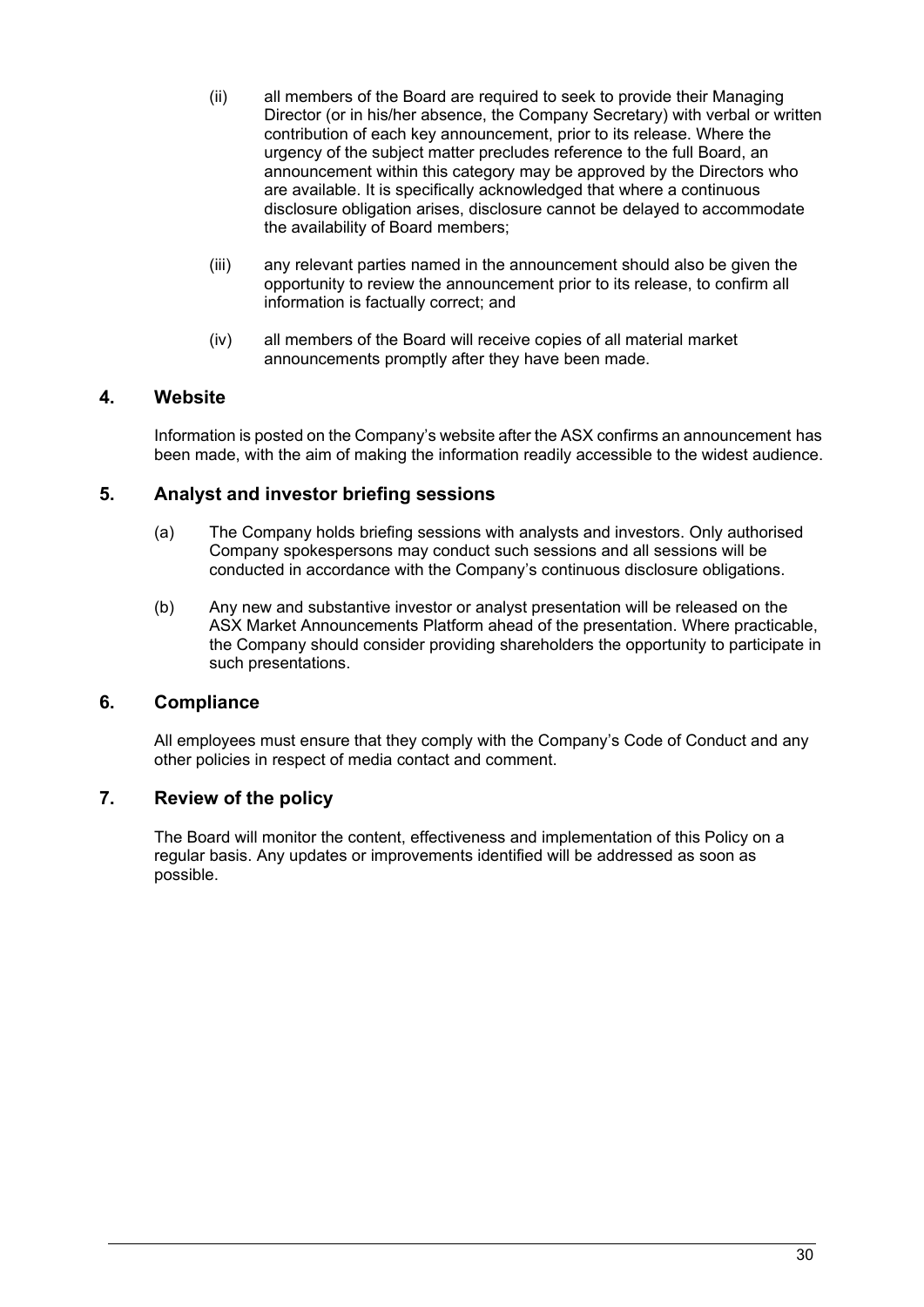# <span id="page-32-0"></span>**Schedule 8 Risk Management Policy**

# **1. Introduction**

- (a) The Board determines the Company's "risk profile" and is responsible for establishing, overseeing and approving the Company's risk management framework, strategy and policies, internal compliance and internal control.
- (b) Due to the size and composition of the Board, the Board may not consider that the Company will benefit from forming a separate Audit and Risk Committee. If this is the case:
	- (i) the Board must carry out the duties that would ordinarily be assigned to that committee under this Charter; and
	- (ii) the Company must disclose in, or in conjunction with, its Annual Report the fact that a separate Nomination Committee has not been established.

# **2. Role of audit and risk committee**

The audit and risk committee will submit particular matters to the Board for its approval or review. Among other things it will:

- (a) oversee and periodically review the Company's risk management framework, systems, practices and procedures to ensure effective risk identification and management and compliance with the risk appetite set by the Board, internal guidelines and external requirements;
- (b) assist management to determine whether it has any material exposure to environmental or social risks (as those terms are defined in the ASX Corporate Governance Council's Corporate Governance Principles and Recommendations – 4th Edition (**Recommendations**):
	- (i) if it does, how it manages, or intends to manage, those risks; and
	- $(i)$  if it does not, report the basis for that determination to the Board, and where appropriate benchmark the Company's environmental or social risk profile against its peers;
- (c) consider whether the Company has a material exposure to climate change risk;
- (d) assist management to determine the key risks to the businesses and prioritise work to manage those risks;
- (e) assess whether the Company is required to publish an integrated report or a sustainability report (as those terms are defined in the Recommendations in accordance with a recognised international standard); and
- (f) review reports by management on the efficiency and effectiveness of risk management and associated internal compliance and control procedures.

## **3. Process and objectives of risk management and internal compliance and control**

- (a) The Company's process of risk management and internal compliance and control includes:
	- (i) identifying and measuring risks that might impact upon the achievement of the Company's goals and objectives, and monitoring the environment for emerging factors and trends that affect these risks;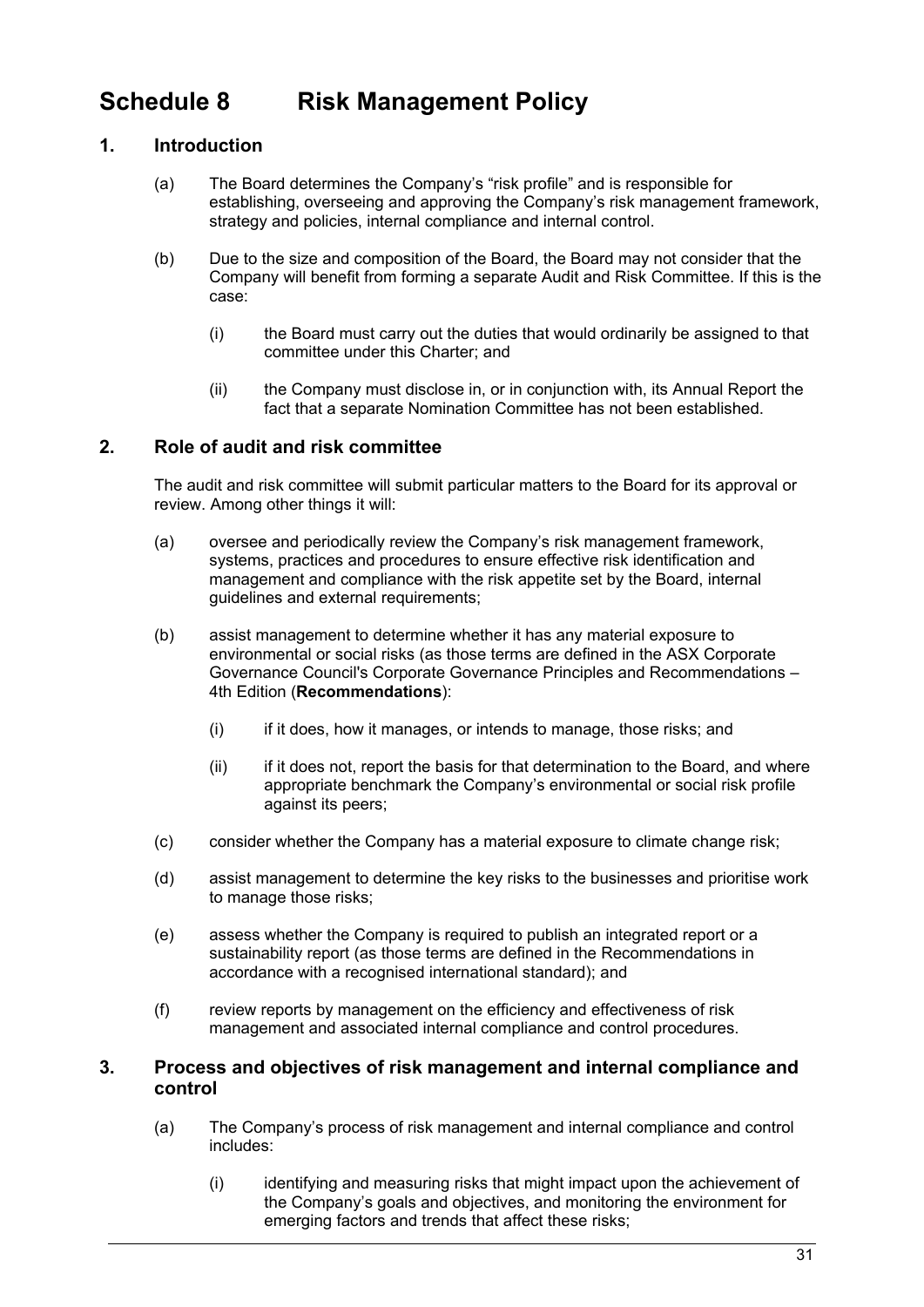- (ii) formulating risk management strategies to manage identified risks, and designing and implementing appropriate risk management policies and internal controls; and
- (iii) monitoring the performance of, and improving the effectiveness of, risk management systems and internal compliance and controls, including regular assessment of the effectiveness of risk management and internal compliance and control.
- (b) To this end, comprehensive practises are in place that are directed towards achieving the following objectives:
	- (i) compliance with applicable laws and regulations;
	- (ii) preparation of reliable published financial information;
	- (iii) verifying the integrity of the Company's periodic reports which are not audited or reviewed by an external auditor, to satisfy the Board that each periodic report is materially accurate, balanced and provides investors with appropriate information to make informed investment decisions; and
	- (iv) implementation of risk transfer strategies where appropriate e.g. insurance.
- (c) The responsibility for undertaking and assessing risk management and internal control effectiveness is delegated to management. Management is required to assess risk management and associated internal compliance and control procedures and report, at least annually, to the audit and risk committee.
- (d) The Board will review assessments of the effectiveness of risk management and internal compliance and control at least annually.

### **4. Review of risk management framework**

The Company must disclose at least annually whether the Board (or a committee of the Board) has completed a review of the Company's risk management framework to satisfy itself that the framework:

- (a) continues to be sound;
- (b) ensures that the Company is operating with due regard to the risk appetite set by the Board; and
- (c) deals adequately with contemporary and emerging risks such as conduct risk, digital disruption, cyber-security, privacy and data breaches, sustainability and climate change.

### **5. Environmental and social risks**

The Company will disclose if it has any material exposure to environmental or social risks (as those terms are defined in the Recommendations) and, if it does, how it manages, or intends to manage, those risks.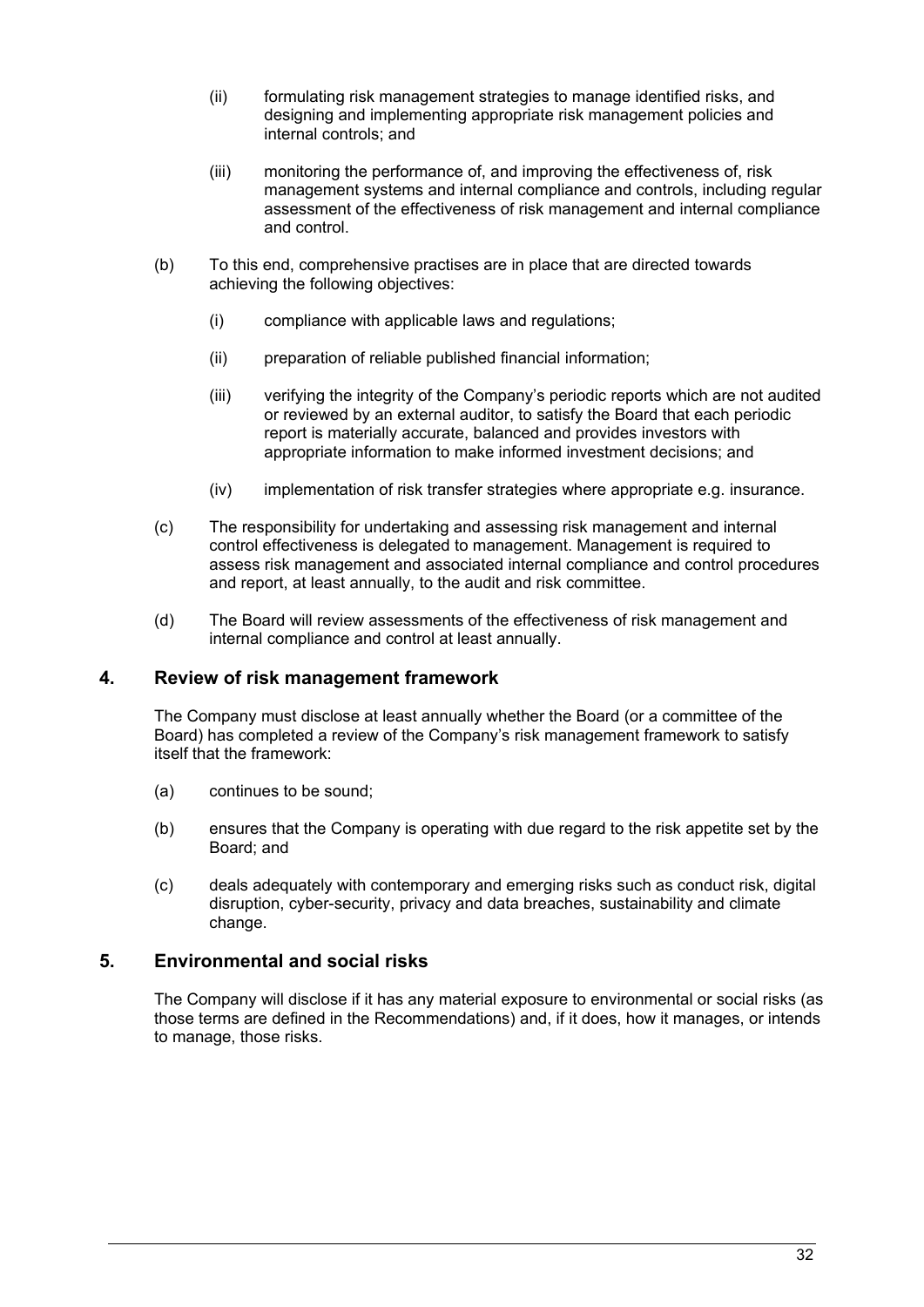# <span id="page-34-0"></span>**Schedule 9 Trading Policy**

# **1. Introduction**

- (a) These guidelines set out the policy on the sale and purchase of securities in the Company by its Key Management Personnel (as defined in the ASX Listing Rules).
- (b) Key Management Personnel are those persons having authority and responsibility for planning, directing and controlling the activities of the entity, directly or indirectly, including any Director (whether executive or otherwise) of that entity.
- (c) The Company has determined that its Key Management Personnel are its Directors, executives and those employees directly reporting to the Managing Director.
- (d) Key Management Personnel are encouraged to be long-term holders of the Company's securities. However, it is important that care is taken in the timing of any purchase or sale of such securities.
- (e) The purpose of these guidelines is to assist Key Management Personnel to avoid conduct known as 'insider trading'. In some respects, the Company's policy extends beyond the strict requirements of the *Corporations Act 2001* (Cth).

# **2. What types of transactions are covered by this policy?**

This policy applies to both the sale and purchase of any securities of the Company and its subsidiaries on issue from time to time.

# **3. What is insider trading?**

### **3.1 Prohibition**

Insider trading is a criminal offence. It may also result in civil liability. In broad terms, a person will be quilty of insider trading if:

- (a) that person possesses information, which is not generally available to the market and if it were generally available to the market, would be likely to have a material effect on the price or value of the Company's securities (i.e. information that is 'price sensitive'); and
- (b) that person:
	- (i) buys or sells securities in the Company; or
	- (ii) procures someone else to buy or sell securities in the Company; or
	- (iii) passes on that information to a third party where that person knows, or ought reasonably to know, that the third party would be likely to buy or sell the securities or procure someone else to buy or sell the securities of the Company.

# **3.2 Examples**

To illustrate the prohibition described above, the following are possible examples of price sensitive information which, if made available to the market, may be likely to materially affect the price of the Company's securities:

- (a) the Company considering a major acquisition;
- (b) the threat of major litigation against the Company;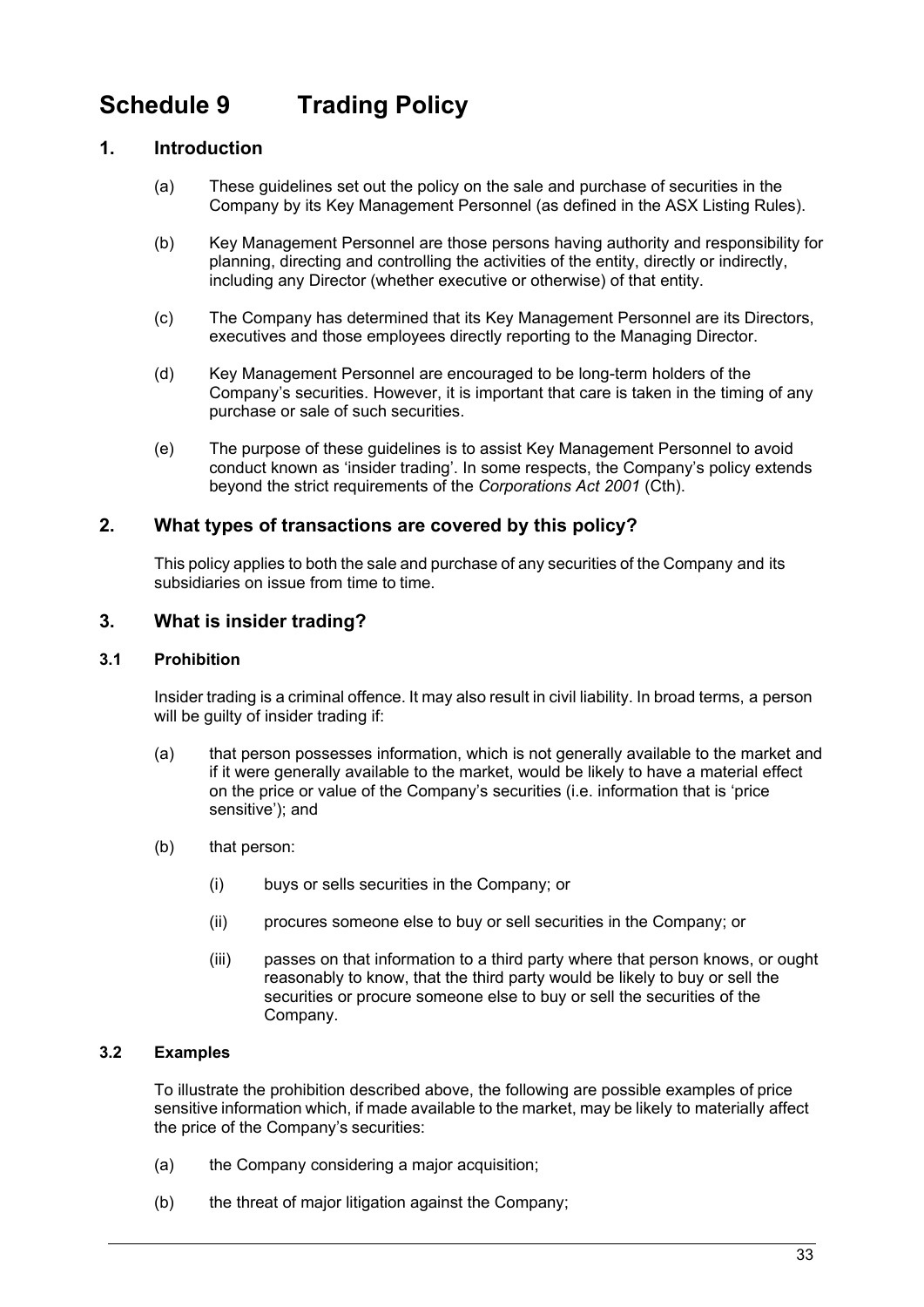- (c) the Company's revenue and profit or loss results materially exceeding (or falling short of) the market's expectations;
- (d) a material change in debt, liquidity or cash flow;
- (e) a significant new (mineral) discovery;
- (f) the grant or loss of a major contract or project;
- (g) a management or business restructuring proposal;
- (h) a share issue proposal; and
- (i) an agreement or option to enter into a joint venture arrangement in relation to a new or existing project.

#### **3.3 Dealing through third parties**

The insider trading prohibition extends to dealings by individuals through nominees, agents or other associates, such as family members, family trusts and family companies (referred to as "**Associates**" in these guidelines).

#### **3.4 Information however obtained**

It does not matter how or where the person obtains the information – it does not have to be obtained from the Company to constitute inside information.

#### **3.5 Employee share schemes**

The prohibition does not apply to acquisitions of shares or options by employees made under employee share or option schemes, nor does it apply to the acquisition of shares as a result of the exercise of options under an employee option scheme. However, the prohibition does apply to the sale of shares acquired under an employee share scheme and also to the sale of shares acquired following the exercise of an option granted under an employee option scheme.

### **4. Guidelines for trading in the company's securities**

### <span id="page-35-0"></span>**4.1 General rule**

- (a) Key Management Personnel must not, except in exceptional circumstances, deal in securities of the Company during the following periods:
	- (i) commencing one Business Day before the close of books at half- and fullyear end, and ending on the Business Day after the release of the financial results for the half- and full-year respectively;
	- (ii) for the quarters ending 31 March, 30 June, 30 September and 31 December, the period starting ten Business Days before the planned date for release of the relevant quarterly report to the ASX and ending on the Business Day after the release of that report to the ASX; and
	- (iii) any period when there is reason to believe that the proposed dealing is in breach of applicable law or Company policy and standards

#### (together the **Closed Periods**).

(b) The Company may at its discretion vary this rule in relation to a particular Closed Period by general announcement to all Key Management Personnel either before or during the Closed Periods. However, if a Key Management Personnel is in possession of price sensitive information which is not generally available to the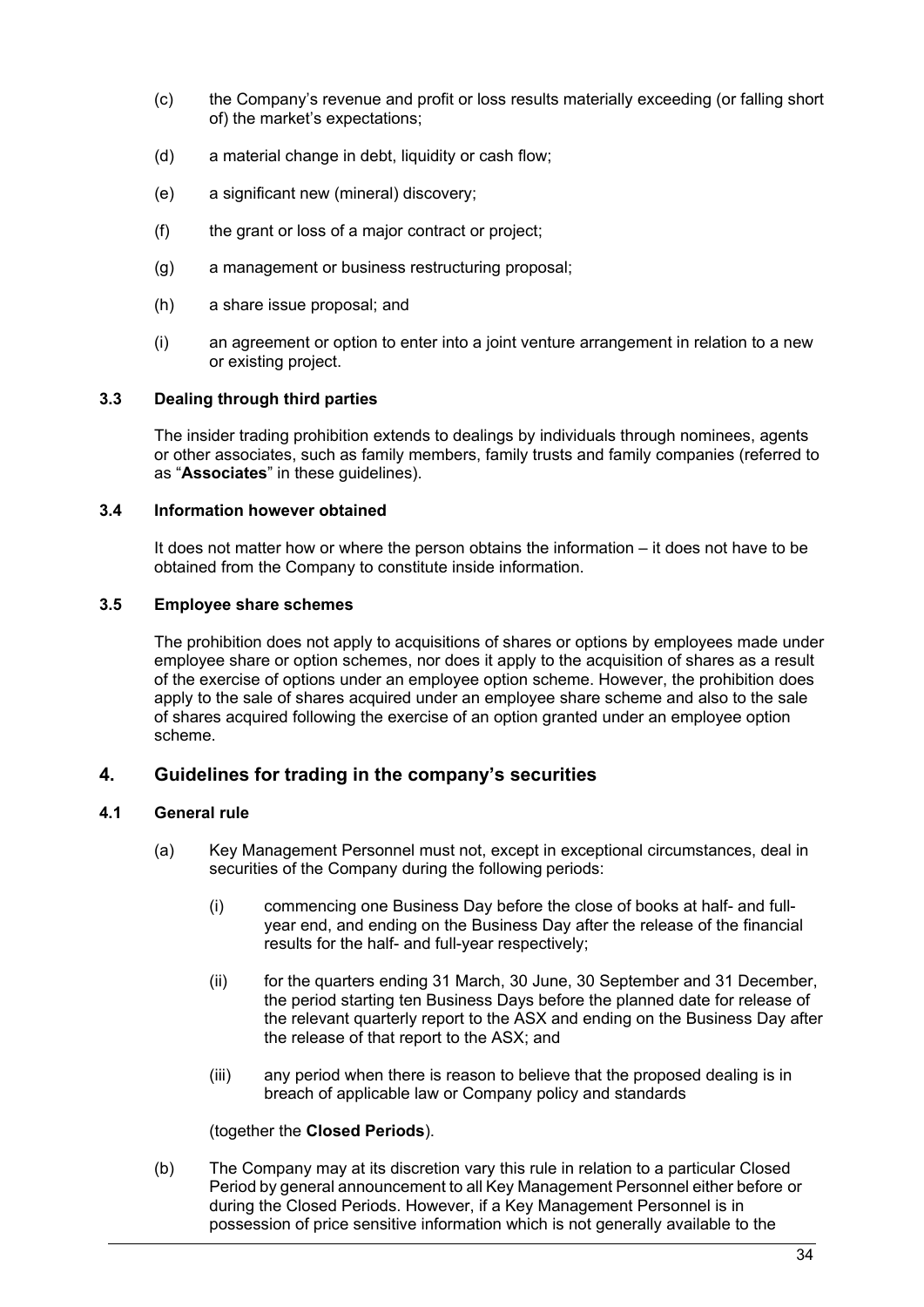market, then he or she must not deal in the Company's securities at **any** time it is in possession of such information.

#### **4.2 No short-term trading in the Company's securities**

Key Management Personnel should never engage in short-term trading of the Company's securities except for the exercise of options where the shares will be sold shortly thereafter.

#### **4.3 No margin lending arrangements**

Key Management Personnel should not enter into a margin loan or similar funding arrangement in respect of any Company Securities.

#### **4.4 Hedging transactions**

The Corporations Act prohibits Key Management Personnel and a closely related party of Key Management Personnel from entering into an arrangement if the arrangement would have the effect of limiting the exposure of the member to risk relating to an element of the members remuneration that has not vested or has vested but remains subject to a holding lock. Key Management Personnel of the Company and their closely related parties should not deal in securities in the Company which may infringe this prohibition under the Corporations Act nor should any other Key Management Personnel enter into hedging transactions to limit his or her exposure in respect of any unvested entitlement to Securities he or she receives under any equity based remuneration scheme of the Company.

#### **4.5 Securities in other companies**

Buying and selling securities of other companies with which the Company may be dealing is prohibited where an individual possesses information which is not generally available to the market and is 'price sensitive'. For example, where an individual is aware that the Company is about to sign a major agreement with another company, they should not buy securities in either the Company or the other company.

#### **4.6 Exceptions**

- (a) Key Management Personnel may at any time:
	- (i) acquire ordinary shares in the Company by conversion of securities giving a right of conversion to ordinary shares;
	- (ii) acquire Company securities under a bonus issue made to all holders of securities of the same class;
	- (iii) acquire Company securities under a dividend reinvestment, or top-up plan that is available to all holders or securities of the same class;
	- (iv) acquire, or agree to acquire or exercise options under an employee incentive scheme (as that term is defined in the ASX Listing Rules);
	- (v) withdraw ordinary shares in the Company held on behalf of the Key Management Personnel in an employee incentive scheme (as that term is defined in the ASX Listing Rules) where the withdrawal is permitted by the rules of that scheme;
	- (vi) acquire ordinary shares in the Company as a result of the exercise of options held under an employee option scheme;
	- (vii) transfer securities of the Company already held into a superannuation fund or other saving scheme in which the restricted person is a beneficiary;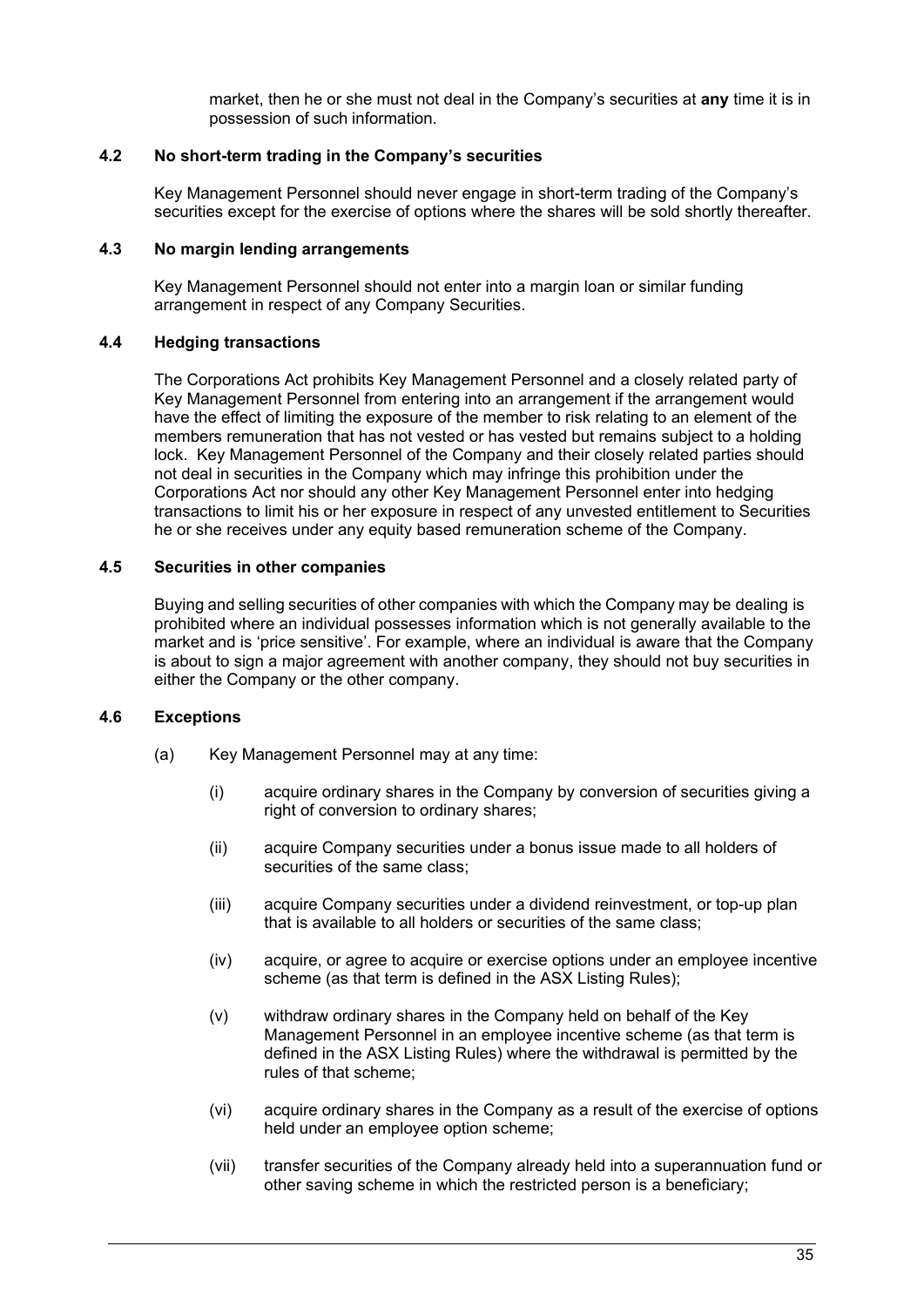- (viii) make an investment in, or trade in units of, a fund or other scheme (other than a scheme only investing in the securities of the Company) where the assets of the fund or other scheme are invested at the discretion of a third party;
- (ix) where a restricted person is a trustee, trade in the securities of the Company by that trust, provided the restricted person is not a beneficiary of the trust and any decision to trade during a prohibited period is taken by the other trustees or by the investment managers independently of the restricted person;
- (x) undertake to accept, or accept, a takeover offer;
- (xi) trade under an offer or invitation made to all or most of the security holders, such as a rights issue, a security purchase plan, a dividend or distribution reinvestment plan and an equal access buy-back, where the plan that determines the timing and structure of the offer has been approved by the Board. This includes decisions relating to whether or not to take up the entitlements and the sale of entitlements required to provide for the take up of the balance of entitlements under a renounceable pro rata issue; or
- (xii) exercise (but not sell securities following exercise) an option or a right under an employee incentive scheme, or convert a convertible security, where the final date for the exercise of the option or right, or the conversion of the security, falls during a prohibited period or the Company has had a number of consecutive prohibited periods and the restricted person could not reasonably have been expected to exercise it at a time when free to do so.
- (b) In respect of any share or option plans adopted by the Company, it should be noted that it is not permissible to provide the exercise price of options by selling the shares acquired on the exercise of these options unless the sale of those shares occurs outside the periods specified in paragraph [4.1.](#page-35-0)
- (c) Were this is to occur at a time when the person possessed inside information, then the sale of Company securities would be a breach of insider trading laws, even though the person's decision to sell was not influenced by the inside information that the person possessed and the person may not have made a profit on the sale.

### **4.7 Notification of periods when Key Management Personnel are not permitted to trade**

The Company Secretary will endeavour to notify all Key Management Personnel of the times when they are not permitted to buy or sell the Company's securities as set out in paragraph [4.1.](#page-35-0)

# **5. Approval and notification requirements**

### <span id="page-37-0"></span>**5.1 Approval requirements**

- (a) Any Key Management Personnel (other than the Chairman of the Board) wishing to buy, sell or exercise rights in relation to the Company's securities must obtain the prior written approval of the Chairman of the Board and Company Secretary before doing so.
- (b) If the Chairman of the Board wishes to buy, sell or exercise rights in relation to the Company's securities, the Chairman of the Board must obtain the prior approval of the Board before doing so.

### <span id="page-37-1"></span>**5.2 Approvals to buy or sell securities**

(a) Copies of written approvals must be forwarded to the Company Secretary prior to the approved purchase or sale transaction.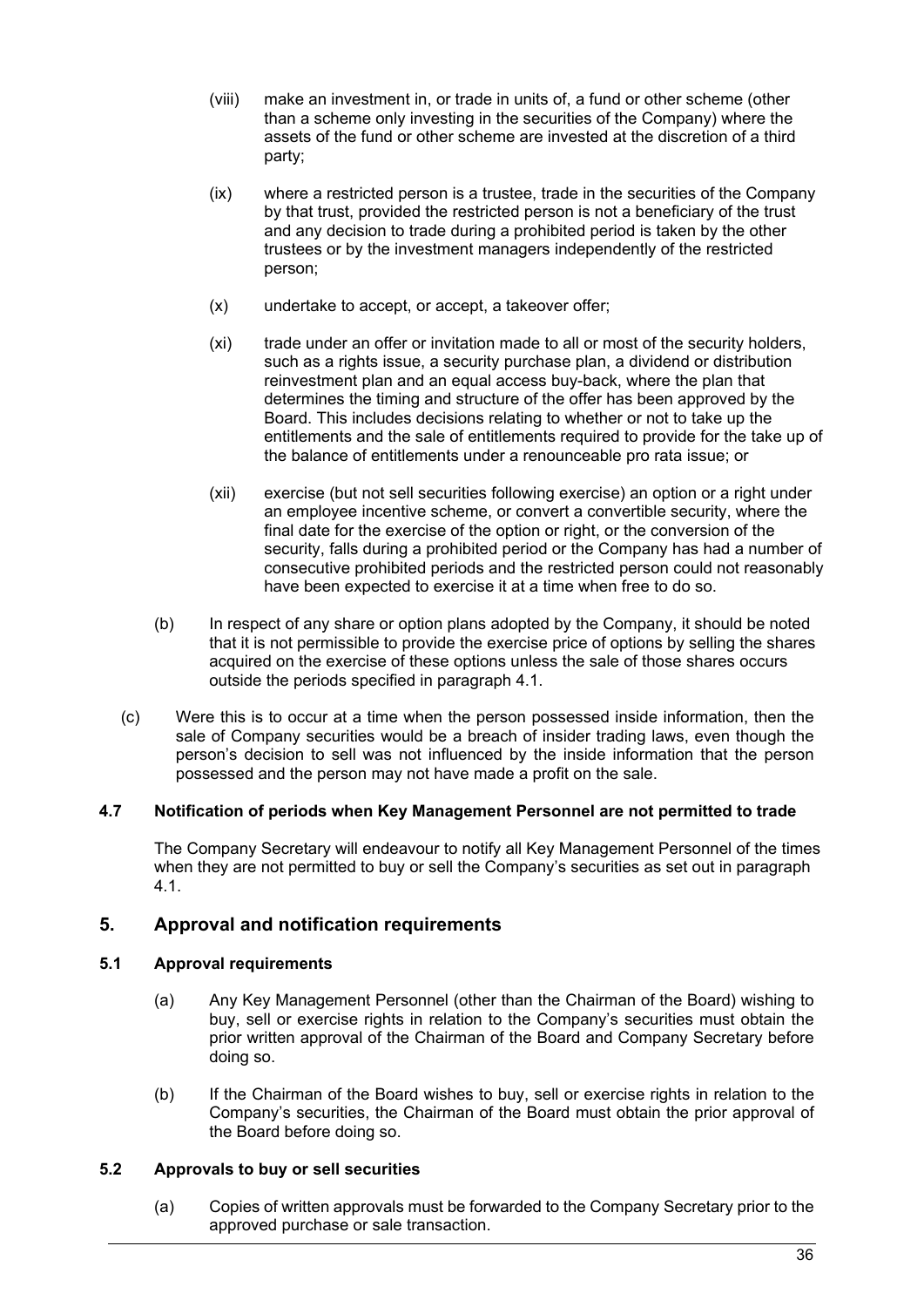## **5.3 Notification**

Subsequent to approval obtained in accordance with paragraphs [5.1 a](#page-37-0)nd [5.2,](#page-37-1) any Key Management Personnel who (or through his or her Associates) buys, sells, or exercises rights in relation to Company securities **must** notify the Company Secretary in writing of the details of the transaction within two (2) business days of the transaction occurring. This notification obligation **operates at all times** and includes applications for acquisitions of shares or options by employees made under employee share or option schemes and also applies to the acquisition of shares as a result of the exercise of options under an employee option scheme.

### **5.4 Exemption from Closed Periods restrictions due to exceptional circumstance**

Key Management Personnel who are not in possession of inside information in relation to the Company, may be given prior written clearance by the Managing Director (or in the case of the Managing Director, by all other members of the Board) to sell or otherwise dispose of Company securities in a Closed Period where the person is in severe financial hardship or where there are exceptional circumstances as set out in this policy.

#### **5.5 Severe financial hardship or exceptional circumstances**

- (a) The determination of whether a Key Management Personnel is in severe financial hardship will be made by the Chairman (or in the case of the Chairman, by all other members of the Board).
- (b) A financial hardship or exceptional circumstances determination can only be made by examining all of the facts and if necessary obtaining independent verification of the facts from banks, accountants or other like institutions.

#### **5.6 Financial hardship**

- (a) Key Management Personnel may be in severe financial hardship if they have a pressing financial commitment that cannot be satisfied other than by selling the securities of the Company.
- (b) In the interests of an expedient and informed determination by the Managing Director (or all other members of the Board as the context requires), any application for an exemption allowing the sale of Company securities in a Closed Period based on financial hardship must be made in writing stating all of the facts and be accompanied by copies of relevant supporting documentation, including contact details of the person's accountant, bank and other such independent institutions (where applicable).
- (c) Any exemption, if issued, will be in writing and shall contain a specified time period during which the sale of securities can be made.

### **5.7 Exceptional circumstances**

- (a) Exceptional circumstances may apply to the disposal of Company securities by a Key Management Personnel if the person is required by a court order or a court enforceable undertaking (for example in a bona fide family settlement), to transfer or sell securities of the Company, or there is some other overriding legal or regulatory requirement to do so.
- (b) Any application for an exemption allowing the sale of Company securities in a Closed Period based on exceptional circumstances must be made in writing and be accompanied by relevant court and/or supporting legal documentation (where applicable).
- (c) Any exemption, if issued, will be in writing and shall contain a specified time period during which the sale of securities can be made.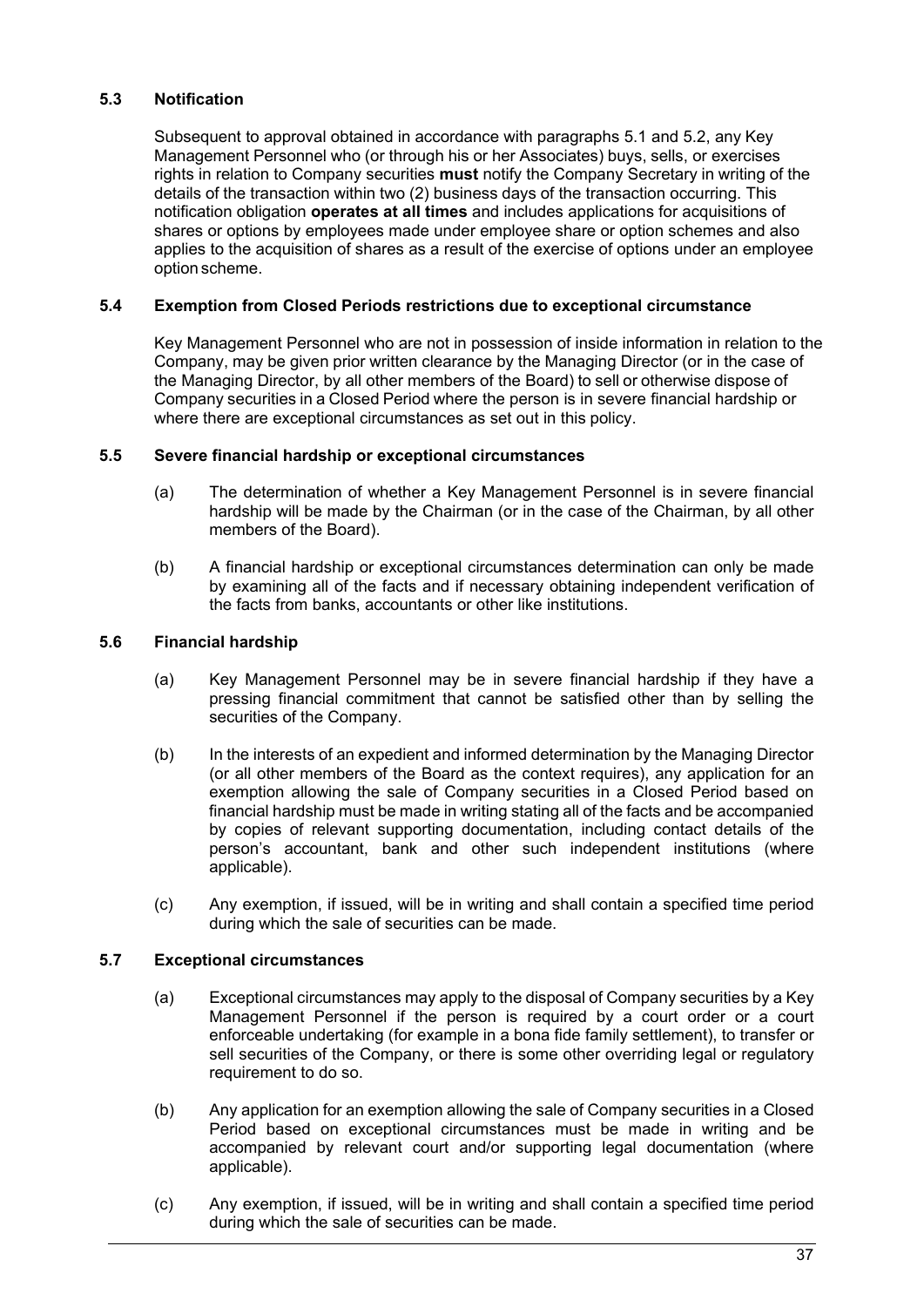## **5.8 ASX notification for Directors**

The ASX Listing Rules require the Company to notify the ASX within 5 business days after any dealing in securities of the Company (either personally or through an Associate) which results in a change in the relevant interests of a Director in the securities of the Company. The Company has made arrangements with each Director to ensure that the Director promptly discloses to the Company Secretary all the information required by the ASX.

### **5.9 Effect of compliance with this policy**

Compliance with these guidelines for trading in the Company's securities does not absolve that individual from complying with the law, which must be the overriding consideration when trading in the Company's securities.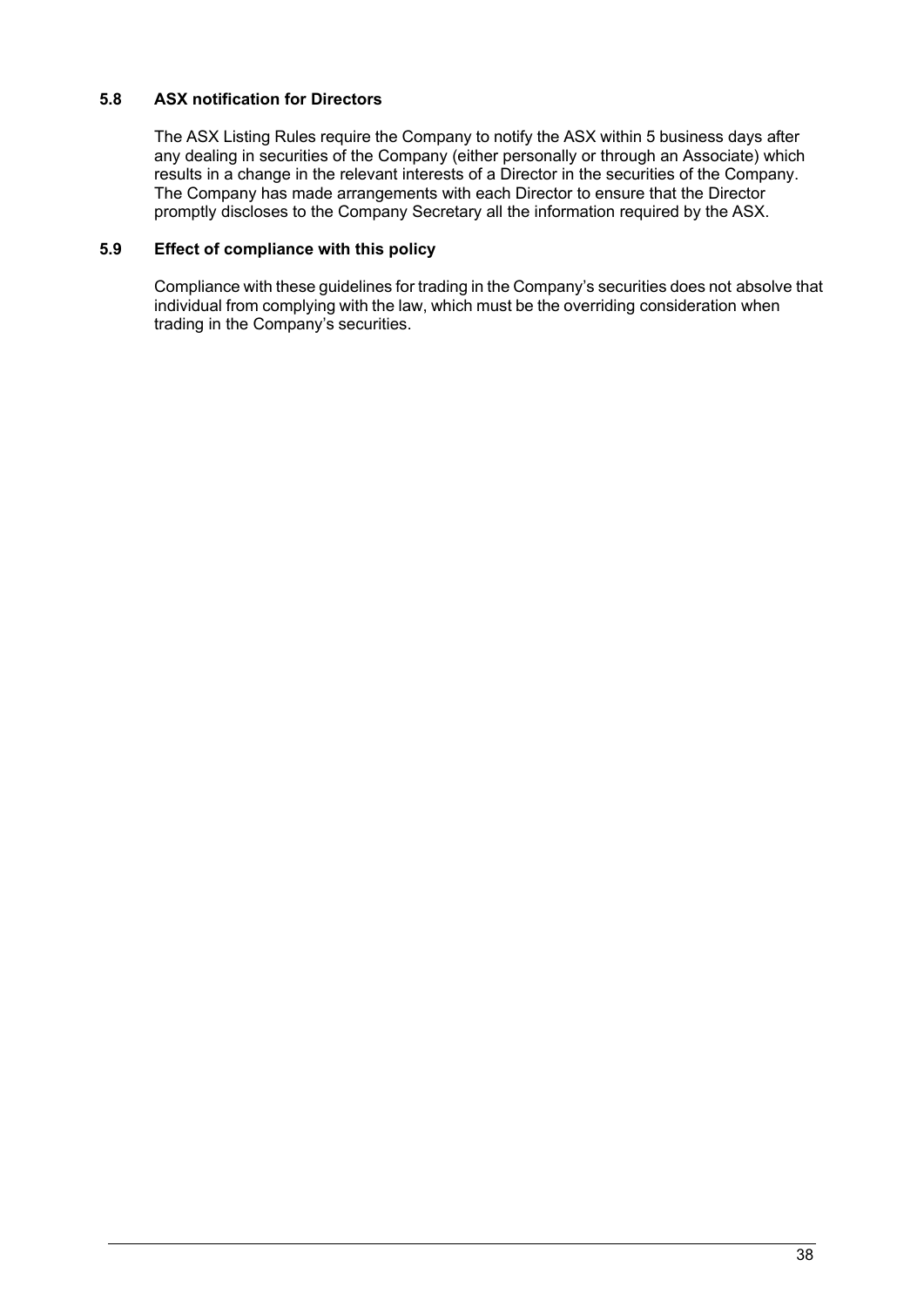# <span id="page-40-0"></span>**Schedule 10 Diversity Policy**

# **1. Application**

Due to the size and composition of the Board, the Board may not consider that the Company will not have a Diversity Policy. If this is the case, this policy will commence once the Board so resolves.

# **2. Introduction**

- (a) The Company, the Company's stated values and all the Company's related bodies corporate are committed to workplace diversity.
- (b) The Company recognises the benefits arising from employee and Board diversity, including a broader pool of high quality employees, improving employee retention and motivation, accessing different perspectives and ideas and benefiting from all available talent.
- (c) The Company is committed to inclusion at all levels of the organisation, regardless of gender, marital or family status, sexual orientation, gender identity, age, disabilities, ethnicity, religious beliefs, cultural background, socio-economic background, perspective and experience.
- (d) To the extent practicable, the Company will consider the recommendations and guidance provided in the ASX Corporate Governance Council's Corporate Governance Principles and Recommendations – 4th Edition where appropriate to the Company.
- (e) This Diversity Policy does not form part of an employee's contract of employment with the Company, nor gives rise to contractual obligations. However, to the extent that the Diversity Policy requires an employee to do or refrain from doing something and at all times subject to legal obligations, the Diversity Policy forms a direction of the Company with which an employee is expected to comply.

# **3. Objectives**

- (a) The Diversity Policy provides a framework for the Company to achieve:
	- (i) a diverse and skilled workforce, leading to continuous improvement in service delivery and achievement of corporate goals;
	- (ii) a workplace culture characterised by inclusive practices and behaviours for the benefit of all staff;
	- (iii) an inclusive workplace where discrimination, harassment, vilification and victimisation cannot and will not be tolerated;
	- (iv) improved employment, talent management and career development opportunities for women;
	- (v) enhanced recruitment practices whereby the best person for the job is employed, which requires the consideration of a broad and diverse pool of talent;
	- (vi) a work environment that values and utilises the contributions of employees with diverse backgrounds, experiences and perspectives through improved awareness of the benefits of workforce diversity and successful management of diversity; and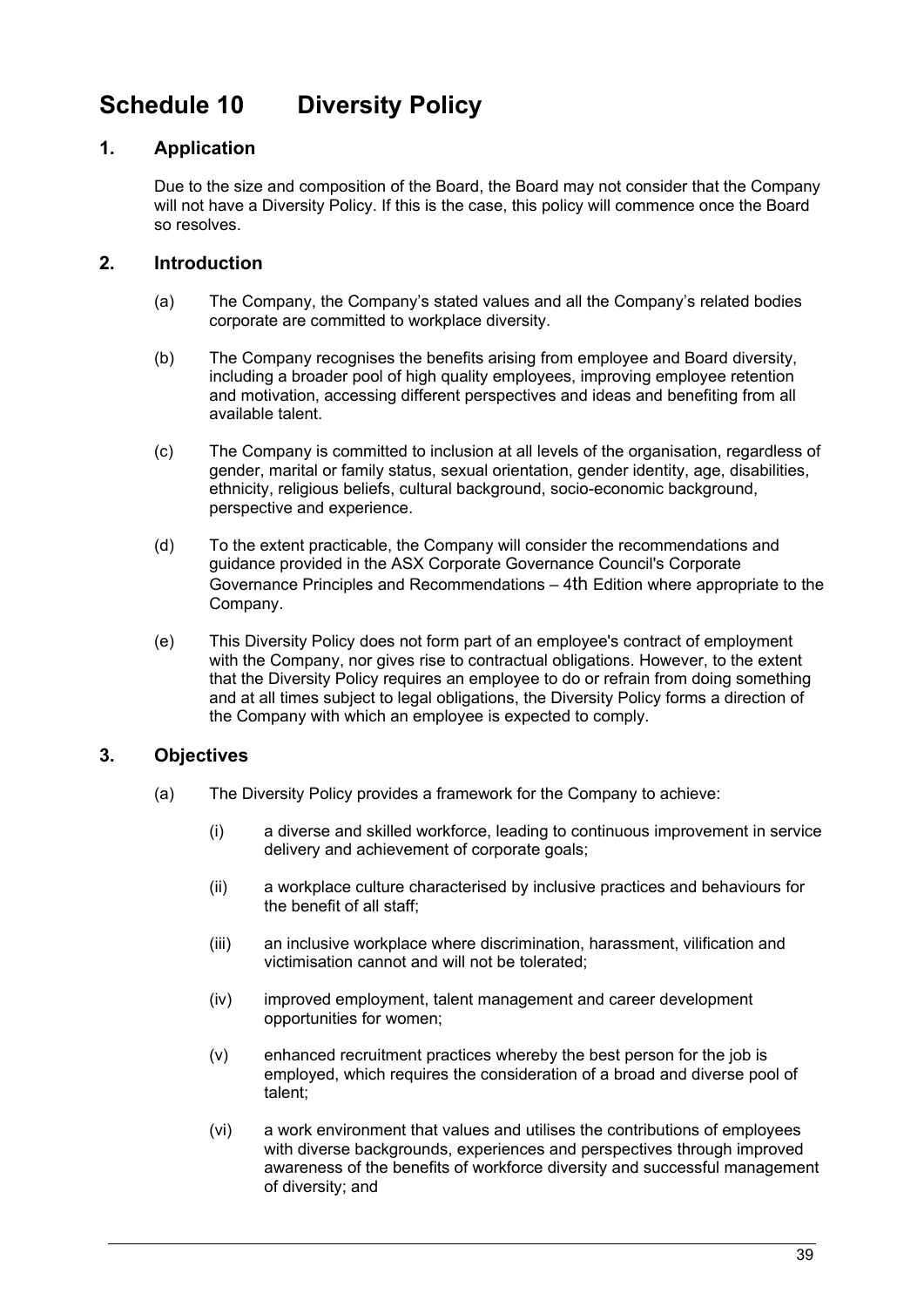(vii) awareness in all staff of their rights and responsibilities with regards to fairness, equity and respect for all aspects of diversity,

(collectively, the **Objectives**).

(b) The Diversity Policy does not impose on the Company, its directors, officers, agents or employees any obligation to engage in, or justification for engaging in, any conduct which is illegal or contrary to any anti-discrimination or equal employment opportunity legislation or laws in any State or Territory of Australia or of any foreign jurisdiction.

# **4. RESPONSIBILITIES**

### **4.1 The Board's commitment**

- (a) The Board is committed to workplace diversity and supports representation of women at the senior level of the Company and on the Board where appropriate.
- (b) The Board maintains oversight and responsibility for the Company's continual monitoring of its diversity practices and development of strategies to meet the Objectives.
- (c) The Board is responsible for developing measurable objectives and strategies to meet the objectives of the Diversity Policy (**Measurable Objectives**) and monitoring the progress of the Measurable Objectives through the monitoring, evaluation and reporting mechanisms listed below. The Board shall annually assess any Measurable Objectives (if any), and the Company's progress towards achieving them.
- (d) The Board may also set Measurable Objectives for achieving gender diversity and monitor their achievement.
- (e) The Board will consider conducting all Board appointment processes in a manner that promotes gender diversity, including establishing a structured approach for identifying a pool of candidates, using external experts where necessary.

### **4.2 Strategies**

The Company's diversity strategies may include:

- (a) recruiting from a diverse pool of candidates for all positions, including senior management and the Board;
- (b) reviewing succession plans to ensure an appropriate focus on diversity;
- (c) identifying specific factors to take account of in recruitment and selection processes to encourage diversity;
- (d) developing programs to develop a broader pool of skilled and experienced senior management and Board candidates, including, workplace development programs, mentoring programs and targeted training and development;
- (e) developing a culture which takes account of domestic responsibilities of employees; and
- (f) any other strategies the Board develops from time to time.

# **5. Monitoring and evaluation**

- (a) The Chairman of the Board will monitor the scope and currency of this policy.
- (b) The Company is responsible for implementing, monitoring and reporting on the Measurable Objectives.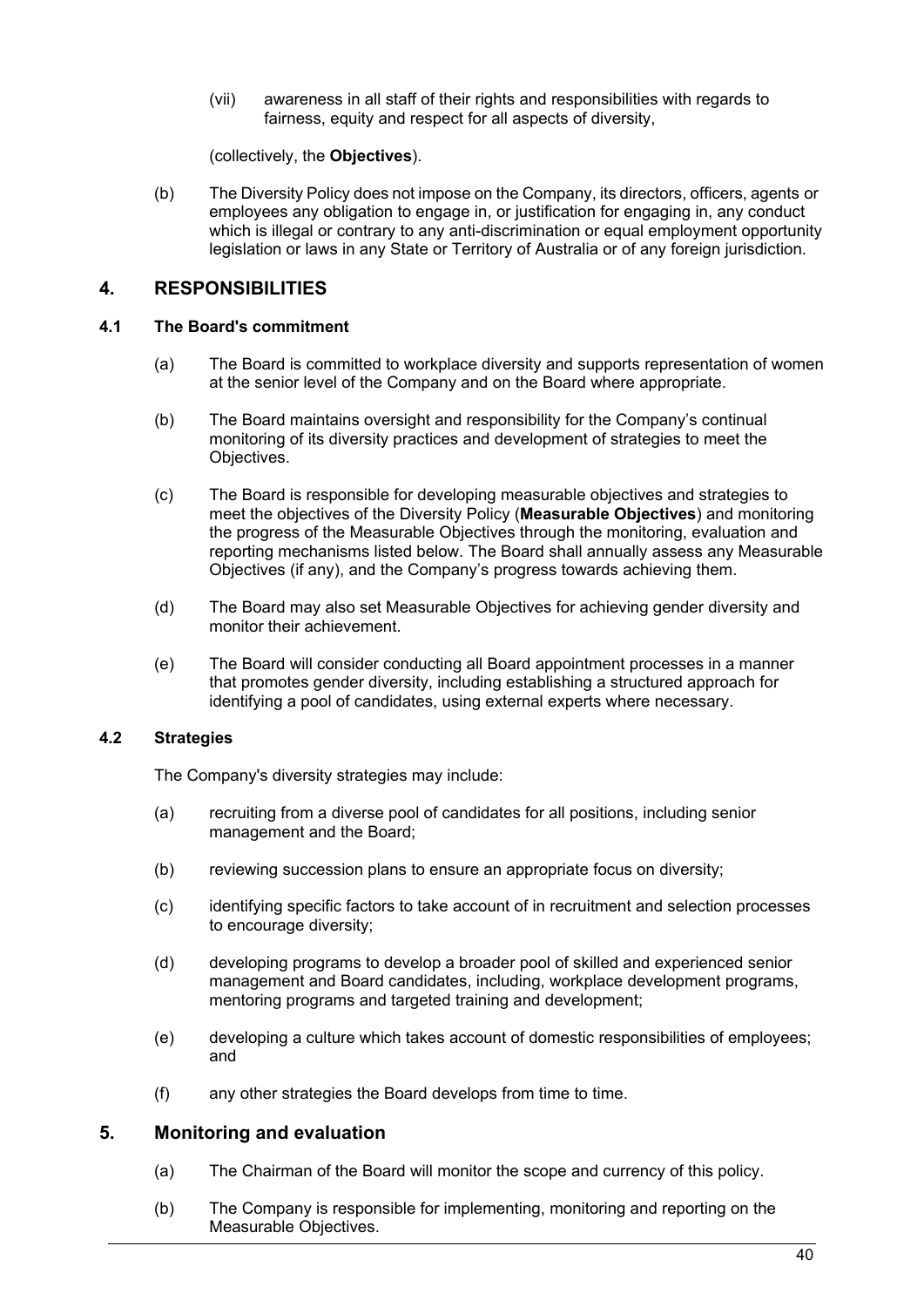- (c) Measurable Objectives, if any, as set by the Board may be included in the annual key performance indicators for the Managing Director and senior executives.
- (d) In addition, the Board will review progress against any Measurable Objectives as a key performance indicator in its annual performance assessment.

# **6. Reporting**

The Company will disclose, for each financial year:

- (a) any Measurable Objectives set by the Board;
- (b) progress against these Measurable Objectives; and
- (c) either:
	- (i) the respective proportions of men and women on the Board, in senior executive positions (including how the Company has defined "senior executive" for these purposes) and across the whole Company; or
	- (ii) if the entity is a "relevant employer" under the Workplace Gender Equality Act, the entity's most recent "Gender Equality Indicators", as defined in the Workplace Gender Equality Act.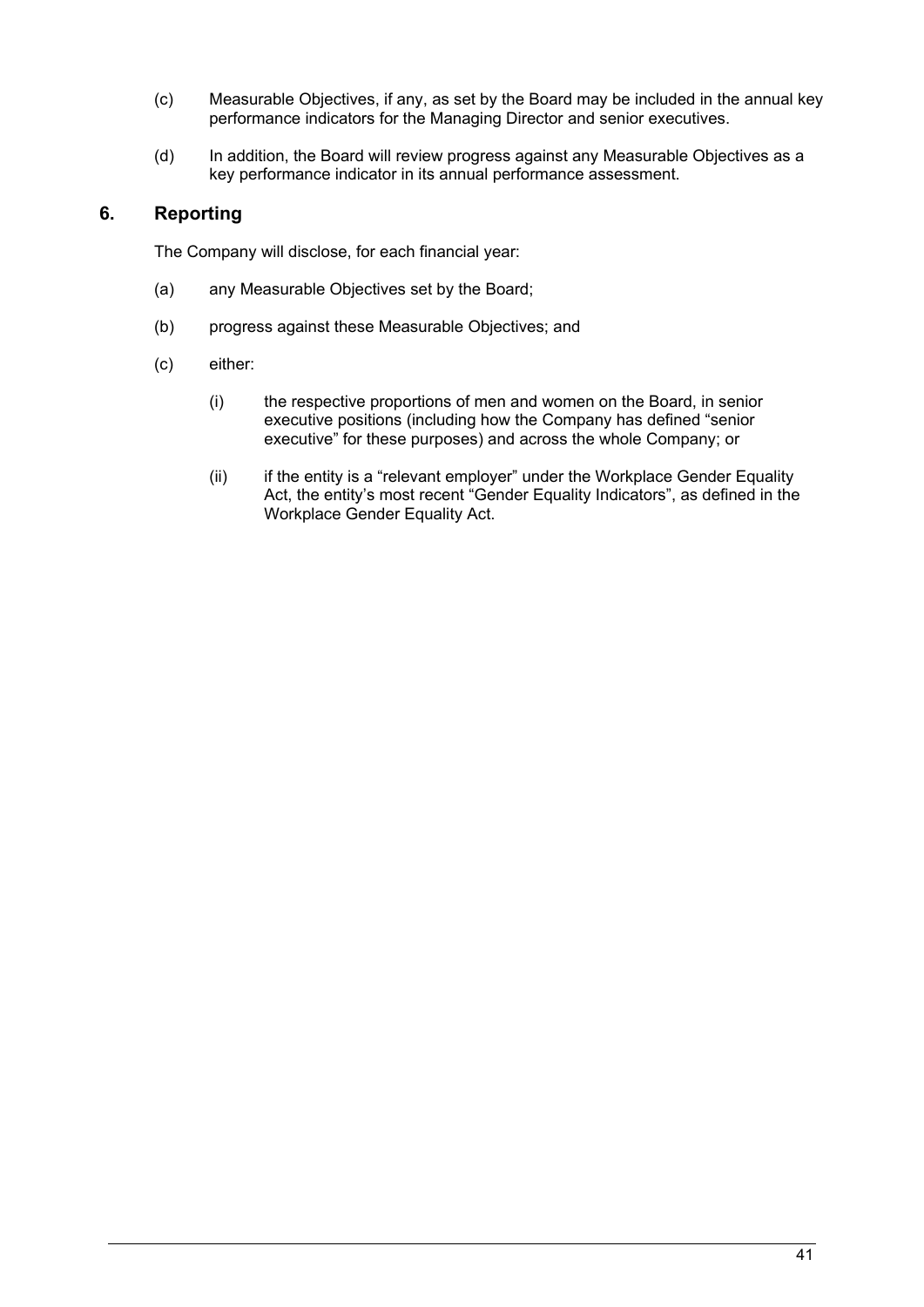# <span id="page-43-0"></span>**Schedule 11 Anti-bribery and anti-corruption policy**

## **1. Background**

- (a) The Company is committed to conducting all of its business activities fairly, honestly with integrity, and in compliance with all applicable laws, rules and regulations. Its Board, management and employees are dedicated to high ethical standards and recognise and support the Company's commitment to compliance with these standards.
- (b) In particular, the Company is committed to preventing any form of Corruption and Bribery and to upholding all laws relevant to these issues, including the Anti-Corruption Legislation. In order to support this commitment, the Company has adopted this Anti-Bribery and Anti-Corruption Policy (**ABC Policy**) to ensure that it has effective procedures in place to prevent Corruption and Bribery.
- (c) This ABC Policy applies globally. To the extent that local laws, codes of conduct or other regulations (**Local Laws**) in any countries are more rigorous or restrictive than this ABC Policy, those Local Laws should be followed by any subsidiary operating in that country. Where a country has specific bribery and corruption Local Laws which are less rigorous than this ABC Policy, this ABC Policy prevails. The Company may, from time to time, provide country-specific directions for subsidiaries operating in countries outside of Australia.
- (d) This ABC Policy sets out the Company's requirements in relation to interactions with Officials and Third Parties. This ABC Policy does not prohibit interactions with Officials, rather it forbids corrupt interactions with those individuals.
- (e) In this ABC Policy, references to the Company includes references to the Company and all of its subsidiaries.
- (f) Due to the size and composition of the Board, the Board may not consider that the Company will benefit from forming a separate Nomination Committee. If this is the case:
	- (i) the Board must carry out the duties that would ordinarily be assigned to that committee under this Charter; and
	- (ii) the Company must disclose in, or in conjunction with, its Annual Report the fact that a separate Nomination Committee has not been established.

### **2. Definitions**

In this ABC Policy the following words or phrases mean the following:

**Anti-Corruption Legislation** includes many laws such as the *Criminal Code Act 1995* (*Cth)* and any applicable anti-corruption laws and regulations applicable to the location in which the Company operates.

**Bribery** is the act of offering, promising, giving or accepting a benefit with the intention of influencing a person who is otherwise expected to act in good faith or in an impartial manner, to do or omit to do anything in the performance of their role or function, in order to provide the Company with business or a business advantage that is not legitimately due (whether in respect of an interaction with an Official or any commercial transaction in the private sector).

**Business Associates** means third party companies and individuals (such as joint venture partners, consultants and agents) acting on the Company's behalf, whether directly or indirectly, by representing the Company's interests to foreign governments in relation to international business development or retention of business opportunities.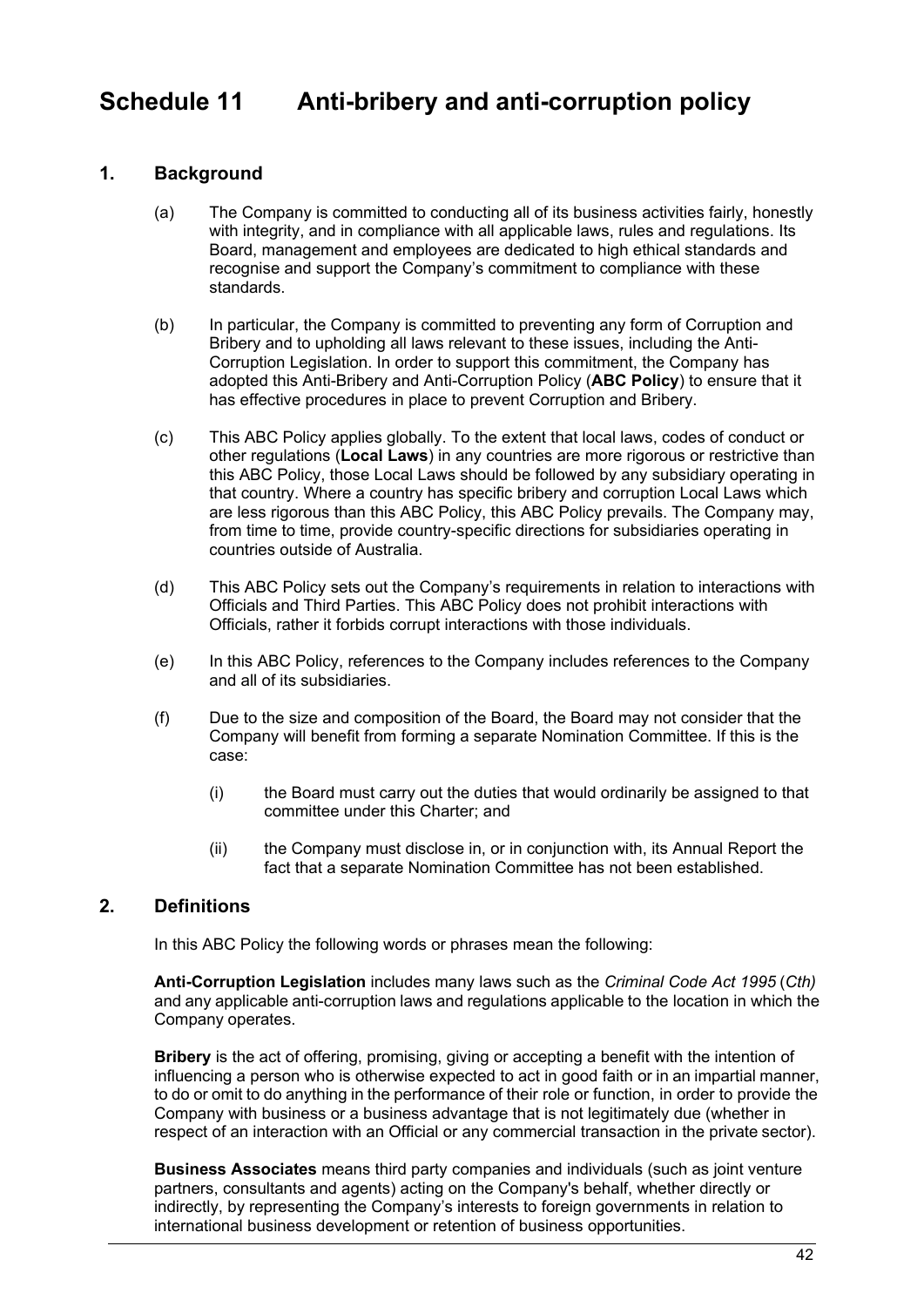**Corruption** is the abuse of entrusted power for private gain.

**Facilitation Payment** means payments of nominal amounts or other inducement made to persons in order to secure or expedite the performance of a Government Official's routine governmental duties or actions.

**Gifts, Entertainment and Hospitality** includes the receipt or offer of presents, meals or tokens of appreciation and gratitude or invitations to events, functions, or other social gatherings, in connection with matters related to the Company's business unless they:

- (a) fall within reasonable bounds of value and occurrence;
- (b) do not influence, or are not perceived to influence, objective business judgement; and
- (c) are not prohibited or limited by applicable laws or applicable industry codes.

#### **Government Official** means:

- (a) any politician, political party, party official or candidate of political office;
- (b) any official or employee of a domestic or foreign government (whether national, state/provincial or local) or agency, department or instrumentality of any domestic or foreign government or any government-owned or controlled entity (including stateowned enterprises);
- (c) any official or employee of any public international organisation;
- (d) any person acting in a private or public official function or capacity for such domestic or foreign government, agency, instrumentality, entity or organisation;
- (e) any person who holds or performs the duties of any appointment created by custom or convention or who otherwise acts in an official capacity (including, some indigenous or tribal leaders who are authorised and empowered to act on behalf of the relevant group of indigenous peoples and members of royal families);
- (f) any person who holds themselves out to be an authorised intermediary of a government official.

**Item of Value** includes, amongst other things, cash, travel, meals, Gifts, Entertainment and Hospitality, other tangible or intangible benefits or anything of value.

**Money-laundering** means the process by which a person or entity conceals the existence of an illegal source of income and then disguises that income to make it appear legitimate.

**Official** means a Government Official, political party, official or officer of a political party or candidate for political office.

**Personnel** means all persons acting (whether authorised or unauthorised) on behalf of the Company at all levels, including officers, directors, temporary staff, contractors, consultants and employees of the Company.

**Secret Commissions** means offering or giving a commission to an agent or representative of another person that is not disclosed by that agent or representative to their principal to induce or influence the conduct of the principal's business.

**Secure an improper advantage** includes obtaining any commercial or financial benefit.

**Third Party** means any individual or organisation other than Officials, with whom Personnel come into contact during the course of their employment or business relationships associated with the Company.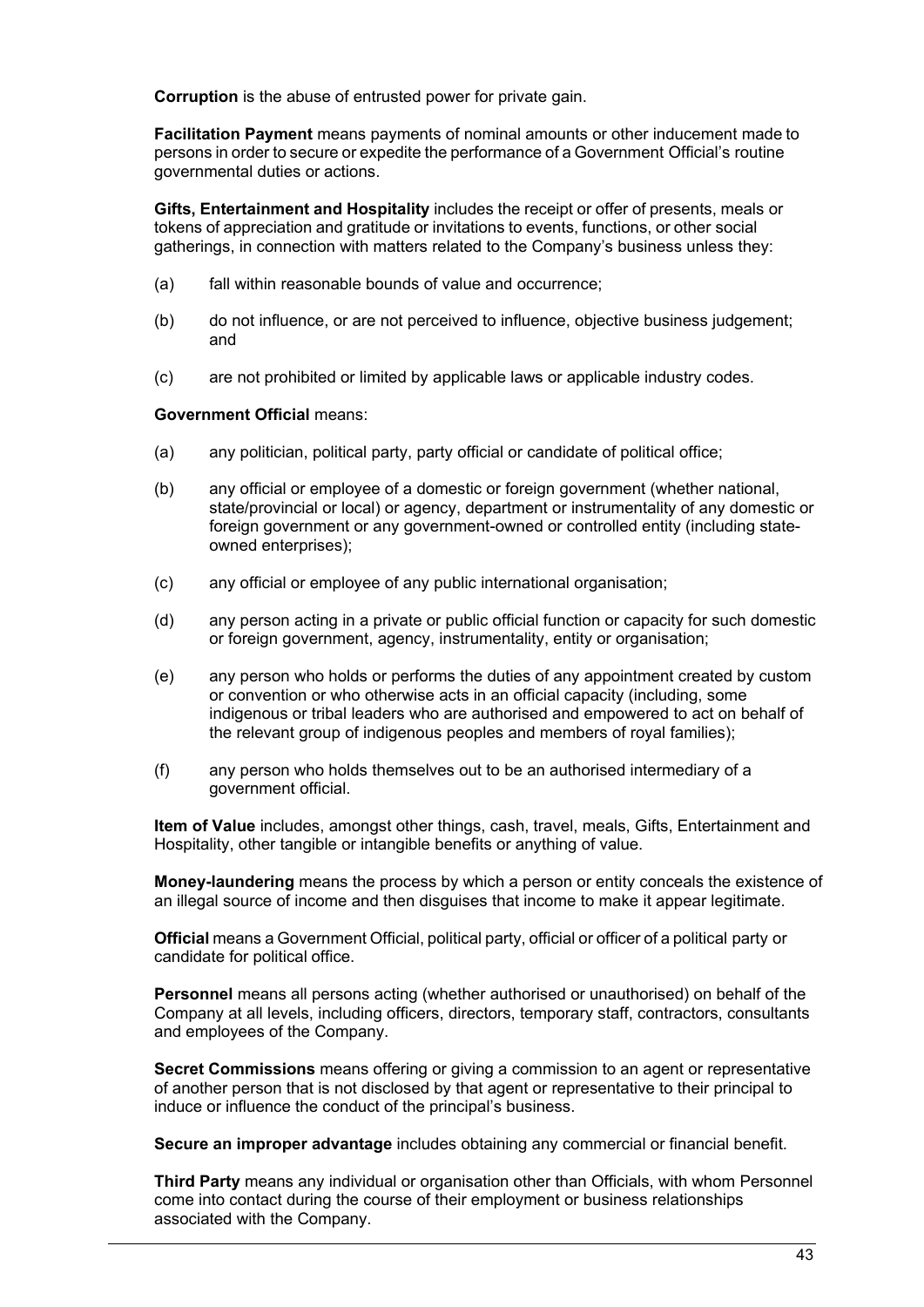# **3. Purpose**

The purpose of this ABC Policy is to:

- (a) set out the responsibilities of the Company and its management and Personnel in upholding the Company's commitment to preventing any form of Bribery or Corruption; and
- (b) provide information and guidance to Personnel on how to recognise and deal with any potential Bribery and Corruption issues.

## **4. Scope and authority**

- (a) The Company requires all Personnel to comply with this ABC Policy as well as the Anti- Corruption Legislation. The prevention, detection and reporting of Bribery and other forms of Corruption are the responsibility of all those working for the Company or under its control.
- (b) This ABC Policy applies to all Personnel, including directors, temporary staff and contractors, and Business Associates of the Company. This Policy supplements, and does not replace, the Code of Conduct applicable to the Company and any of its subsidiaries.

# **5. Responsibility for policy compliance and training**

- (a) The Company's Board is responsible for the overall administration of this ABC Policy. The Board will monitor the implementation of this ABC Policy and will review on an ongoing basis the ABC Policy's suitability and effectiveness. Internal control systems and procedures will be audited regularly to ensure that they are effective in minimising the risk of non- compliance with this ABC Policy.
- (b) A copy of this ABC Policy will be made available to all Personnel and in such other ways as will ensure the ABC Policy is available to Personnel wishing to use it.
- (c) All Personnel are required to understand and comply with this ABC Policy and to follow the reporting requirements set out in this ABC Policy. To this end, regular and appropriate training on how to comply with this ABC Policy will be provided to all senior managers and other relevant Personnel by the Board for each business. However, it is the responsibility of all Personnel to ensure that they read, understand and comply with this ABC Policy.
- (d) All Business Associates are required to be made aware of this ABC Policy and to undertake to comply with this ABC Policy in relation to any of their dealings with, for or on behalf of the Company.
- (e) The prevention, detection and reporting of Bribery and other improper conduct addressed by this ABC Policy are the responsibility of all those working for or engaged by the Company. All Personnel should be vigilant and immediately report any breaches or suspicious activity to the officer responsible for compliance.

### **6. Consequences of breaching this ABC policy**

- (a) Bribery and the related improper conduct addressed by this ABC Policy are very serious offences that will be taken seriously, reviewed and thoroughly investigated by the Company. Depending on the circumstances, the incident may be referred to regulatory and law enforcement agencies.
- (b) A breach of this ABC Policy may also expose Personnel and the Company to criminal and/or civil penalties, substantial fines, exclusion from tendering for government or private contracts, loss of business and reputational damage.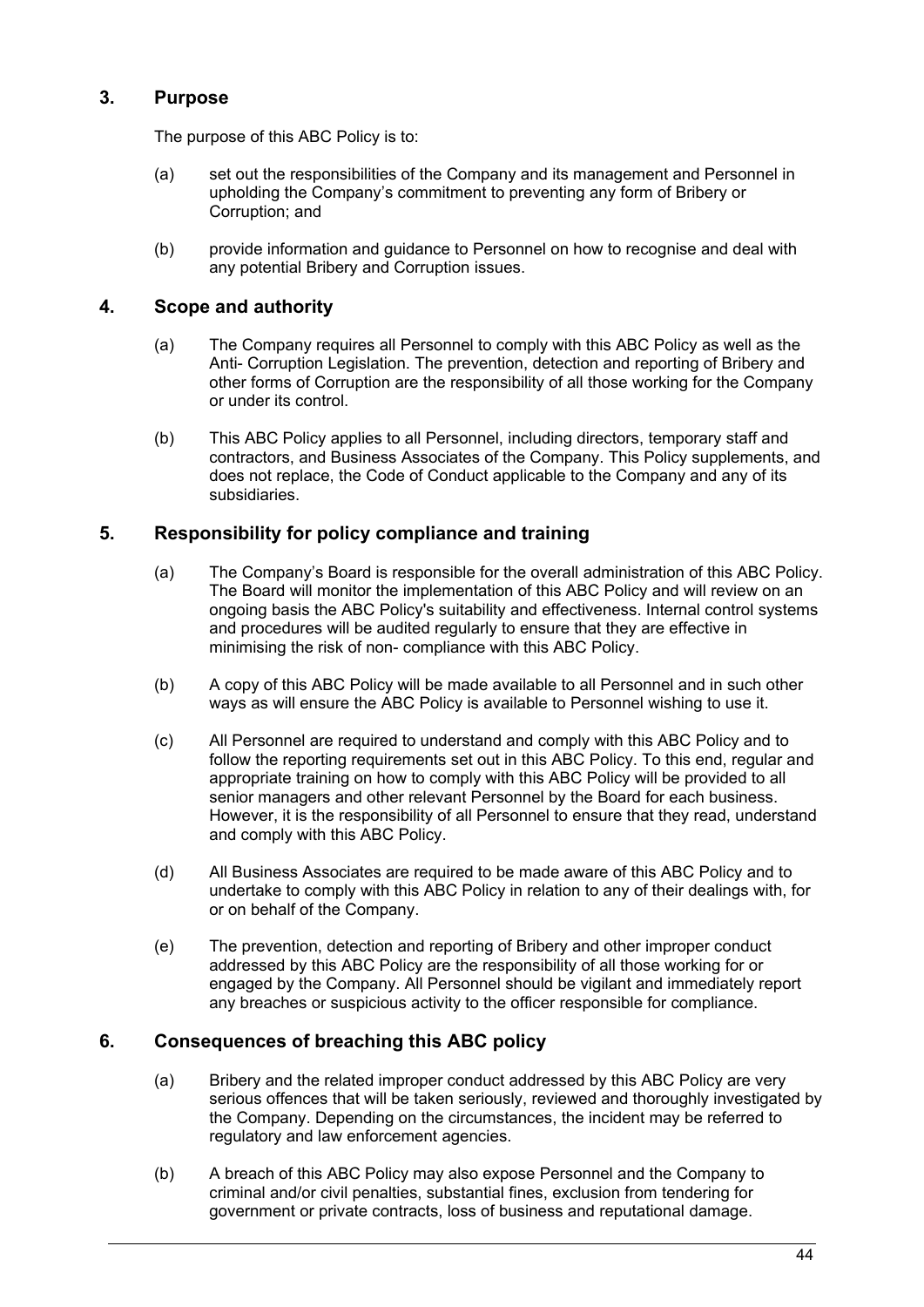(c) Breach of this ABC Policy by Personnel will be regarded as serious misconduct, leading to disciplinary action which may include termination of employment.

# **7. Policy**

### **7.1 General**

- (a) Personnel must:
	- (i) understand and comply with this ABC Policy and attend all relevant training;
	- (ii) not engage in Bribery or any other form of Corruption or improper conduct;
	- (iii) not make Facilitation Payments;
	- (iv) not offer, pay, solicit or accept Secret Commissions;
	- (v) not engage in Money-laundering;
	- (vi) not give or accept Items of Value where to do so might influence, or be perceived to influence, objective business judgement or otherwise be perceived as improper in the circumstances.
	- (vii) obtain required approvals for political contributions and charitable donations;
	- (viii) maintain accurate records of dealings with Third Parties; and
	- (ix) be vigilant and report any breaches of, or suspicious behaviour related to, this ABC Policy.
- (b) This ABC Policy does not prohibit the giving of normal and appropriate hospitality to, or receiving it from, Third Parties.

### **7.2 Prohibition against Bribery and Corruption**

- (a) The Company strictly prohibits Personnel engaging in or tolerating Bribery or any other form of Corruption or improper conduct.
- (b) The Company's corporate values require that in all aspects of business all Personnel act honestly, adhere to the highest ethical standards, and act in compliance with all relevant legal requirements. In this respect Personnel must not engage in Bribery or any other form of Corruption.
- (c) The prohibition of Bribery under this ABC Policy includes the provision or conveying of an Item of Value to any Third Party, Official or family members of Officials, whether directly or indirectly, to secure any improper advantage or to obtain or retain business. This means that Personnel must not:
	- (i) offer, promise or give an Item of Value with the intention of influencing an Official or Third Party who is otherwise expected to act in good faith or in an impartial manner, to do or omit to do anything in the performance of their role or function, in order to provide the Company with business or an improper advantage; or
	- (ii) authorise the payment or provision of Items of Value to any other person, if it is known, or reasonably should have been known, that any portion of that payment or Item of Value will be passed onto an Official or Third Party to secure an improper advantage or obtain or retain business; or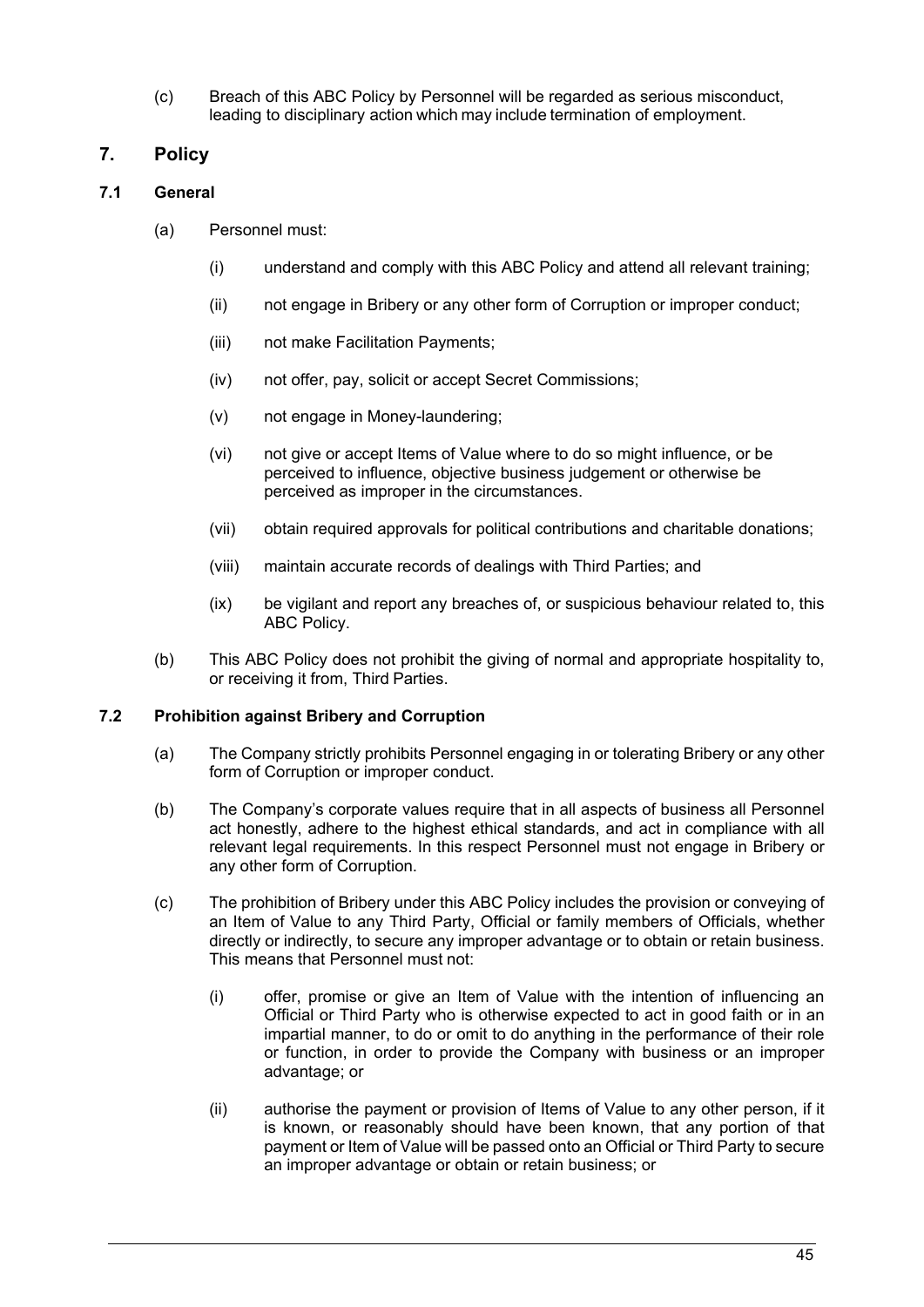- (iii) engage, or procure, a third party to make a payment or provide an Item of Value to an Official or Third Party, (or to procure another person to make such payment or provision), in order to secure an improper advantage or obtain or retain business.
- (d) The prohibition of Bribery under this ABC Policy also includes the request or acceptance of (or the agreement to accept) an Item of Value from an Official or Third Party either:
	- (i) intending that, in consequence, a function or activity should be performed improperly (whether by the requestor/acceptor or another person); or
	- (ii) where the request, agreement or acceptance itself constitutes the recipient's improper performance of a function or activity; or
	- (iii) as a reward for the improper performance of a function or activity (whether by the recipient or another person).

### **7.3 Prohibition on Facilitation Payments, Secret Commissions and Money-laundering**

- (a) The Company does not condone the making of Facilitation Payments, Secret Commissions and Money Laundering.
- (b) Personnel are prohibited from:
	- (i) making Facilitation Payments;
	- (ii) offering, paying, soliciting or receiving Secret Commissions; and
	- (iii) engaging in Money-laundering.

### **7.4 Political Contributions and Charitable Donations**

#### (a) **Political Contributions**

- (i) The Company prohibits Personnel from making political contributions to Officials on behalf of the Company. Any donations above a level determined in Federal legislation must be disclosed annually to the Australian Electoral Commission and will be published on its website.
- (ii) This ABC Policy does not seek to curtail an individual's freedom to make political contributions in their personal capacity.
- (iii) The context of any other political contributions is key in determining their appropriateness. For instance, it is permissible for the Company to make a payment to attend a political function in circumstances where such payment could not be construed as an attempt to influence the political party.
- (iv) If you are in any doubt as to the appropriateness of any political contribution, you should consult the Board before it is given or accepted or otherwise as soon as possible.

#### (b) **Charitable Donations**

(i) The Company can only make charitable donations that are legal and ethical under Local Laws and practices. In order to ensure that donations made by the Company to charitable organisations are for proper charitable purposes, Personnel must only make donations on behalf of the Company to charitable organisations previously approved by the Company and within approved financial limits.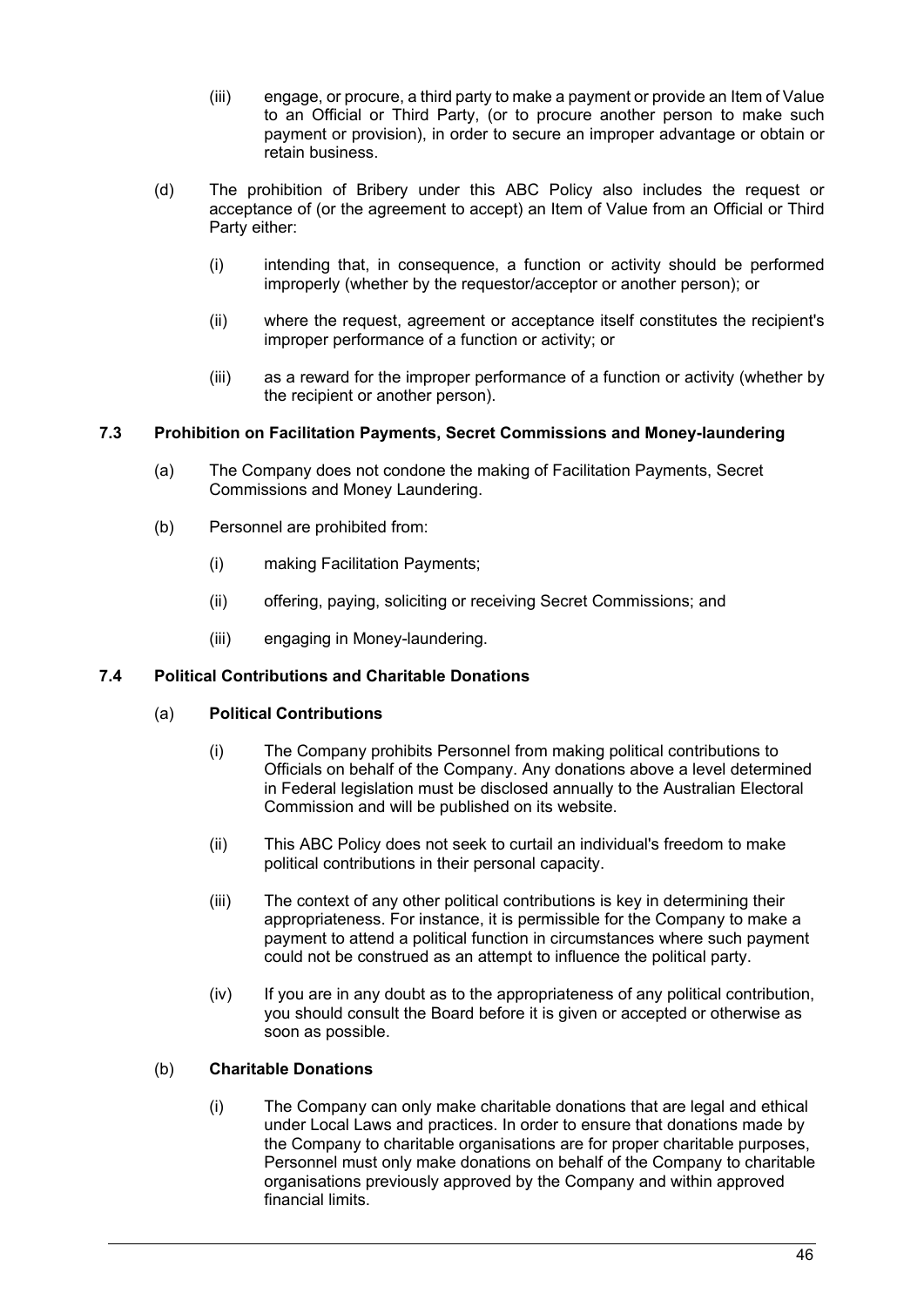(ii) A list of approved charitable organisations is to be maintained by the Board and provided upon request.

#### **7.5 Interactions with Officials and Third Parties must be Compliant**

- (a) All interactions with Officials, Third Parties and Business Associates must comply with this ABC Policy, and the Company and Personnel must not take any actions, whether direct or indirect, which create the appearance of impropriety regardless of whether there is any improper intent behind their actions.
- (b) The prohibitions under this ABC Policy include a prohibition on Personnel using personal funds to undertake any interaction or transaction that is prohibited under this ABC Policy.

### **7.6 Documentation and Recordkeeping**

- (a) As part of the Company's commitment to open and honest business practice the Company requires all of its businesses to maintain accurate books of account and records.
- (b) The Company and its subsidiaries must keep accurate and complete records of all business transactions:
	- (i) in accordance with generally accepted accounting principles and practices;
	- (ii) in accordance with the Company's accounting and finance policies; and
	- (iii) in a manner that reasonably reflects the underlying transactions and events.
- (c) It is the responsibility of all Personnel to ensure that all business transactions are recorded honestly and accurately and that any errors or falsification of documents are promptly reported to the appropriate member of the senior management team of the relevant business, and corrected. No accounts are to be kept "off the books" to facilitate or conceal improper payments.

#### **7.7 Compliance with Local Laws Required**

If Local Laws in a particular country or region are more restrictive than this ABC Policy, then any Personnel, including any Business Associates operating in that country or region must fully comply with the more restrictive requirements.

#### **7.8 Reporting Violations and Suspected Misconduct**

- (a) Any Personnel or stakeholder who believes that a violation of this ABC Policy or any laws has been committed, is being committed, or is being planned, should report the matter immediately to the Board.
- (b) If anyone is unsure whether a particular act constitutes Bribery, a Facilitation Payment, Secret Commission, Money-laundering or an improper Item of Value, or has any other queries, they should ask the Board.

### **7.9 Protection**

- (a) The Company prohibits retaliation against anyone reporting such suspicions.
- (b) Personnel who wish to raise a concern or report another's wrongdoing, or who have refused pressure to either accept or offer a bribe, should not be worried about possible repercussions. The Company encourages openness and will support any Personnel who raises genuine concerns in good faith under this ABC Policy.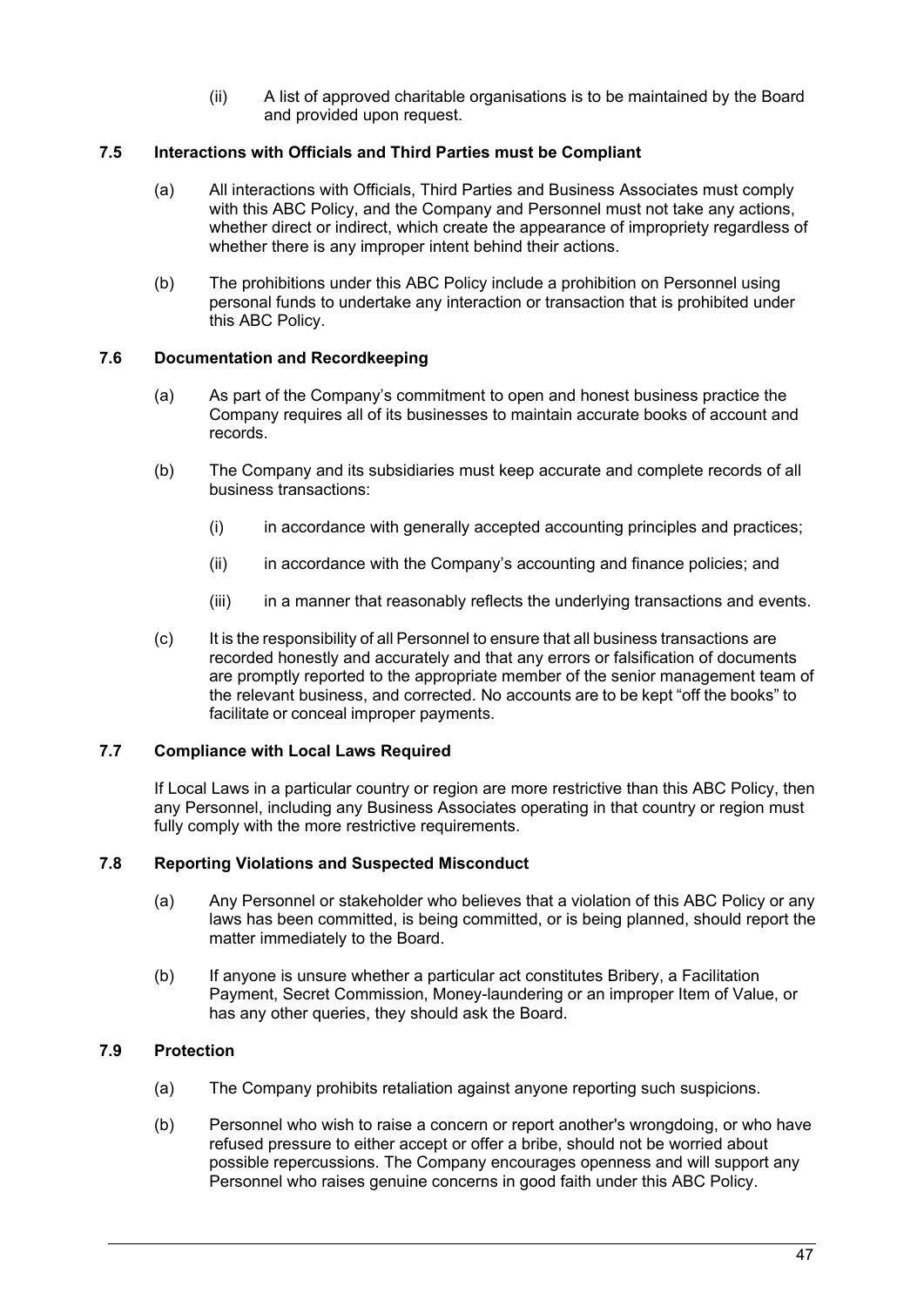(c) If you are not comfortable, for any reason, with speaking directly to the Board, the Company has a Whistleblower Protection Policy which affords certain protections against reprisal, harassment or demotion for making the report.

# **8. Monitoring and review**

- (a) Material breaches of this ABC Policy will be reported to the Board or a committee of the Board.
- (b) The Board will monitor the content, effectiveness and implementation of this ABC Policy on a regular basis. There may also be independent reviews taken from time to time. Any findings, updates or improvements identified will be addressed as soon as possible.
- (c) Personnel are invited to comment on this ABC Policy and suggest ways in which it might be improved. Comments, suggestions and queries should be addressed to the Board.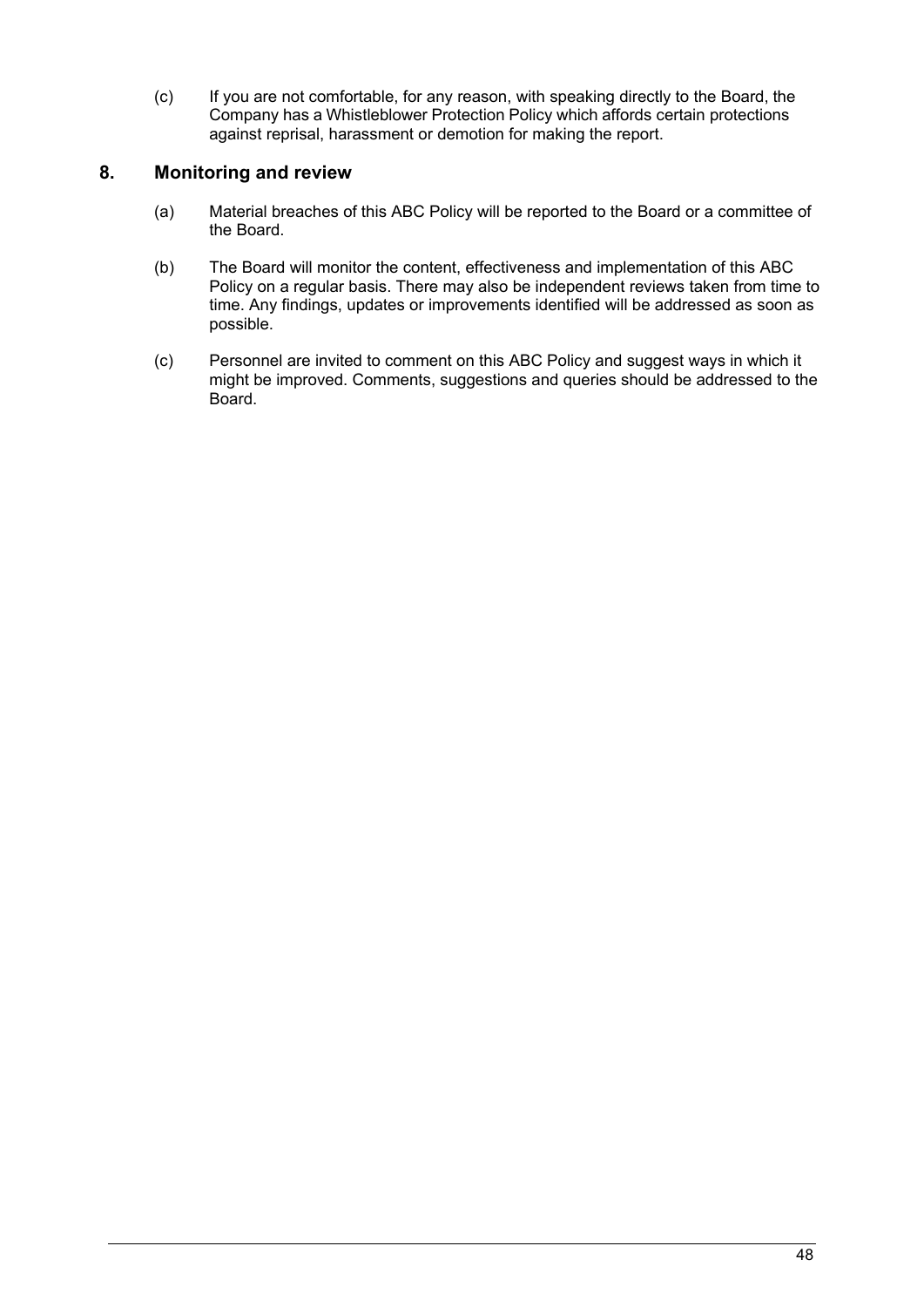# <span id="page-50-0"></span>**Schedule 12 Shareholder Communications Strategy**

# **1. Purpose**

- (a) The Company is committed to regularly communicating with shareholders in a timely, accessible and clear manner with respect to both procedural matters and major issues affecting the Company. To achieve this, the Company communicates with shareholders through a range of forums and publications.
- (b) The Board of the Company aims to ensure that the shareholders are informed of all major developments affecting the Company's state of affairs.

## **2. Electronic and written communications**

Information is communicated to shareholders through:

- (a) the Annual Report delivered by post or via email (if requested by the shareholder) and which is also released to ASX and placed on the Company's website;
- (b) the half yearly report which is released to ASX and also placed on the Company's website;
- (c) the quarterly reports which are released to ASX and also placed on the Company's website;
- (d) disclosures and announcements made to the ASX, copies of which are placed on the Company's website;
- (e) notices and explanatory statements of Annual General Meetings (**AGM**) and General Meetings (**GM**), copies of which are released to ASX and placed on the Company's website;
- (f) the Chairman of the Board's address and the Managing Director's address made at the AGMs and the GMs, copies of which are released to ASX and placed on the Company's website;
- (g) the Company's website on which the Company posts all announcements which it makes to the ASX as well as materials distributed at investor or analyst presentations; and
- (h) the auditor's lead engagement partner being present at the AGM to answer questions from shareholders about the conduct of the audit and the preparation and content of the auditor's report.

# **3. Investor relations program**

As part of the Company's developing investor relations program, shareholders can register with the Company to receive email notifications of when an announcement is made by the Company to the ASX, including the release of the Annual Report, half yearly reports and quarterly reports. Links are made available to the Company's website on which all information provided to the ASX is immediately posted.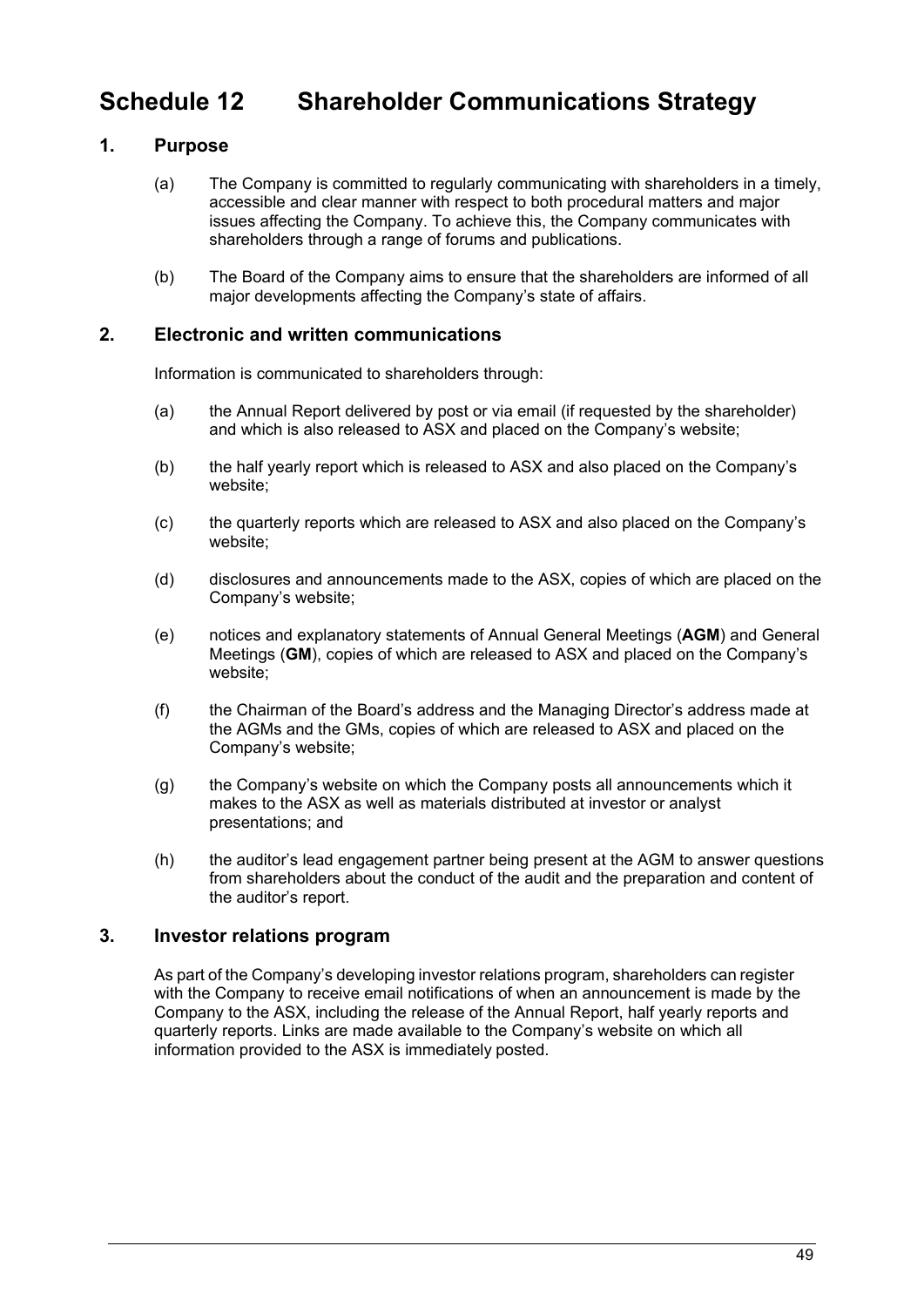# **4. Shareholder participation**

- (a) Shareholders are encouraged to participate at all general meetings and annual general meetings of the Company. Upon the despatch of any notice of meeting to shareholders, the Company Secretary shall send out material with that notice of meeting stating that all shareholders are encouraged to participate at the meeting. The Company will ensure that appropriate technology is used to facilitate the participation of shareholders at such meetings and that meetings will be held at a reasonable time and place. Shareholders who are unable to attend meetings may ask questions or provide comments ahead of meetings.
- (b) All substantive resolutions at shareholder meetings will be decided by a poll rather than a show of hands.
- (c) Historical Annual Reports of the Company are provided on the Company's website.

# **5. Shareholder queries**

Shareholders queries should be referred to the Company Secretary in the first instance. Any significant comments or concerns will be conveyed to the Board and relevant senior executives.

## **6. Share registry and contact details**

Shareholders who wish to update personal or contact information, elect to receive communications electronically, or wish to ask a question related to their shareholding in the Company should contact their broker or the Company's share registry. The contact details of the Company's share registry is available on the Company's website.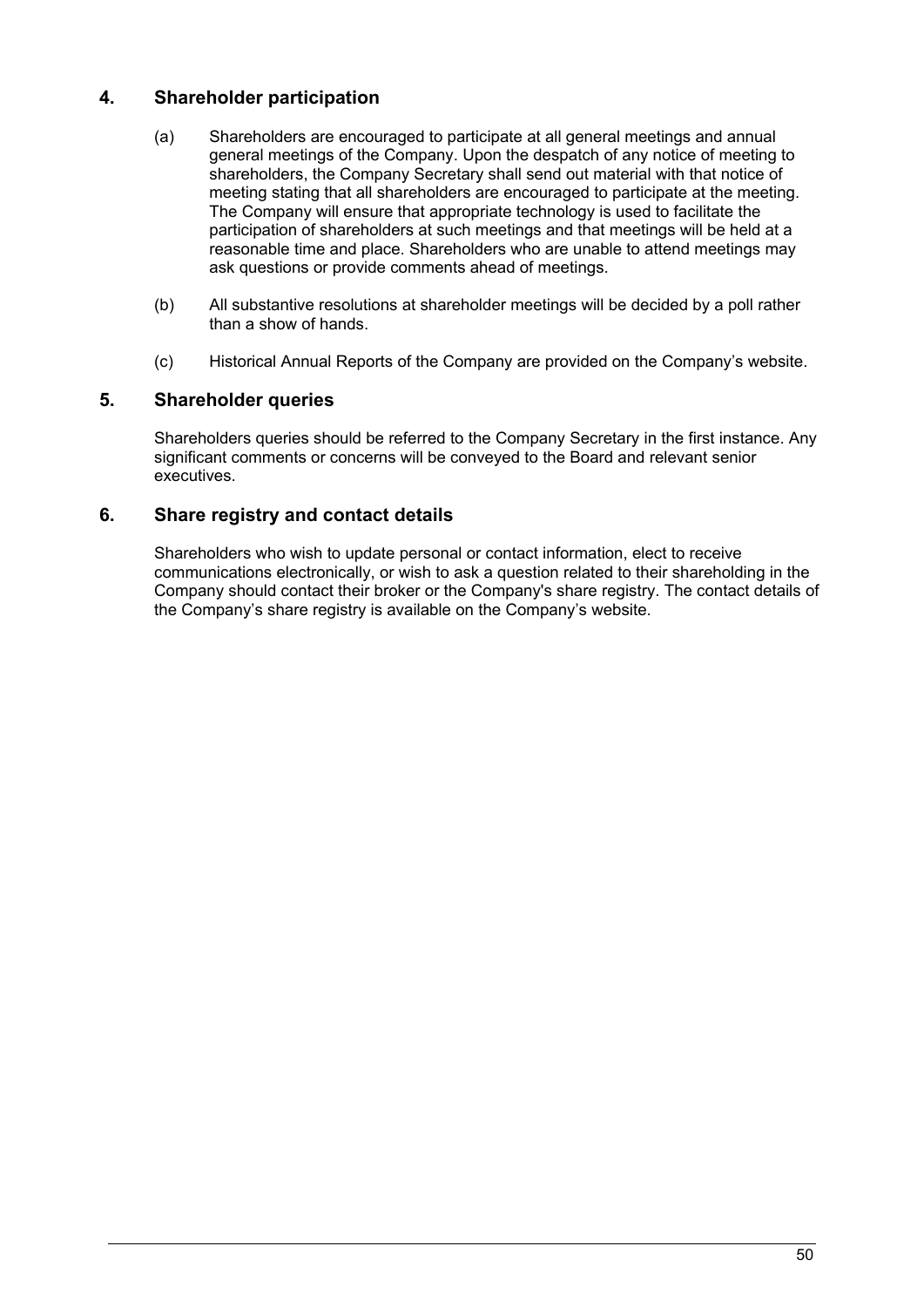# <span id="page-52-0"></span>**Annexure A Definition of Independence**

- (a) Examples of interests, positions and relationships that might raise issues about the independence of a director include if the director:
	- (i) is, or has been, employed in an executive capacity by the Company or any of its child entities and there has not been a period of at least three years between ceasing such employment and serving on the Board;
	- (ii) receives performance-based remuneration (including options or performance rights), or participates in an employee incentive scheme of the Company;
	- $(iii)$  is, or has been within the last three years, in a material business relationship (e.g. as a supplier, professional adviser, consultant or customer) with the Company or any of its child entities, or is an officer of, or otherwise associated with, someone with such a relationship;
	- (iv) is, represents, or is or has been within the last three years an officer or employee of, or professional adviser to, a substantial holder of the Company;
	- (v) has close personal ties with any person who falls within any of the categories described above; or
	- (vi) has been a director of the Company for such a period that their independence from management and substantial holders may have been compromised.
- (b) In each case, the materiality of the interest, position or relationship needs to be assessed by the Board to determine whether it might interfere, or might reasonably be seen to interfere, with the director's capacity to bring an independent judgement to bear on issues before the Board and to act in the best interests of the Company as a whole rather than in the interests of an individual shareholder or other party.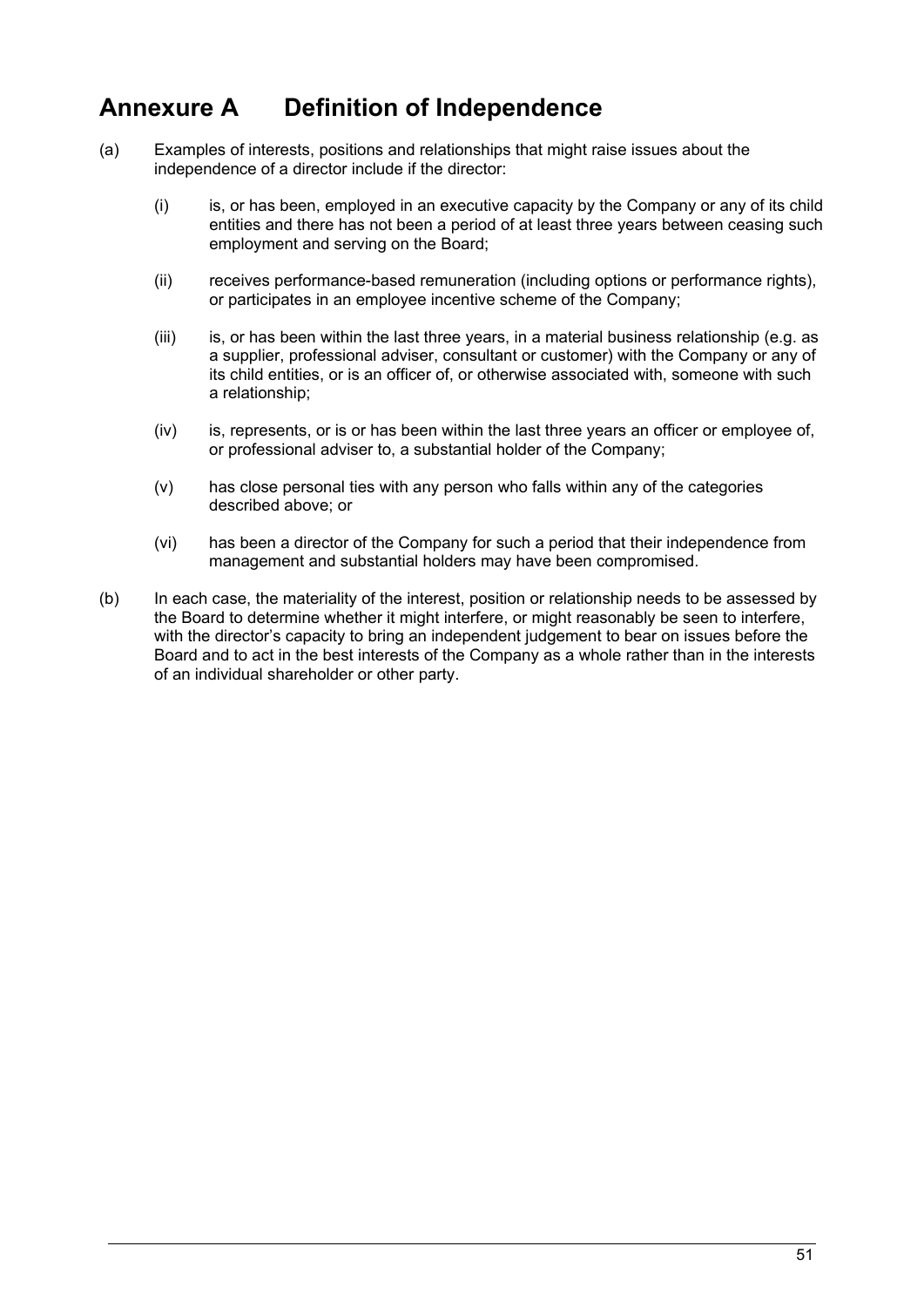# <span id="page-53-0"></span>**Schedule 13 Whistleblower Policy**

## **1. Purpose**

The Company is committed to the highest standards of conduct and ethical behaviour in all of our business activities and to promoting and supporting a culture of honest and ethical behaviour, corporate compliance and good corporate governance.

The Company encourages the reporting of any instances of suspected unethical, illegal, fraudulent or undesirable conduct involving the Company's businesses and provides protections and measures so that those persons who make a report may do so confidentially and without fear of intimidation, disadvantage or reprisal.

# **2. Who is protected by this policy?**

Persons identified in Section [3.1](#page-53-1) making disclosure of the information in Section [3.3](#page-54-0) to persons mentioned in Section [3.2](#page-53-2) are Eligible Disclosers. Eligible Disclosers receive the protections set out in this Policy, notable Sections [3.5](#page-54-1) and [5.](#page-55-0)

Disclosures about matters not covered by Section [3.3](#page-54-0) are not covered by protections in Section [3.5](#page-54-1) in accordance with the Corporations Act.

## <span id="page-53-3"></span>**3. When is Disclosure by an Eligible Discloser Protected?**

#### <span id="page-53-1"></span>**3.1 Who can be an Eligible Discloser?**

The Corporations Act 2001 (Cth) (**Corporations Act**) gives special protection to disclosures about any misconduct or improper state of affairs relating to the Company if the discloser is or has been:

- (a) an officer or employee of the Company;
- (b) an individual who supplies goods or services to the Company or is an employee of a person who supplies goods or services to the Company;
- (c) an individual who is an associate of the Company; or
- (d) a relative, dependent or dependent of the spouse of any individual referred to at (a) to (c) above.

#### <span id="page-53-2"></span>**3.2 How and to whom to make reports**

Reports by Company employees and contractors should be made to the Protected Disclosure Officer, the Company Secretary. However, if the report implicates an employee's supervisor, manager or the Company Secretary, then the disclosure should be made to the Chair of the Board.

While it is the Company's preference that you raise reports with the abovementioned officer, under the Corporations Act, you may also raise the matter with an "officer" or "senior manager" of the Company. This includes a director, or a senior manager in the company who makes, or participates in making, decisions that affect the whole, or a substantial part, of the business of the company, or who has the capacity to affect significantly the company's financial standing. This may include an executive general manager or general manager.

A report may also be made to an external auditor of the Company, ASIC, APRA or a legal practitioner for the purpose of obtaining legal advice or legal representation in relation to the operation of the whistleblower provisions in the Corporations Act.

Reports may be made anonymously.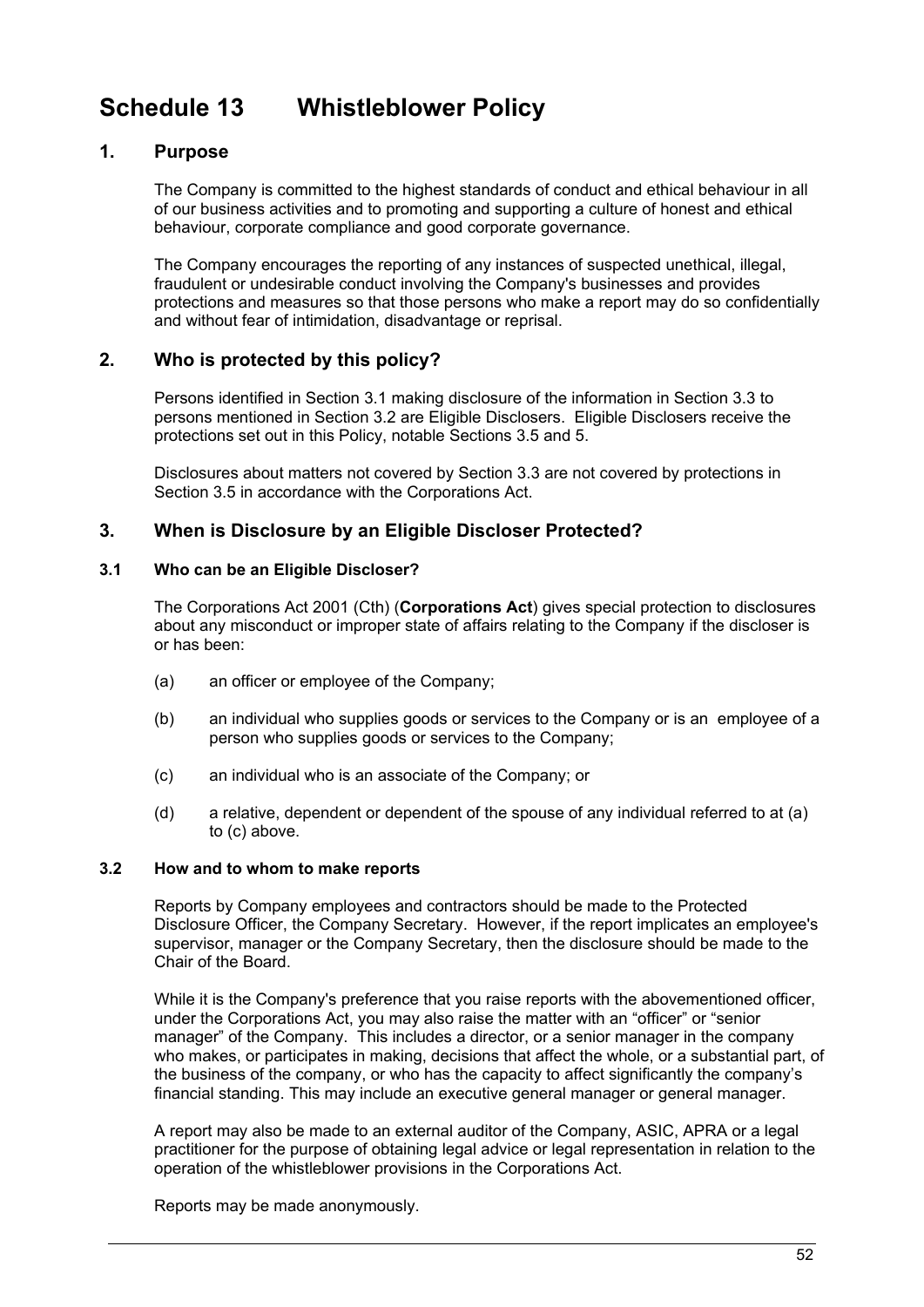### <span id="page-54-0"></span>**3.3 Meaning of Reportable Conduct**

A person (an Eligible Discloser) may make a report (**report**) under this Policy if he or she has reasonable grounds to suspect that a Company director, officer, employee, contractor, supplier, tenderer or other person who has business dealings with the Company has engaged in conduct (**Reportable Conduct**) which:

- (a) is dishonest, fraudulent or corrupt, including bribery or other activity in breach of the Company's Anti-bribery Policy;
- (b) is unethical or in breach of the Company's policies (such as dishonestly altering company records or data, adopting questionable accounting practices or wilfully breaching the Company' Code of Conduct or other policies or procedures;
- (c) is illegal activity (such as theft, violence, harassment or intimidation, criminal damage to property or other breaches of state or federal law);
- (d) is potentially damaging to the Company, its employees or third parties;
- (e) amounts to an abuse of authority;
- (f) involves harassment, discrimination, victimisation or bullying, other than personal work-related grievances as defined in the Corporations Act;
- (g) may cause financial loss to the Company or damage its reputation or be otherwise detrimental to the Company's interests; or
- (h) involves any other kind of misconduct or an improper state of affairs or circumstances.

#### <span id="page-54-2"></span>**3.4 Work-related grievances excluded**

Reports that relate to work-related grievances are not be protected under this Policy. The following are examples of work-related grievances:

- (a) an interpersonal conflict between a discloser and another employee;
- (b) a decision relating to the engagement, transfer or promotion of a discloser;
- (c) a decision relating to the terms and conditions of employment of a discloser; or
- (d) a decision to suspend or terminate the employment of a discloser, or otherwise to discipline the discloser.

These matters are dealt with under the Company's policies relating to employee conduct and grievances.

#### <span id="page-54-1"></span>**3.5 Protections for Eligible Whistleblowers**

The protections given by the Corporations Act when these conditions are met are: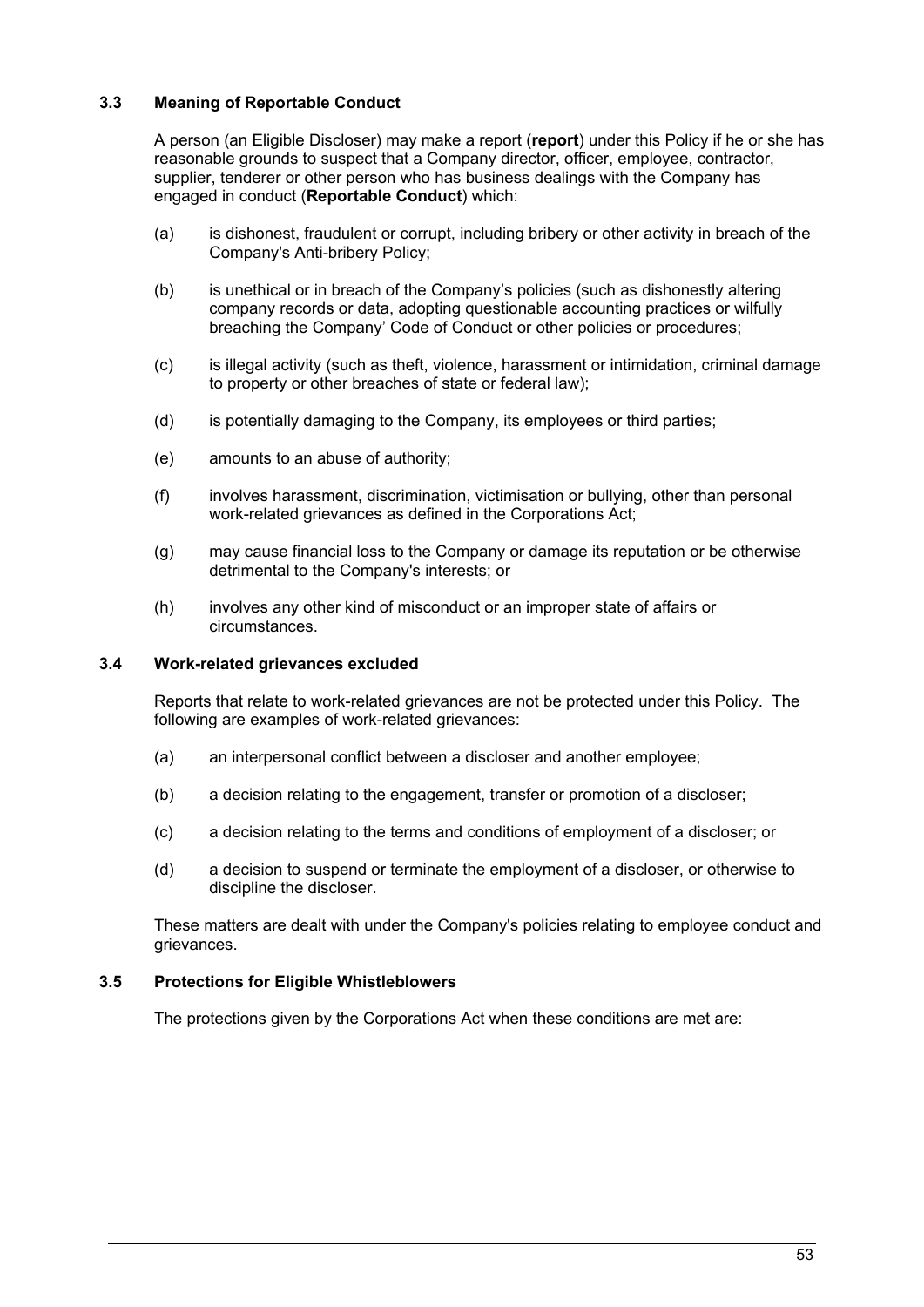- (a) the whistleblower is immune from any civil, criminal or administrative legal action (including disciplinary action) for making the disclosure;
- (b) no contractual or other remedies may be enforced, and no contractual or other right may be exercised, against the whistleblower for making the report;
- (c) in some circumstances, the reported information is not admissible against the whistleblower in criminal proceedings or in proceedings for the imposition of a penalty;
- (d) anyone who causes or threatens to cause detriment to a whistleblower or another person in the belief or suspicion that a report has been made, or may have been made, proposes to or could be made, may be guilty of an offence and may be liable for damages;
- (e) a whistleblower's identity cannot be disclosed to a Court or tribunal except where considered necessary; and
- (f) the person receiving the report commits an offence if they disclose the substance of the report or the whistleblower's identity, without the whistleblower's consent, to anyone except ASIC, APRA, the AFP or a lawyer for the purpose of obtaining legal advice or representation in relation to the report.

### **4. How we will investigate Reportable Conduct**

#### **4.1 Investigations**

The Company will investigate all matters of Reportable Conduct reported in accordance with this policy as soon as practicable after the matter has been reported. The Protected Disclosure Officer (or another person to whom you made a report in accordance with this policy) may, with your consent, appoint a person to assist in the investigation of a report.

Investigations will be conducted in an objective and fair manner, and otherwise as is reasonable and appropriate having regard to the nature of the Reportable Conduct and relevant circumstances.

The nature of investigation processes and enquiries will be determined by the nature and substance of the report. Generally, as soon as practicable after receipt of the report, if the report is not anonymous, a Protected Disclosure Officer (or another person to whom you made a report in accordance with this policy) or investigator will contact you to discuss the investigation process, including who may be contacted and other relevant matters.

Where a report is submitted anonymously, the Company will undertake investigations and enquiries based on the information it received.

#### **4.2 Feedback about an investigations**

Where appropriate, the Company will provide feedback to you regarding the investigation's progress and/or outcome (subject to considerations of the privacy of those against whom allegations are made).

### <span id="page-55-0"></span>**5. Eligible Whistleblowers - Confidentiality and Projection from Detriment**

#### **5.1 Context**

Pursuant to the requirements set out in section [3,](#page-53-3) the Company is committed to ensuring confidentiality in respect of all matters raised in accordance with this policy, and to ensuring that those who make a report are treated fairly, do not suffer detriment and enjoy maximum possible protection of their identity and confidentiality.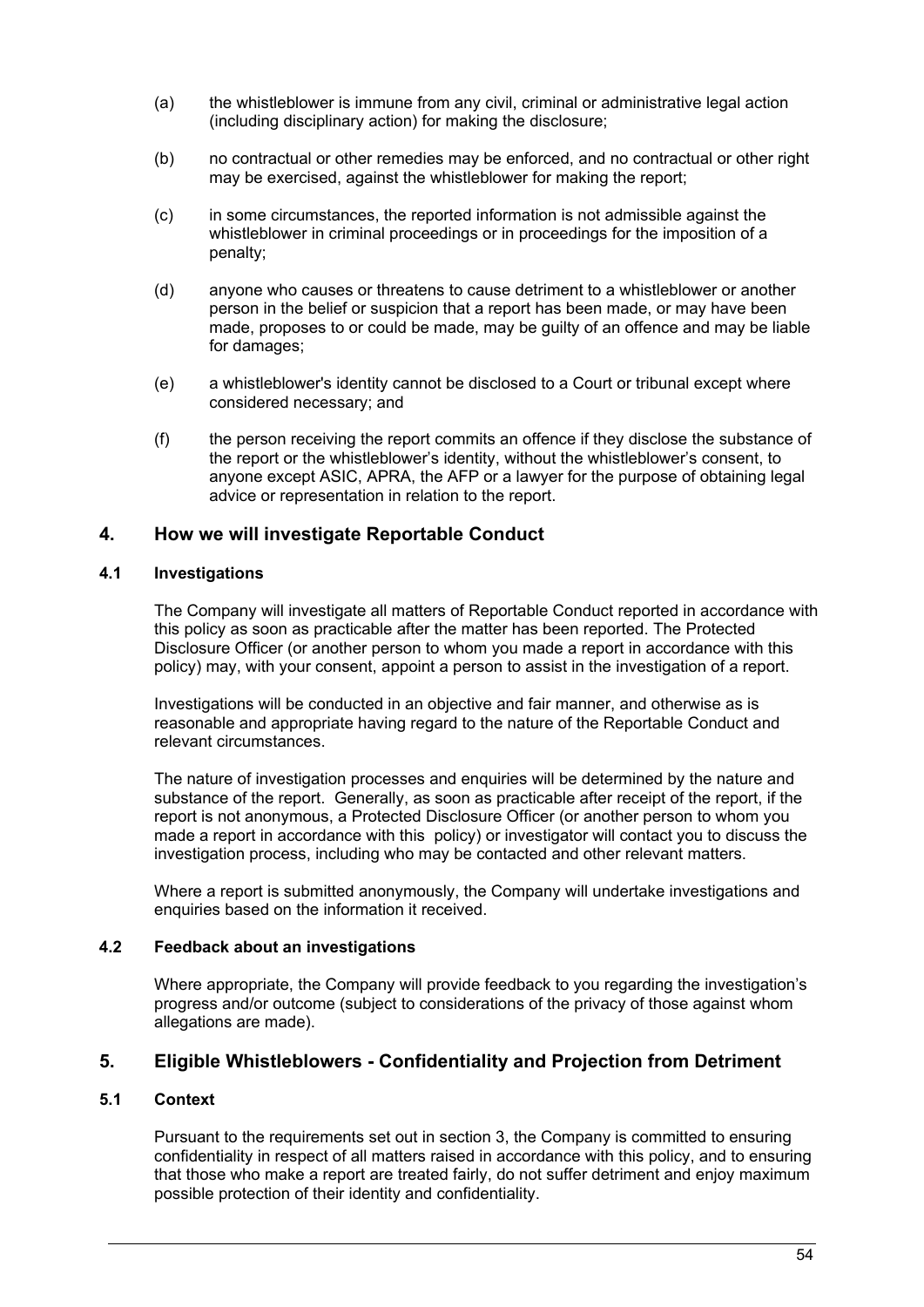### **5.2 Protection from detriment**

If you are subjected to detriment as a result of making a report in accordance with this policy, you should inform the Protected Disclosure Officer (or another person to whom you made a report in accordance with this policy).

**Detriment** includes *dismissal, demotion, harassment, discrimination, disciplinary action, bias, threats or other unfavourable treatment connected with making a report.*

#### **5.3 Protection of identity and confidentiality**

Subject to compliance with legal requirements set out in Sections [3.1](#page-53-1) to [3.4,](#page-54-2) upon receiving a report under this policy, the Company will only share your identity as a whistleblower or information likely to reveal your identity if:

- (a) you consent;
- (b) the concern is reported to the Australian Securities and Investments Commission (**ASIC**), the Australian Prudential Regulation Authority (**APRA**), the Tax Commissioner or the Australian Federal Police (**AFP**); or
- (c) the concern is raised with a lawyer for the purpose of obtaining legal advice or representation.

If the Company needs to investigate a report, it may disclose information that could lead to your identification, but it will take reasonable steps to reduce this risk. Any disclosures of your identity or information likely to reveal your identity will be made on a strictly confidential basis.

#### **5.4 Files and records**

All files and records created from an investigation will be retained securely. Unauthorised release of information to someone not involved in the investigation (other than senior managers or directors who need to know to take appropriate action, or for corporate governance purposes) without your consent as a whistleblower will be a breach of this policy.

# **6. Breaches of policy**

Whistleblowers are assured that a release of information in breach of this policy will be regarded as a serious matter that will attract the Company' disciplinary procedures. Persons orchestrating detriment to the whistleblower protracted under this policy will likewise be disciplined for serious misconduct.

The Corporations Act gives special protection to disclosures about breaches of that Act, provided certain conditions are met. The *Taxation Administration Act 1953* (Cth) (**Taxation Administration Act**) also gives special protection to disclosures about breaches of any Australian tax law, provided certain conditions are met.

# **7. Rights of persons named in report**

Subject to compliance with any legal requirements, an employee or officer of the Company who is the subject of a report of alleged Reportable Conduct has the right to: